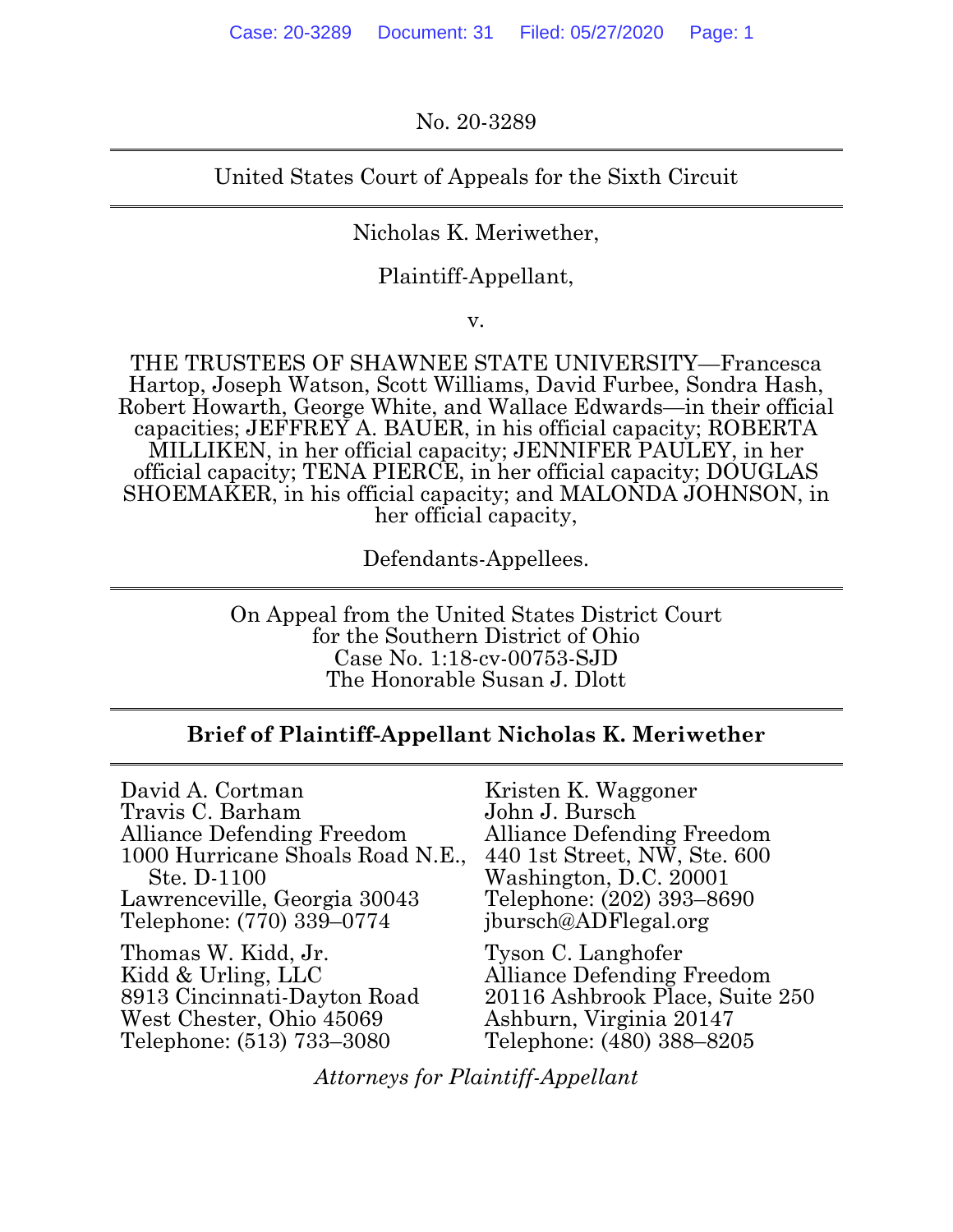# **CORPORATE DISCLOSURE STATEMENT**

Pursuant to 6th Cir. R. 26.1, Dr. Meriwether makes the following disclosure:

1. He is not a subsidiary or affiliate of a publicly owned corporation.

2. There is no publicly owned corporation, not a party to the appeal, that has a financial interest in the outcome.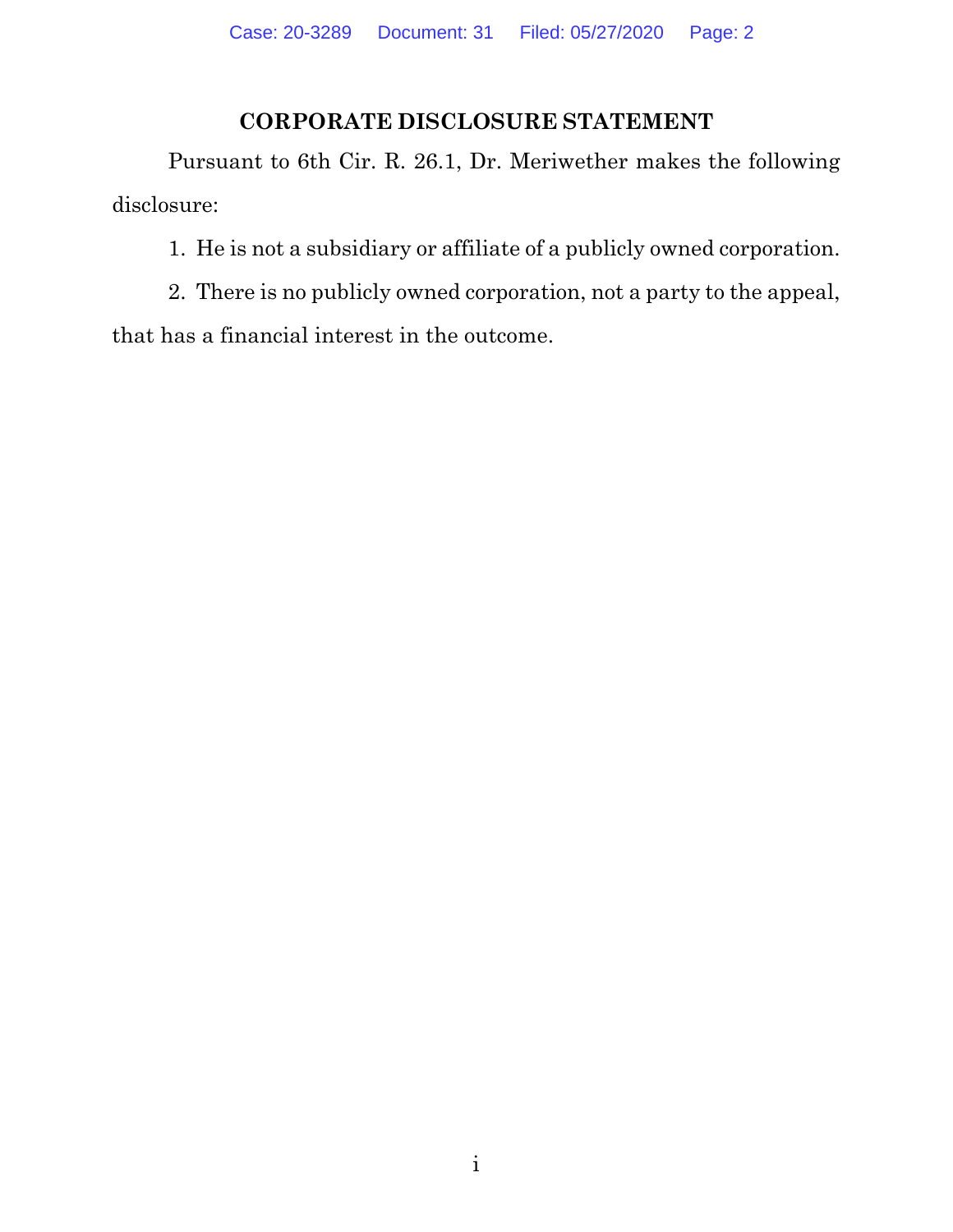# **TABLE OF CONTENTS**

| $\mathbf{I}$ . |           |    |    |                                                                                                                 |  |  |    |
|----------------|-----------|----|----|-----------------------------------------------------------------------------------------------------------------|--|--|----|
| II.            |           |    |    |                                                                                                                 |  |  |    |
|                | A.        |    |    |                                                                                                                 |  |  |    |
|                | <b>B.</b> |    |    |                                                                                                                 |  |  |    |
|                | C.        |    |    |                                                                                                                 |  |  |    |
| III.           |           |    |    |                                                                                                                 |  |  |    |
|                |           |    |    |                                                                                                                 |  |  |    |
|                |           |    |    |                                                                                                                 |  |  |    |
|                |           |    |    |                                                                                                                 |  |  |    |
| Ι.             |           |    |    | The district court erred by dismissing Dr. Meriwether's free-                                                   |  |  |    |
|                | А.        |    |    | Dr. Meriwether stated a plausible claim of compelled                                                            |  |  | 19 |
|                | <b>B.</b> |    |    | Dr. Meriwether's status as a public-university profes-<br>sor does not eviscerate First Amendment protections23 |  |  |    |
|                |           | 1. |    | Dr. Meriwether spoke "as a citizen" when he was                                                                 |  |  | 23 |
|                |           |    | a. | <i>Garcetti's</i> "official duties" test does not<br>apply to faculty speech "related to                        |  |  |    |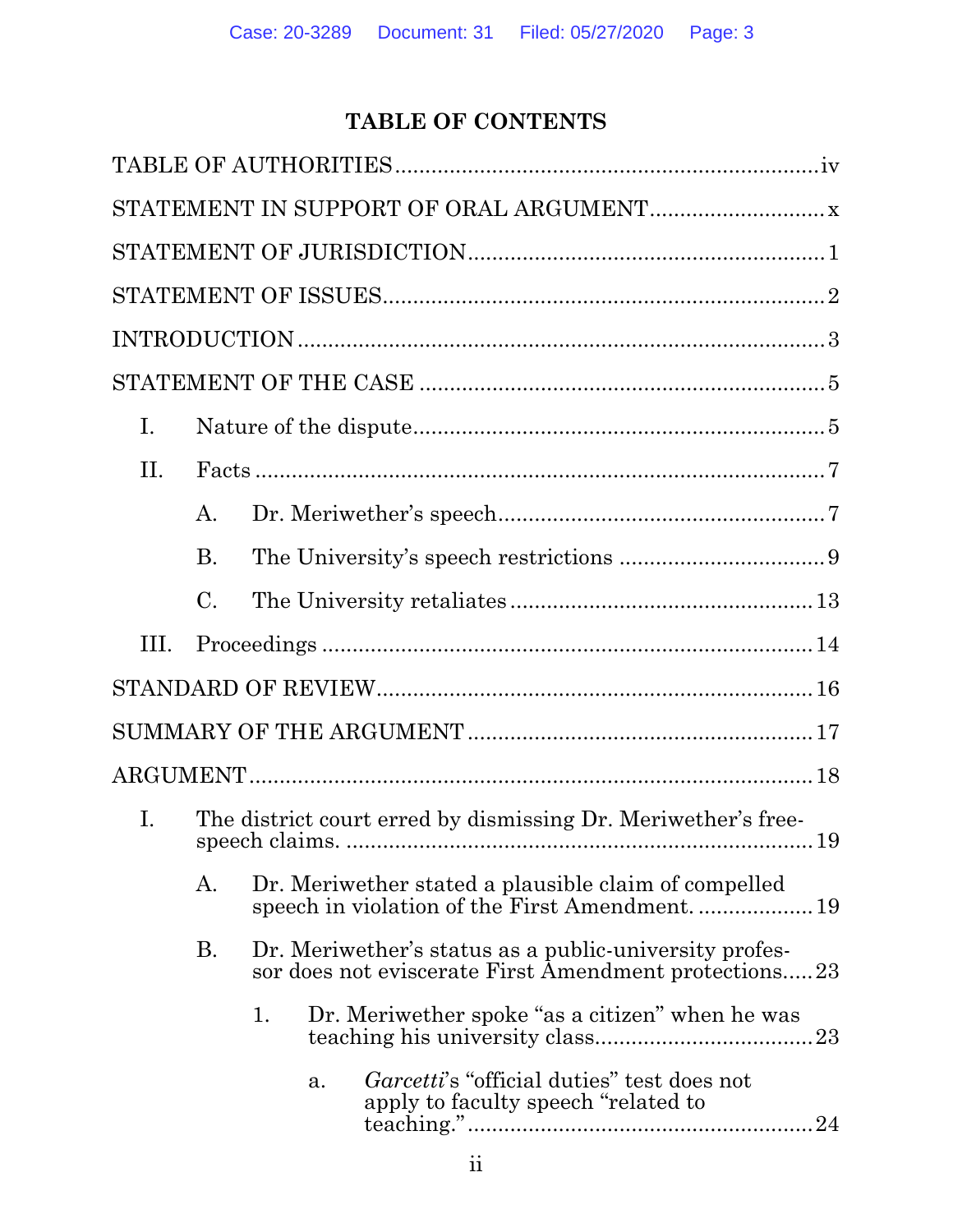|      |                 |    | $\mathbf{b}$ . | The content and context of Dr. Meriwether's<br>speech show that he spoke "as a citizen."29                                                                 |
|------|-----------------|----|----------------|------------------------------------------------------------------------------------------------------------------------------------------------------------|
|      |                 | 2. |                | Dr. Meriwether addressed matters of public                                                                                                                 |
|      | $\mathcal{C}$ . |    |                | Dr. Meriwether also stated plausible claims for First<br>Amendment retaliation, unconstitutional conditions,<br>and content and viewpoint discrimination38 |
| П.   |                 |    |                | The district court erred by dismissing Dr. Meriwether's free-                                                                                              |
|      | A.              |    |                | The University's restrictions violate the Free Exercise<br>Clause even if they were neutral and generally                                                  |
|      |                 | 1. |                | The University's restrictions curtail Dr. Meri-<br>wether's right to communicate consistently with                                                         |
|      |                 | 2. |                | The University's restrictions require Dr. Meri-<br>wether to renounce his religious beliefs to                                                             |
|      | <b>B.</b>       |    |                | The University's restrictions are not neutral or                                                                                                           |
| III. |                 |    |                | The district court erred in dismissing Dr. Meriwether's                                                                                                    |
| IV.  |                 |    |                | The University's restrictions do not satisfy strict scrutiny.<br>$\dots 55$                                                                                |
|      |                 |    |                |                                                                                                                                                            |
|      |                 |    |                | DESIGNATION OF RELEVANT DISTRICT COURT DOCUMENTS 59                                                                                                        |
|      |                 |    |                |                                                                                                                                                            |
|      |                 |    |                |                                                                                                                                                            |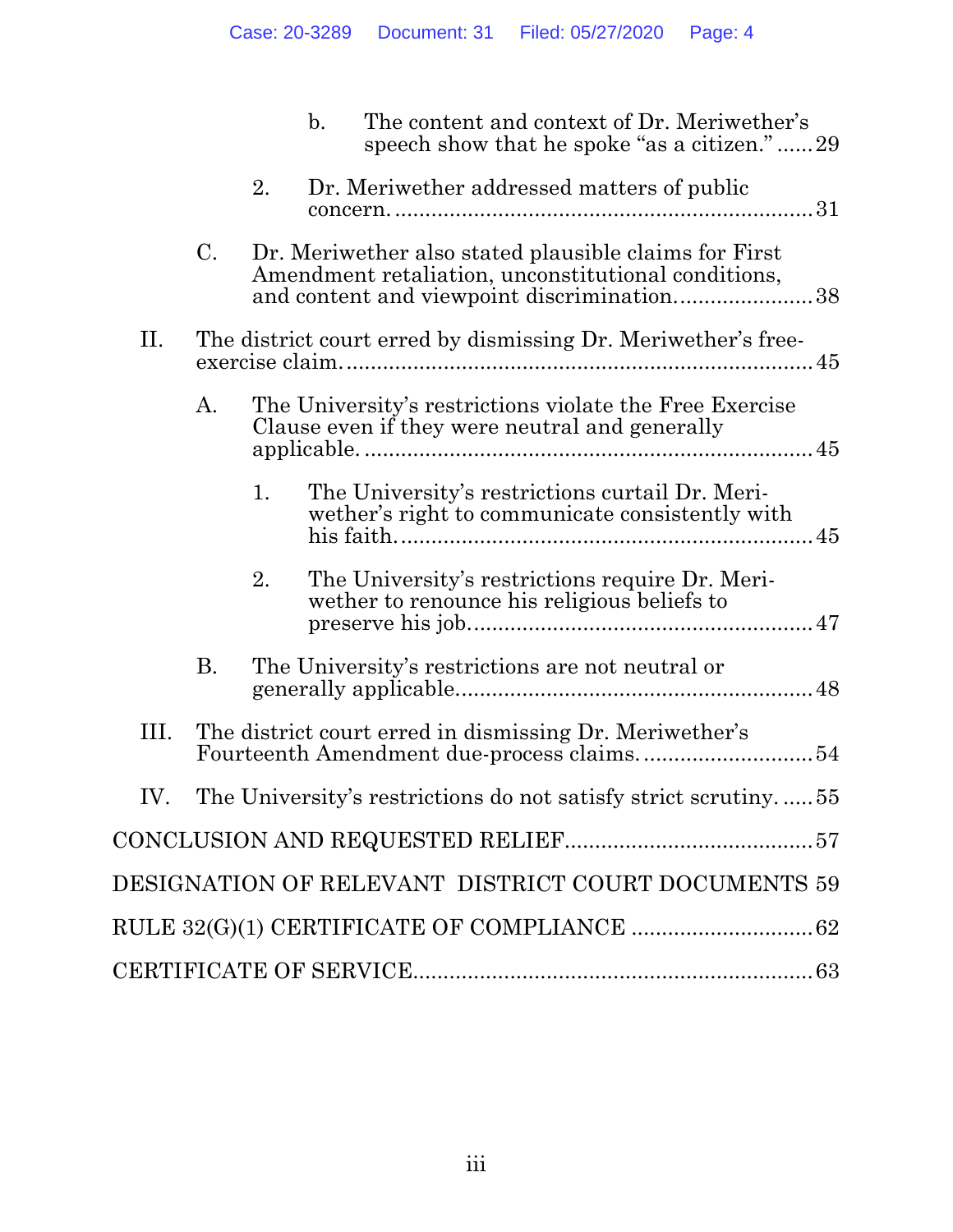# **TABLE OF AUTHORITIES**

# **CASES**

| Adams v. Trustees of the University of North Carolina-Wilmington,                                    |
|------------------------------------------------------------------------------------------------------|
| Agency for International Development v.<br>Alliance for Open Society International, Inc.,            |
| Ashcroft v. Iqbal,                                                                                   |
| Axson-Flynn v. Johnson,                                                                              |
| Bell Atlantic Corp. v. Twombly,                                                                      |
| <i>Bonnell v. Lorenzo,</i>                                                                           |
| Boy Scouts of America v. Dale,                                                                       |
| Church of the Lukumi Babalu Aye, Inc. v. City of Hialeah,                                            |
| City of Chicago v. Morales,                                                                          |
| City of Lakewood v. Plain Dealer Publishing Co.,                                                     |
| Cockrell v. Shelby County School District,                                                           |
| Corlett v. Oakland University Board of Trustees,<br>958 F. Supp. 2d 795 (E.D. Mich. 2013) 15, 33, 34 |
| Cressman v. Thompson,                                                                                |
| Dambrot v. Central Michigan University,                                                              |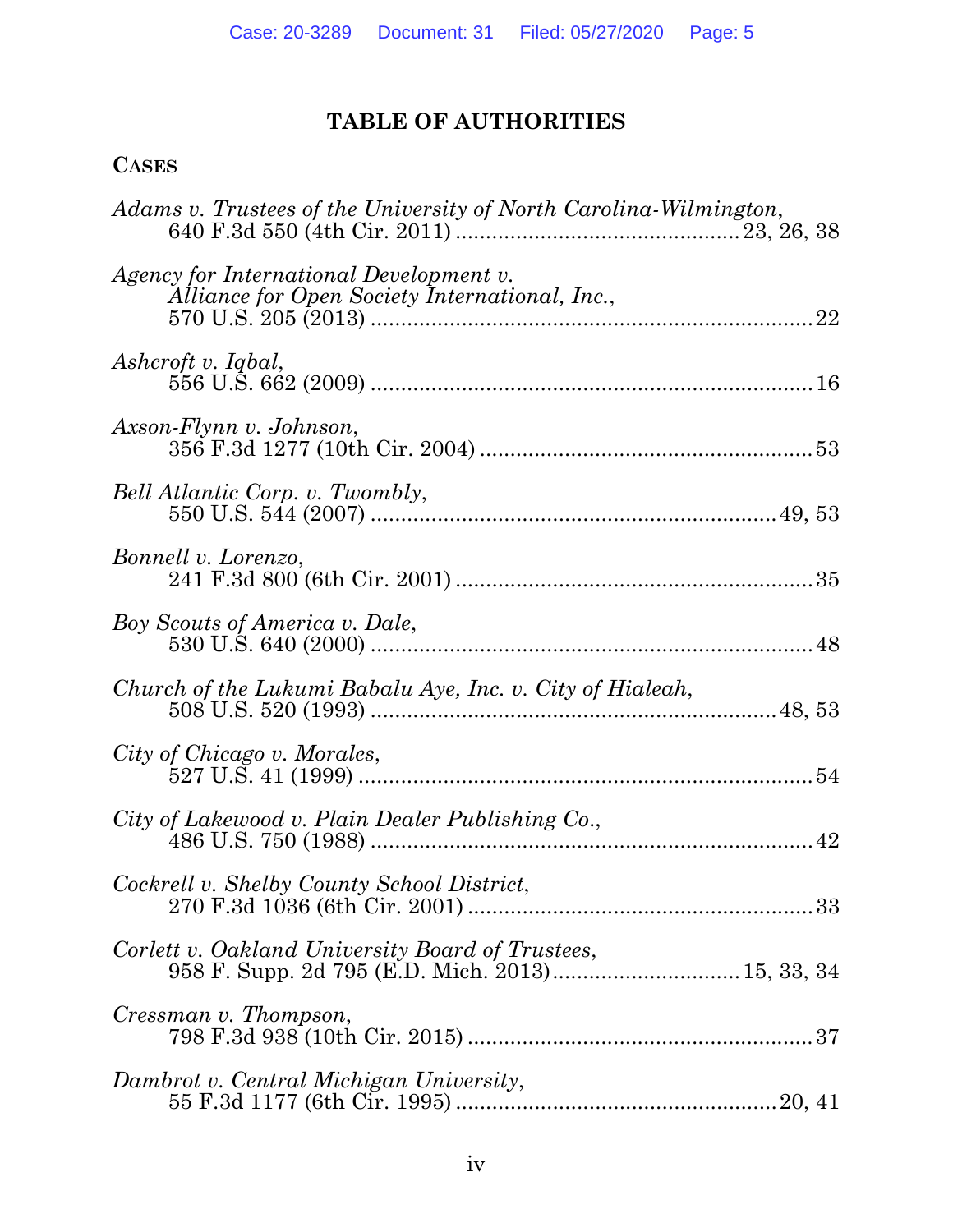| Demers v. Austin,                                                                        |
|------------------------------------------------------------------------------------------|
| Doe v. Baum,                                                                             |
| Doe v. University of Michigan,                                                           |
| <i>Employment Division v. Smith,</i>                                                     |
| Evans-Marshall v. Board of Educaction of<br>Tipp City Exempted Village School District., |
| Farmer v. Brennan,                                                                       |
| Forsyth County v. Nationalist Movement,                                                  |
| Fox v. Traverse City Area Public Schools Board of Education,                             |
| Freedom from Religion Foundation v. Abbott,                                              |
| Garcetti v. Ceballos,                                                                    |
| Givhan v. Western Line Consolidated School District,                                     |
| Grayned v. City of Rockford,                                                             |
| Handy-Clay v. City of Memphis,                                                           |
| Hardy v. Jefferson Community College,                                                    |
| Healy v. James,<br>29                                                                    |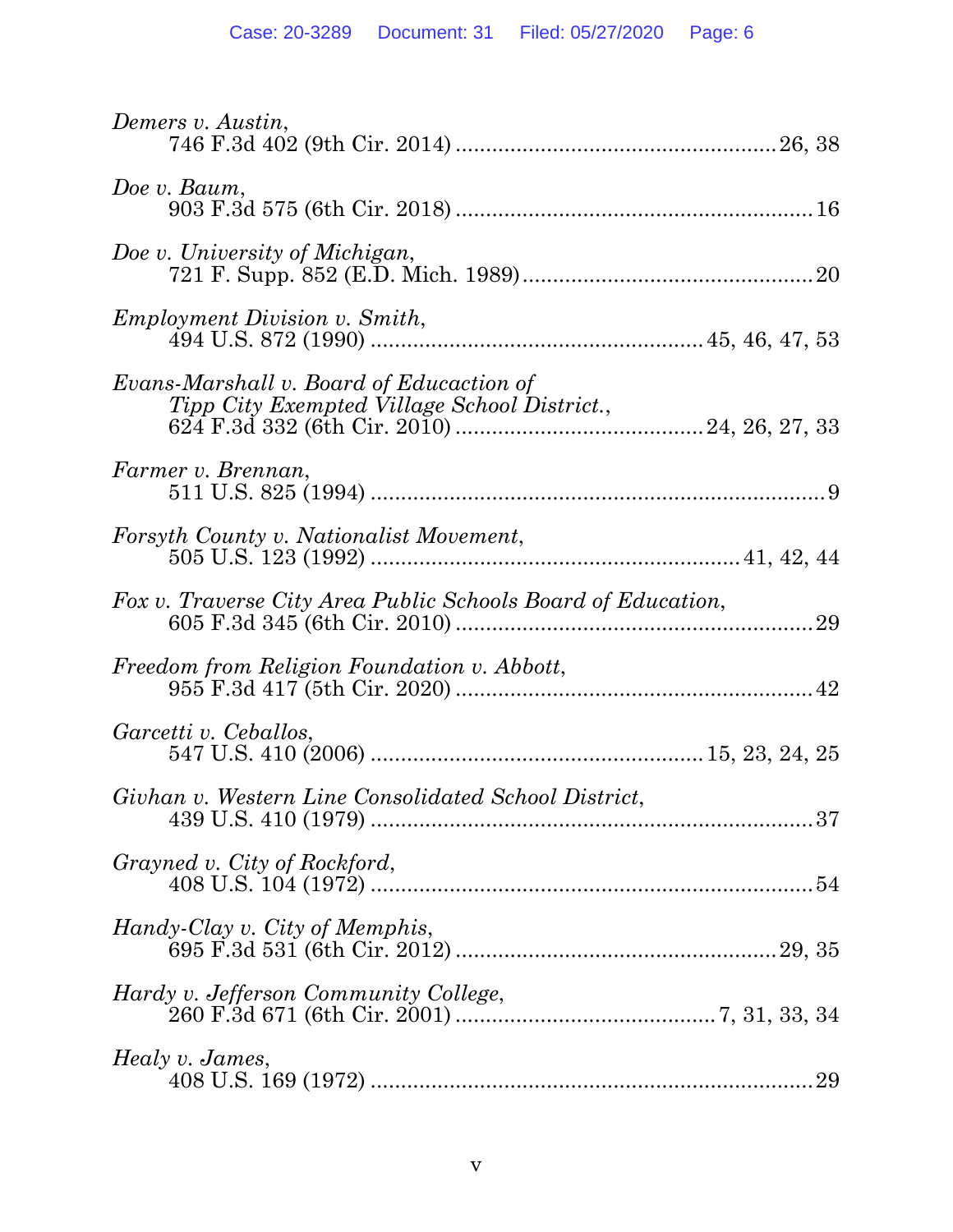| Hosanna-Tabor Evangelical Lutheran Church & School v. EEOC,               |
|---------------------------------------------------------------------------|
| Hurley v. Irish-American Gay, Lesbian & Bisexual Group of Boston,         |
| <i>Iancu v. Brunetti,</i>                                                 |
| Janus v. American Federation of State, County & Municipal Employees,      |
| Jenkins v. Rock Hill Local School District,                               |
| Johnson-Kurek v. Abu-Absi,                                                |
| Kastl v. Maricopa County Community College District,                      |
| Kerr v. Hurd,                                                             |
| Keyishian v. Board of Regents of the University of the State of New York, |
| Kissinger v. Board of Trustees of Ohio State University,                  |
| Kolender v. Lawson,                                                       |
| Koontz v. St. Johns River Water Management District,                      |
| Lee v. York County School Division,                                       |
| Masterpiece Cakeshop, Ltd. v. Colorado Civil Rights Commission,           |
| Matal v. Tam,                                                             |
| Mayhew v. Town of Smyrna,                                                 |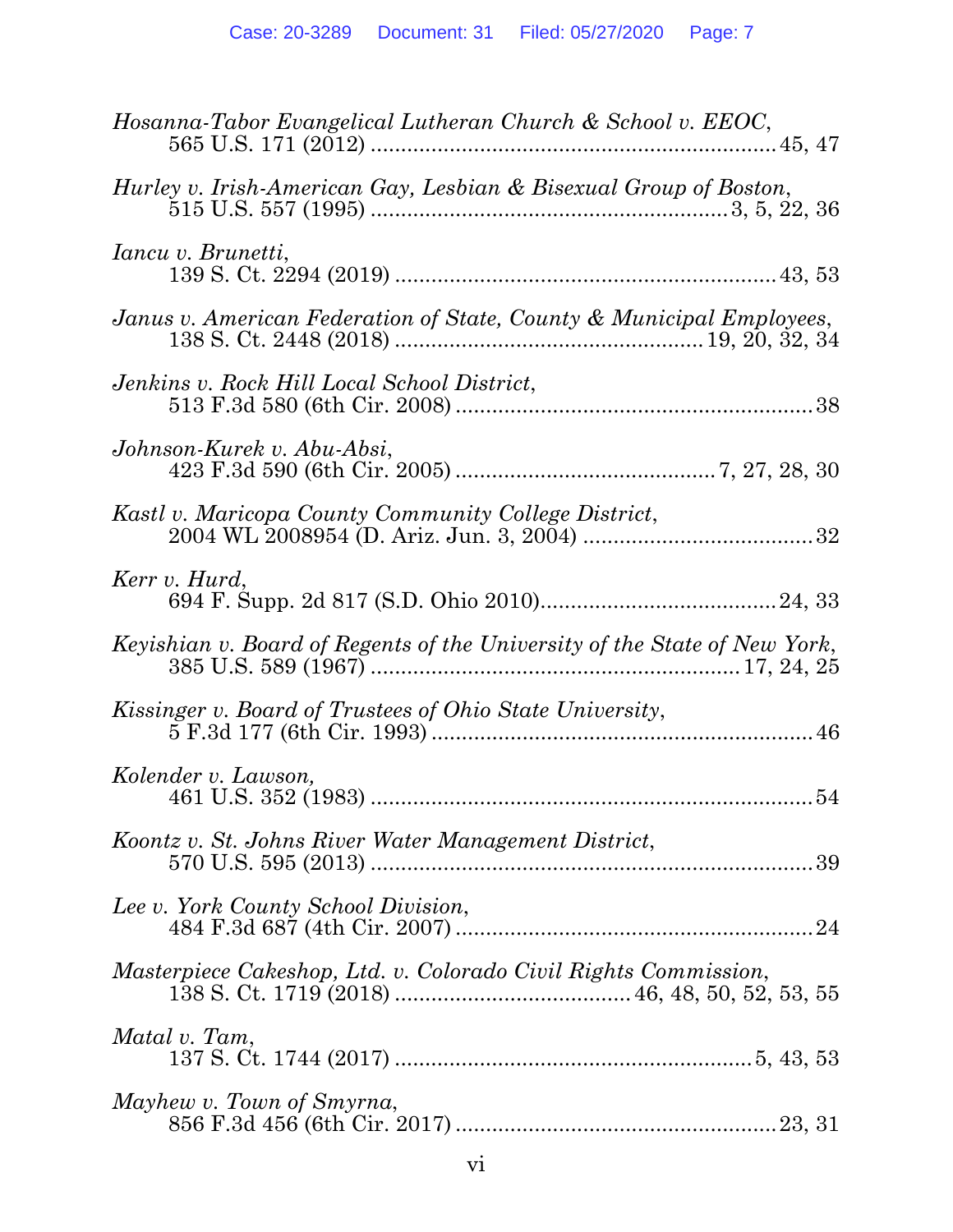| Miami Herald Publishing Co. v. Tornillo,<br>22                  |
|-----------------------------------------------------------------|
| National Institute of Family & Life Advocates v. Becerra,<br>22 |
| National Socialist Party of America v. Village of Skokie,       |
| Pahssen v. Merrill Community School District,                   |
| Papish v. Board of Curators of the University of Missouri,      |
| <i>Parate v. Isibor,</i>                                        |
| Perry v. Sindermann,                                            |
| R.A.V. v. City of St. Paul,                                     |
| R.S.W.W., Inc. v. City of Keego Harbor,                         |
| Rankin v. McPherson,                                            |
| Reed v. Town of Gilbert,                                        |
| Riley v. National Federation of the Blind of North Carolina,    |
| Rodgers v. Banks,                                               |
| Rosenberger v. Rector & Visitors of the University of Virginia, |
| Russo v. Central School District No. 1,                         |
| Savage v. Gee,                                                  |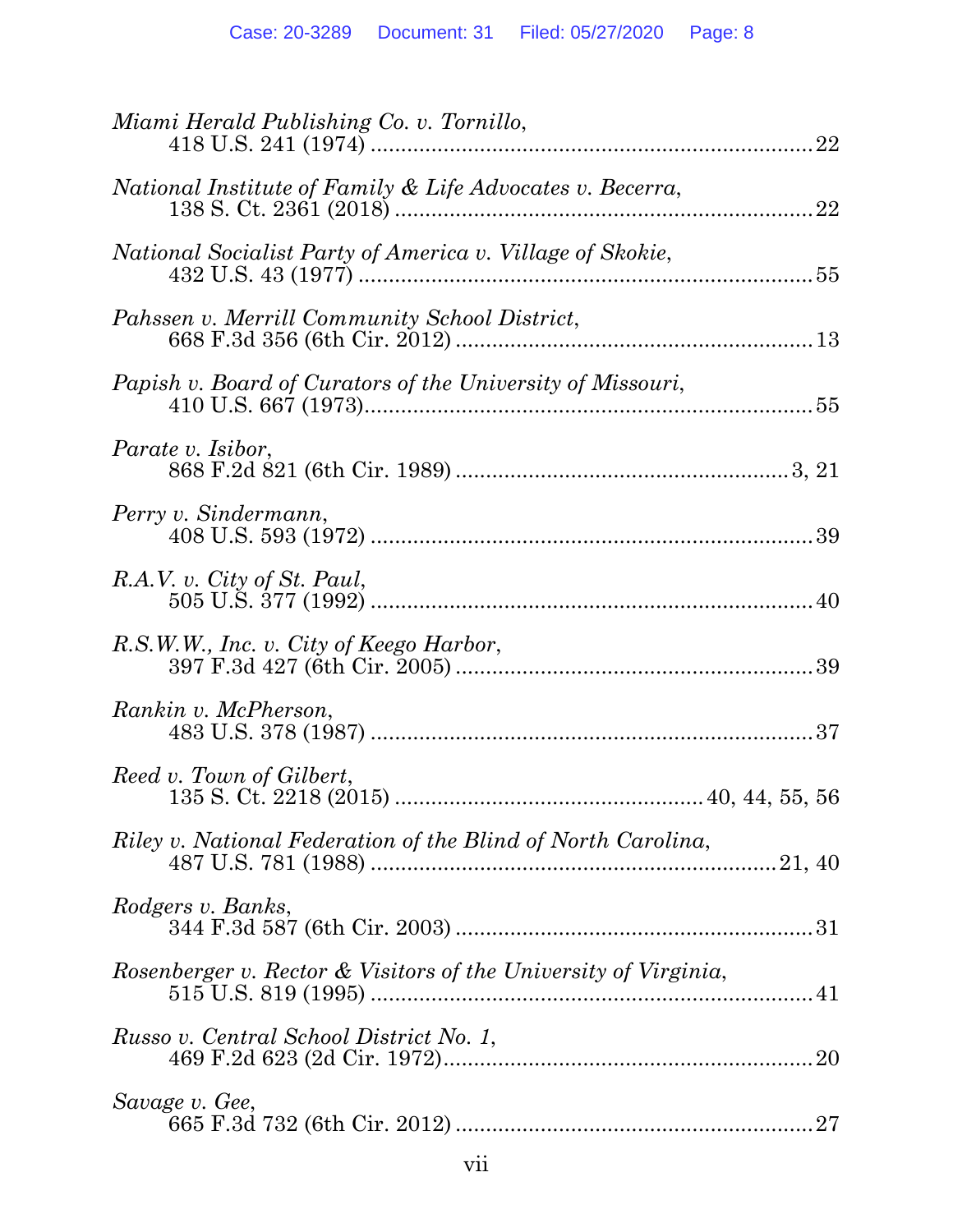| Scarborough v. Morgan County Board of Education,                      |
|-----------------------------------------------------------------------|
| Scoble v. Detroit Coil Co.,                                           |
| Shelton v. Tucker,                                                    |
| Shuttlesworth v. City of Birmingham,                                  |
| Smock v. Board of Regents of the University of Michigan,              |
| Snyder v. Phelps,                                                     |
| Southworth v. Board of Regents of the University of Wisconsin System, |
| Spence v. Washington,                                                 |
| Sweezy v. New Hampshire,                                              |
| Telescope Media Group v. Lucero,                                      |
| Texas v. Johnson,                                                     |
| Trinity Lutheran Church of Columbia, Inc. v. Comer,                   |
| Turner Broadcasting System, Inc. v. FCC,                              |
| United States v. Varner,                                              |
| United States v. Virginia,<br>21                                      |
| Village of Hoffman Estates v. Flipside, Hoffman Estates, Inc.,        |
|                                                                       |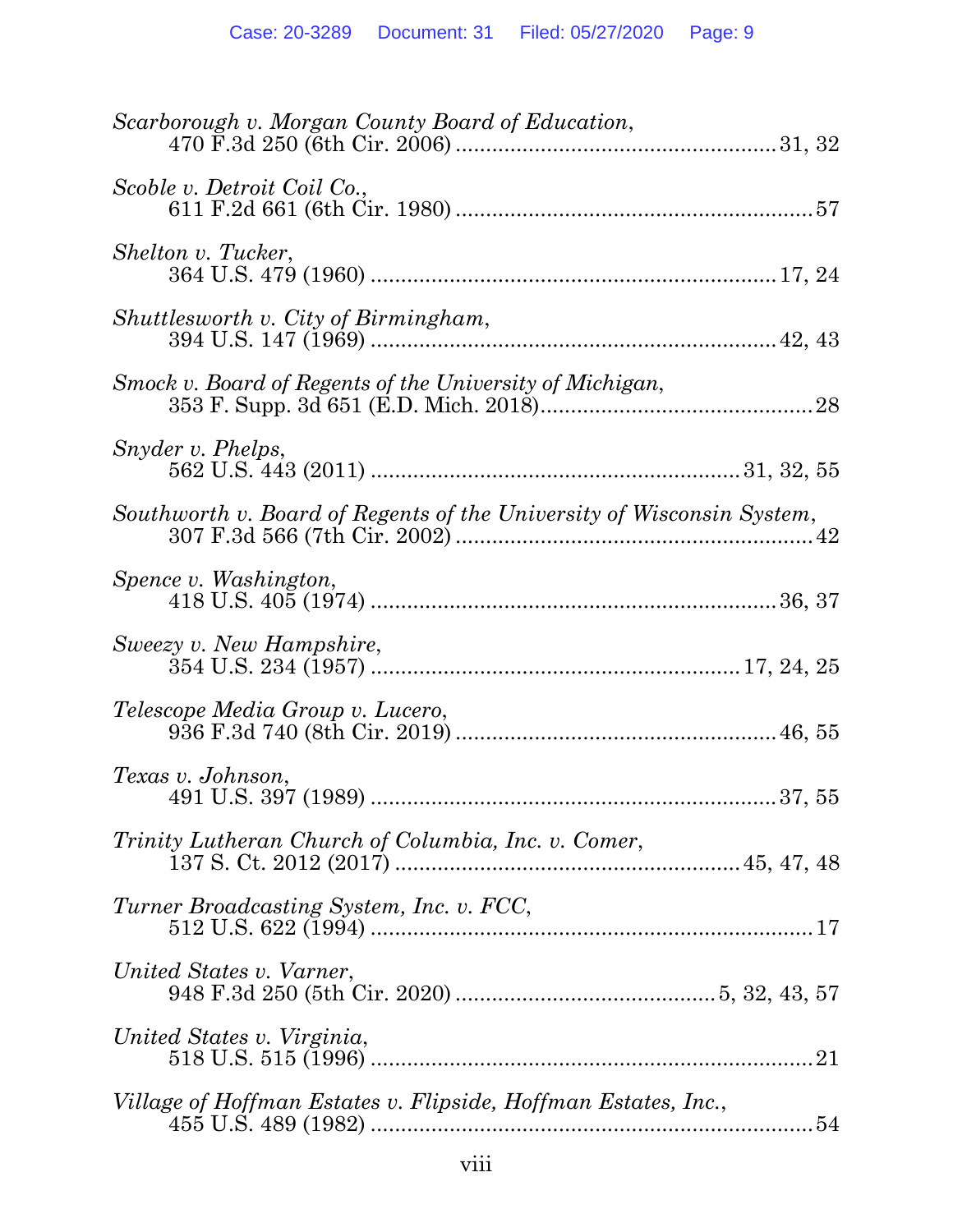| Ward v. Polite,                                                                                                                                               |
|---------------------------------------------------------------------------------------------------------------------------------------------------------------|
| West Virginia State Board of Education v. Barnette,                                                                                                           |
| Wittmer v. Phillips 66 Co.,                                                                                                                                   |
| Wooley v. Maynard,                                                                                                                                            |
| <b>Statutes</b>                                                                                                                                               |
|                                                                                                                                                               |
|                                                                                                                                                               |
|                                                                                                                                                               |
|                                                                                                                                                               |
| <b>Other Authorities</b>                                                                                                                                      |
| Cecilia Dhejne, et al.,<br>Long-Term Follow-Up of Transsexual Persons Undergoing Sex<br>Reassignment Surgery, PLOS ONE (Feb. 22, 2011),                       |
|                                                                                                                                                               |
| Rachael Revesz,<br>University of Michigan Student Changes Name to "His Majesty"<br>Following New "Inclusive" Pronoun Policy, INDEP. (Sept. 30, 2016),         |
| Ryan T. Anderson,<br>Sex Change: Physically Impossible, Psychologically Unhelpful, and<br><i>Philosophically Misguided</i> , PUBLIC DISCOURSE (Mar. 5, 2018), |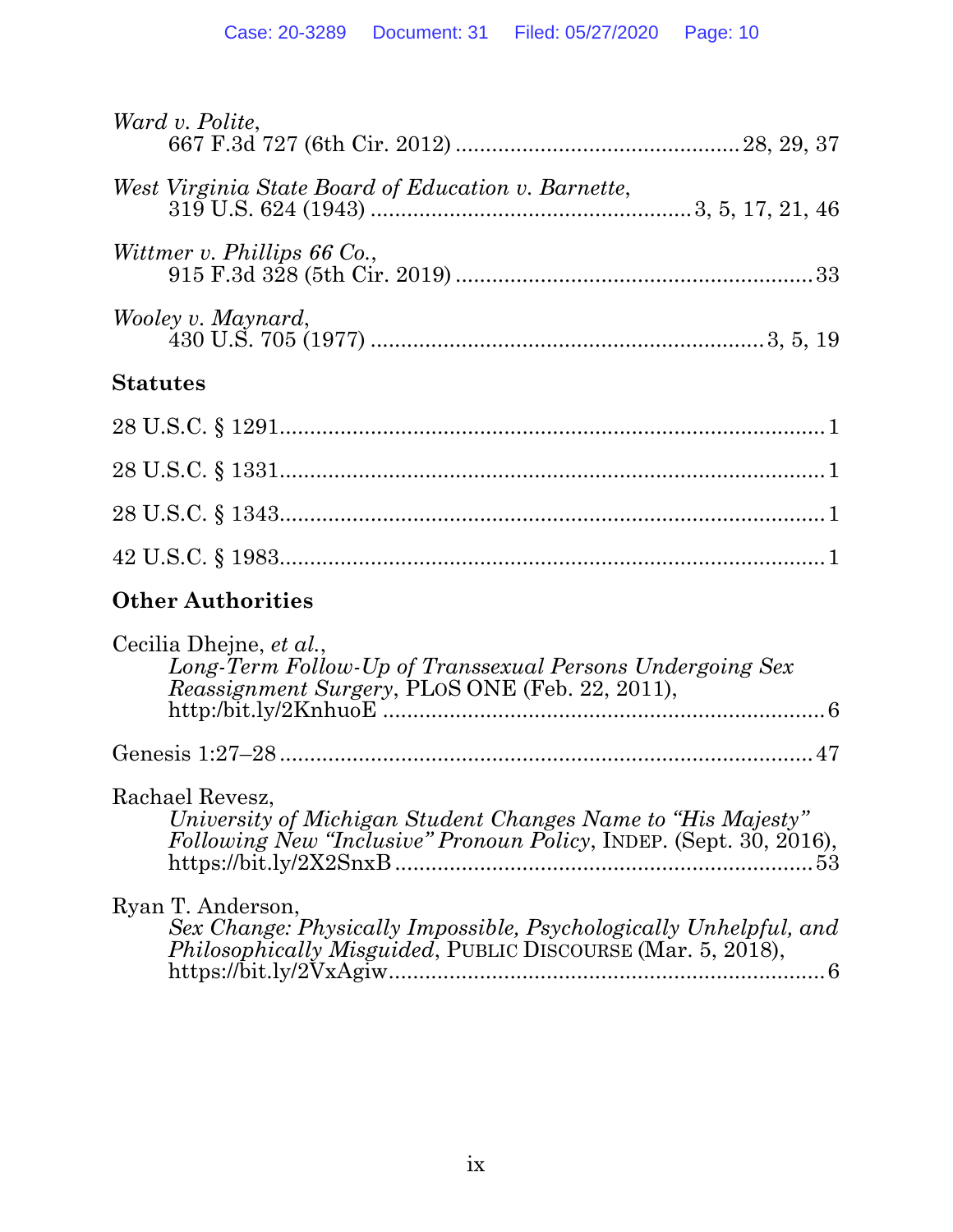# **STATEMENT IN SUPPORT OF ORAL ARGUMENT**

Appellant Nicholas K. Meriwether respectfully requests oral argument. Shawnee State University officials gave Dr. Meriwether no way to speak without endorsing philosophies that he believes are false and that violate his religious beliefs. This case presents important constitutional questions addressing (1) whether professors at public universities retain First Amendment protections when engaged in speech related to teaching and scholarship; (2) whether a public university may force a philosophy professor to espouse ideological beliefs that he believes to be false and that violate his religious beliefs; and (3) whether a public university may stifle expression of different beliefs—on and off campus—on issues that are sparking debate in academic, political, legal, and cultural contexts. Because the case implicates important constitutional liberties and presents nuanced disputes, oral argument will assist the Court.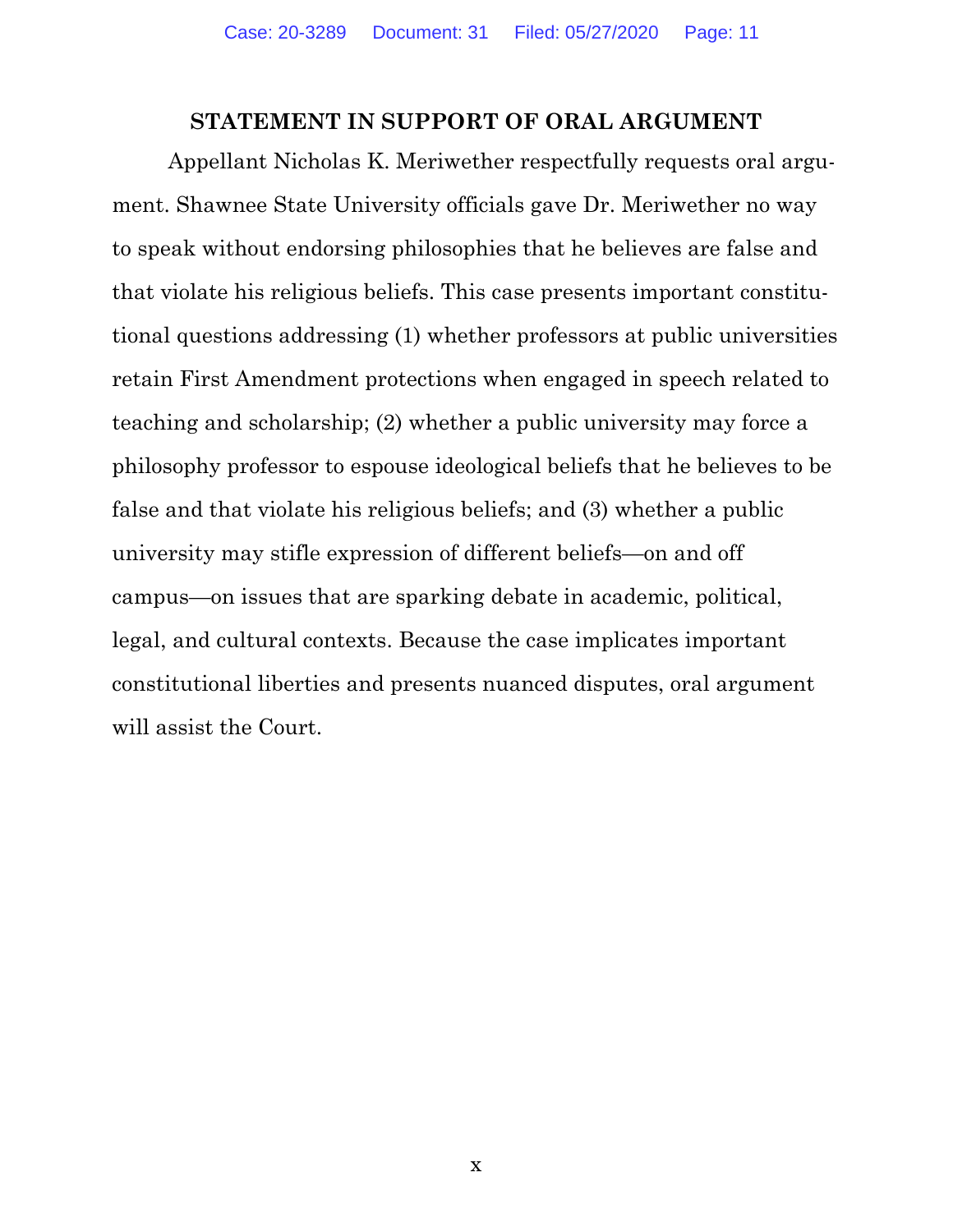# **STATEMENT OF JURISDICTION**

Plaintiff's amended complaint raises federal questions under the U.S. Constitution and 42 U.S.C. § 1983. 1st Am. V. Compl. ("Compl.") ¶ 6, R.34, PageID.1459. The district court exercised original jurisdiction under 28 U.S.C. §§ 1331 (federal question jurisdiction) and 1343 (civil rights jurisdiction). *Id.* ¶ 7.

Appellate jurisdiction exists under 28 U.S.C. § 1291. On February 12, 2020, the district court granted Defendants' and Defendants-Intervenors' motions to dismiss. Order, R.60, PageID.2404. The same day, it rendered judgment disposing of Plaintiff's claims. Judgment, R.61, PageID.2405. On March 12th, Plaintiff filed a timely notice of appeal from both the February 12th order and judgment. Notice of Appeal, R.62, PageID.2406.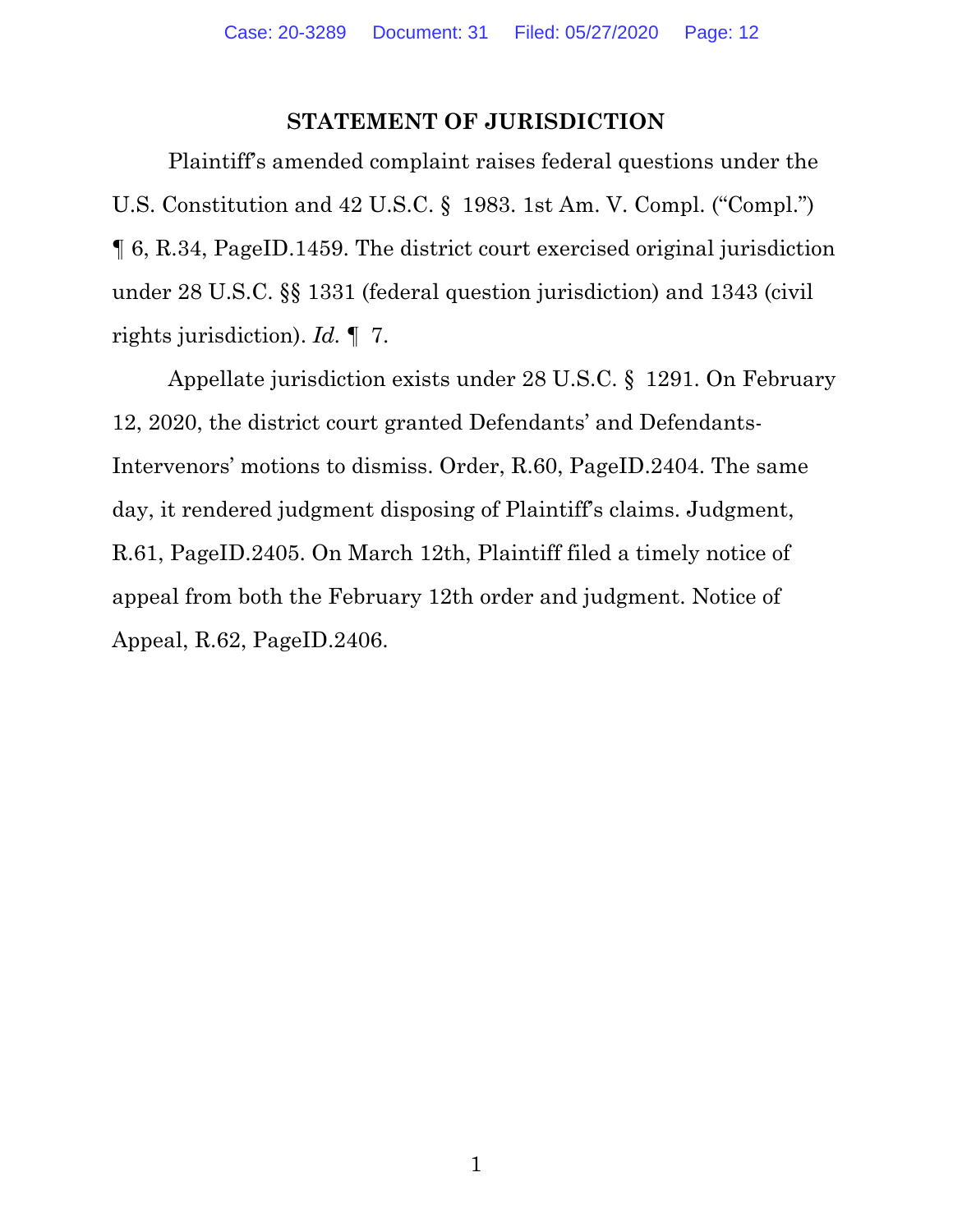#### **STATEMENT OF ISSUES**

Dr. Nicholas Meriwether—a well-respected philosophy professor with a spotless record at Shawnee State University—respectfully declined to refer to a male student as a woman. Because he desired to adhere to his conscience while showing courtesy to the student, he offered to use the student's preferred name and avoid using titles and pronouns entirely with this student. That way, Dr. Meriwether could honor the student's wishes without saying things that contradicted Dr. Meriwether's philosophical and religious beliefs. But University officials rejected that accommodation and punished him for violating their *Nondiscrimination Policies*. They gave him no way to speak without endorsing philosophies that he believes are false and violating his religious beliefs. Yet the district court granted the officials' motion to dismiss.

This appeal presents two issues that this Court reviews *de novo*:

1. Whether Dr. Meriwether pleaded "plausible" First and Fourteenth Amendment violations after University officials punished him for expressing his views and ordered him to say things that violate his philosophical and religious beliefs.

2. Whether the First Amendment protects Dr. Meriwether's classroom speech as a public-university professor.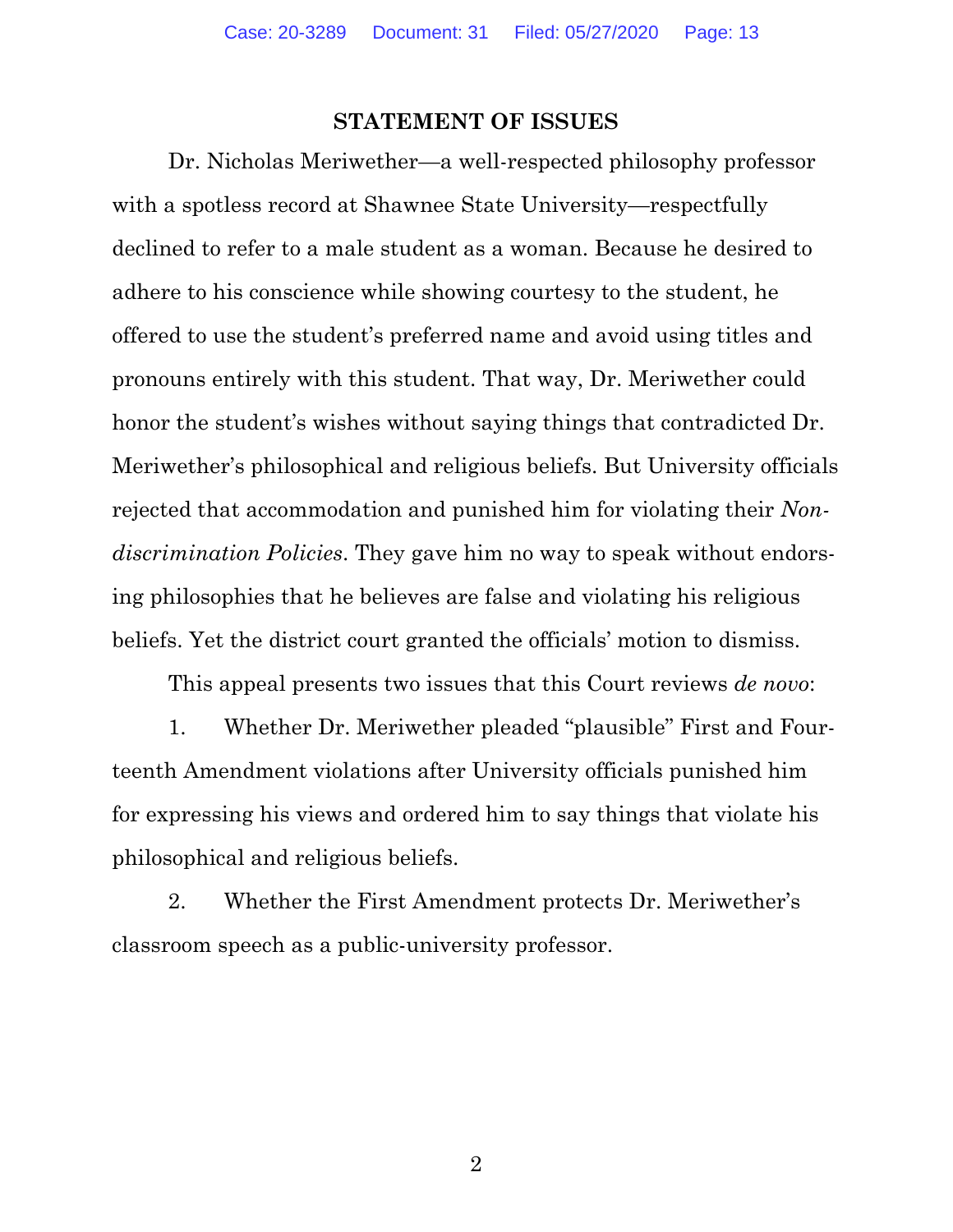### **INTRODUCTION**

In *West Virginia State Board of Education v. Barnette*, 319 U.S. 624, 642 (1943), the Supreme Court held that a school violated the First Amendment when it disciplined students who declined to salute or pledge allegiance to the American flag because of their faith. The outcome would have been identical if a college had compelled a professor to recite orthodoxy that contradicted his philosophical and religious beliefs. Officials cannot compel faculty "to conform to a belief and a communication to which [they do] not subscribe." *Parate v. Isibor*, 868 F.2d 821, 830 (6th Cir. 1989). And the government cannot compel speech, whether involving a classroom pledge, *Barnette*, 319 U.S. at 642, a license-plate slogan, *Wooley v. Maynard*, 430 U.S. 705, 713–17 (1977), or an LGBT banner in a parade, *Hurley v. Irish-Am. Gay, Lesbian & Bisexual Grp. of Bos.*, 515 U.S. 557, 568–81 (1995).

That's this case in a nutshell. Shawnee State University established its orthodoxy for "gender identity," defined as "a person's innermost concept of self as male or female or both or neither." Later, its officials interpreted this policy to require faculty to refer to males who identify as female as women (and *vice versa*). When Dr. Meriwether learned of this, he objected. He wants to show courtesy to every student; he also has a philosophical and religious belief in the reality of sex—one shared by billions—and he speaks consistent with that belief when teaching. But officials told him that professors "must respond to a student's demand to use a pronoun that reflects that student's self-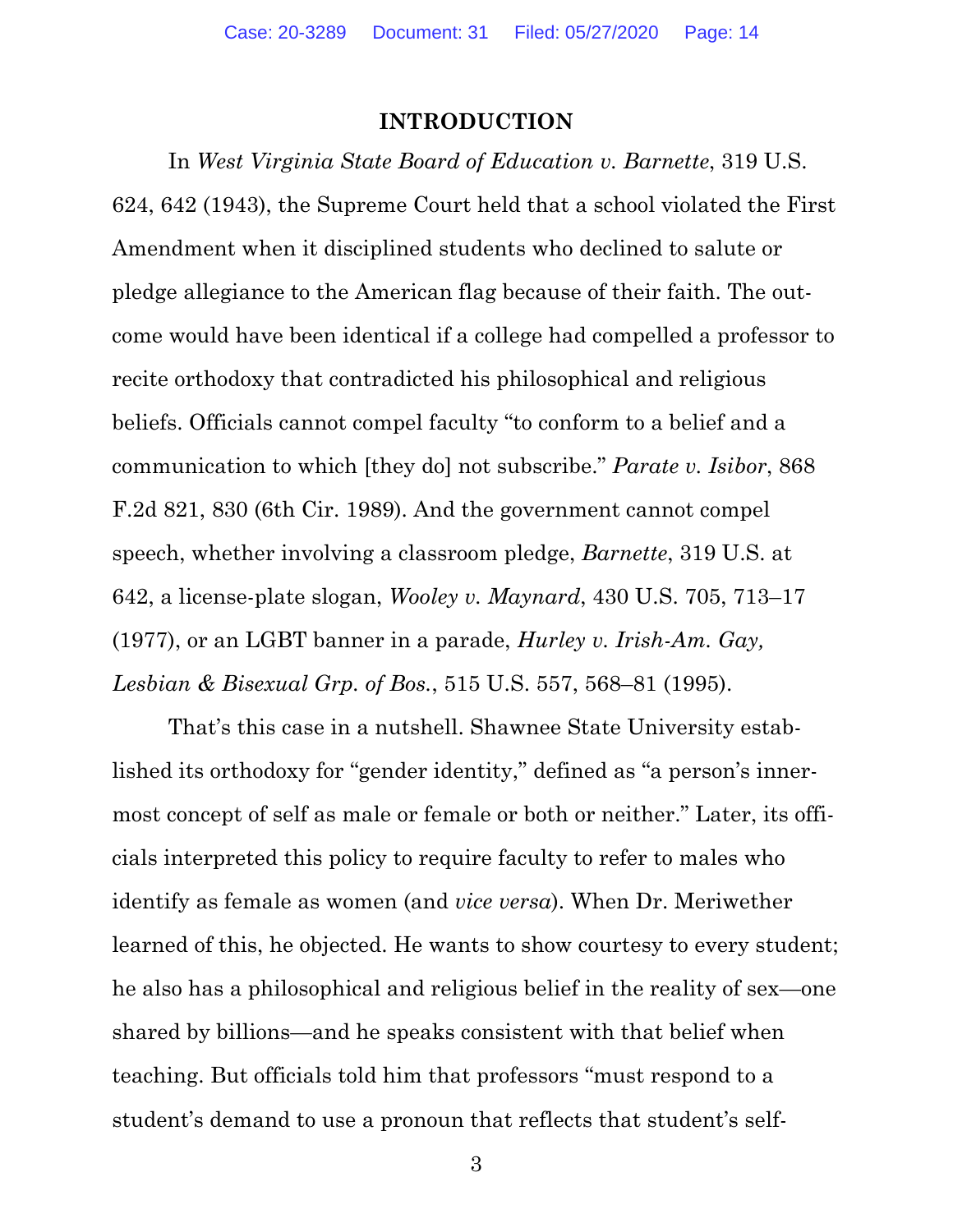asserted gender identity" or be "disciplined." That is, speak the University's gender orthodoxy or be punished.

Dr. Meriwether teaches his philosophy courses Socratically, referring to students by their last names and a title (*e.g.*, "Mr." or "Ms.") or as "sir" or "ma'am," and—unsurprisingly—he frequently uses pronouns. In January 2018, Dr. Meriwether responded to a question from a male student—named "Doe" here—by saying, "Yes sir." After class, Doe told Dr. Meriwether that Doe identifies as female, demanding to be addressed with female pronouns and titles. When Dr. Meriwether paused to think about this, Doe became belligerent, berating Dr. Meriwether and announcing, "Then I guess this means I can call you a cunt." Promising to get Dr. Meriwether fired, the student filed a complaint.

After thinking the matter through, Dr. Meriwether sought to accommodate Doe by simply using Doe's desired first or last name. University officials approved; Doe did not. So the officials recanted and insisted that Dr. Meriwether use individually preferred pronouns and titles for every student or purge them from his vocabulary completely. Both options violate Dr. Meriwether's beliefs; the latter conflicts with the University's own policy of requiring professors to use studentchosen pronouns, and it subjects Dr. Meriwether to punishment for every pronoun mistake he makes. Dr. Meriwether respectfully declined. Officials then issued a formal letter for his employment file, finding that by using pronouns in accord with standard English, Dr. Meriwether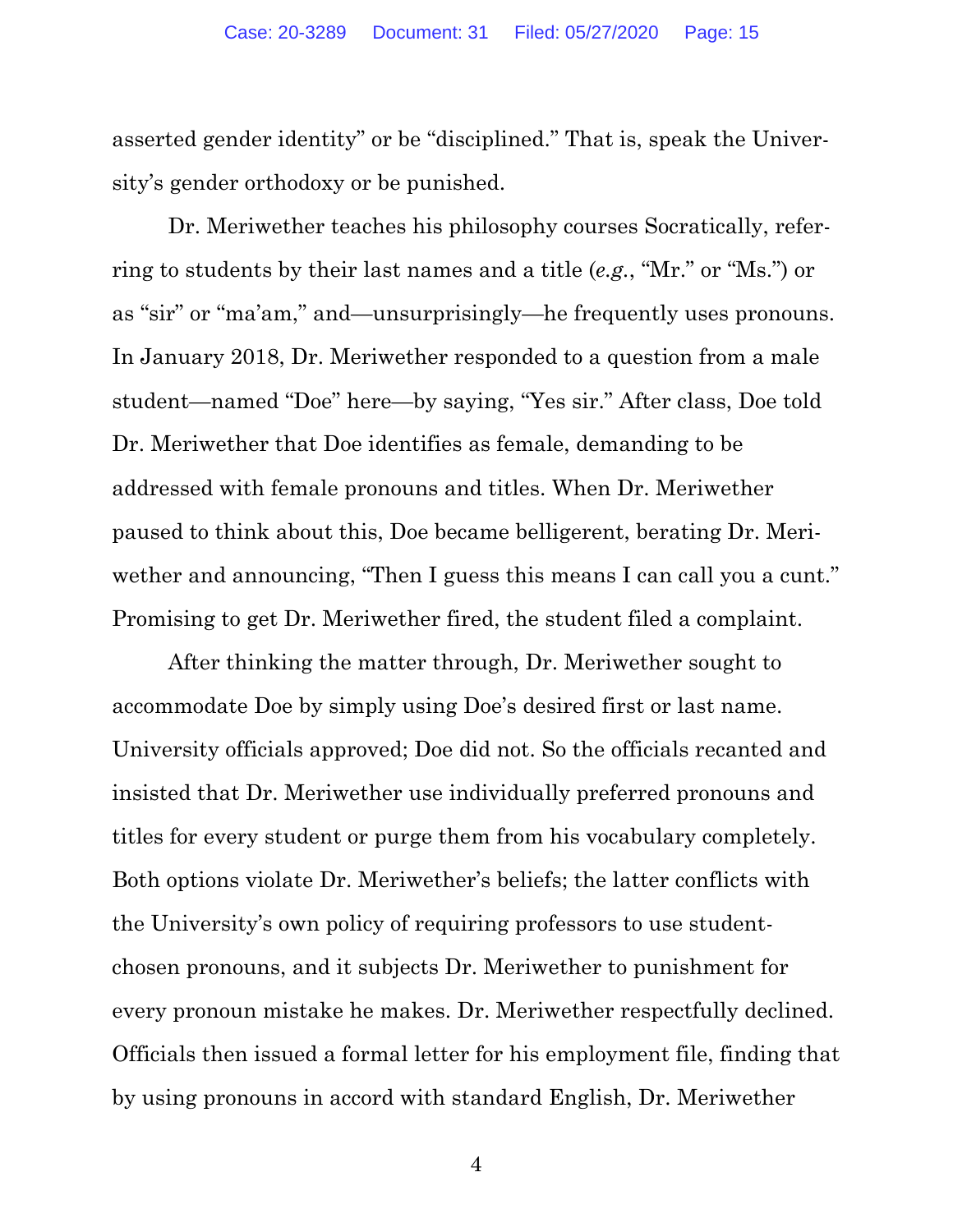discriminated and created a hostile environment. Officials warned him that future such expression would prompt more punishment, and they denied his grievance, precipitating this lawsuit. The district court then dismissed all of his claims.

Dr. Meriwether's position is simple. Both he and University officials care for their students. But government officials cannot compel him to speak what he does not believe about a subject of deep public debate—human sexuality. Their policies are alarmingly intolerant and unconstitutional. Dr. Meriwether should be allowed to prove so.

## **STATEMENT OF THE CASE**

#### **I. Nature of the dispute**

This case is about whether the government—a public university no less—can end a contentious debate simply by forcing one side to speak the other's message. The answer is "no." *Barnette*, 319 U.S. at 642; *Wooley*, 430 U.S. at 713–17; *Hurley*, 515 U.S. at 568–81. The "proudest boast of our free speech jurisprudence" is that the First Amendment protects *all* freedom of expression. *Matal v. Tam*, 137 S. Ct. 1744, 1764 (2017) (plurality). And "no authority supports the proposition that [courts] may require . . . anyone . . . to refer to genderdysphoric [individuals] with pronouns matching their subjective gender identity." *United States v. Varner*, 948 F.3d 250, 254–55 (5th Cir. 2020).

Certainly, in 2020, what it means to be "male" or "female" is hotly debated. The University claims a person's sex is "assigned" at birth but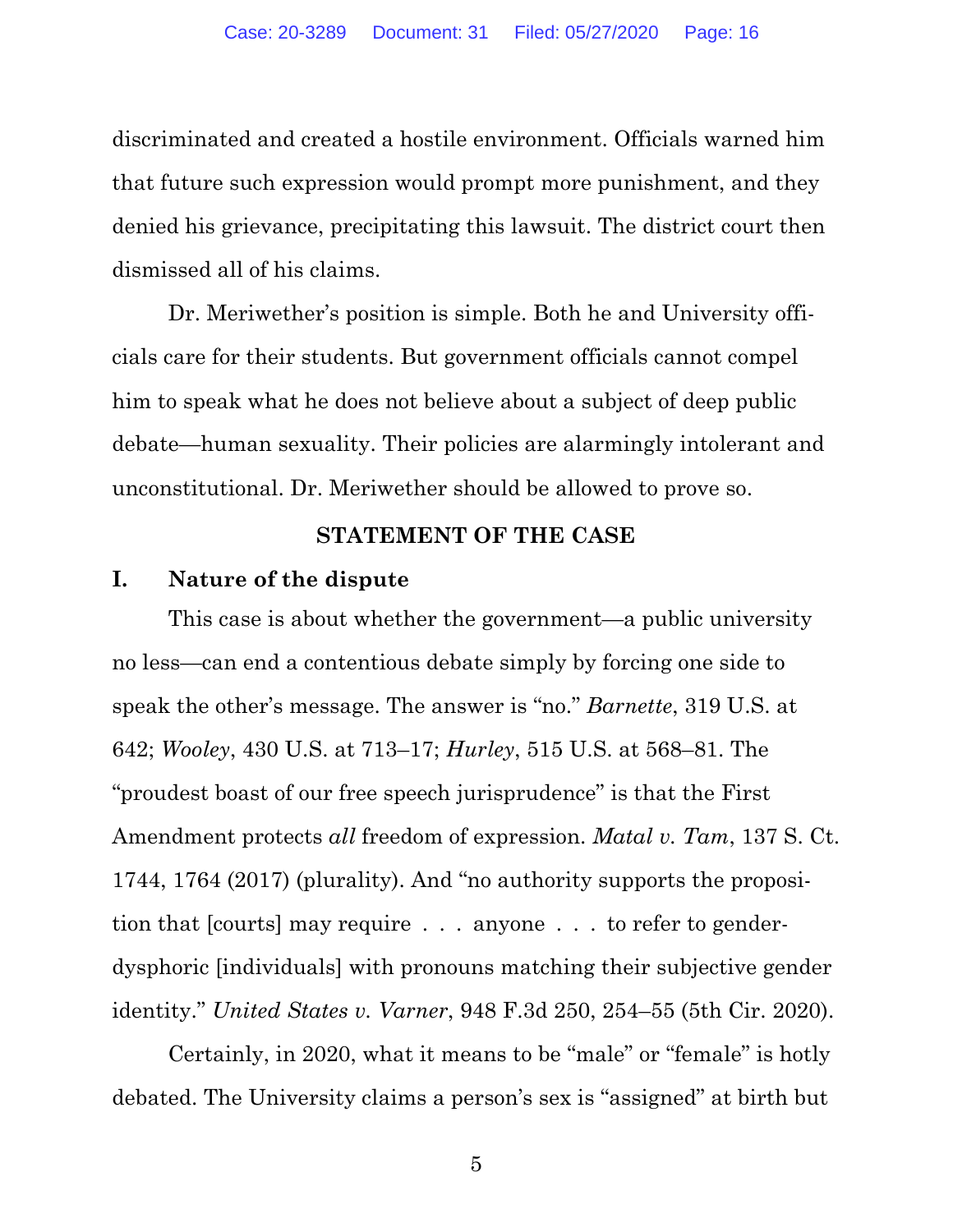what really matters is gender identity, the "innermost concept of self as male or female or both or neither—how individuals perceive themselves and what they call themselves." Compl. ¶ 64, R.34, PageID.1465. A person might identify as male or female, neither, both, in between, or some combination. *Id.* ¶ 68, PageID.1466. And this identity can fluctuate. *Id.* ¶ 71. From this perspective, it is vital to affirm a person's gender identity, and "misgendering" is harmful.

Others, like Dr. Meriwether, understand a person's sex as being fixed at conception and revealed by physiology as male or female, something that does not change based on feelings or actions. *Id*. ¶ 89, PageID.1469. They believe in compassionately helping those experiencing gender dysphoria to align their minds with their bodies, not *vice versa*, in the same way we assist people with anorexia and bodyintegrity dysphoria. And they reasonably believe it is profoundly harmful to affirm a person's false views, especially when this can mean enabling a life-long dependency on unproven, often detrimental medical interventions. *See generally* Ryan T. Anderson, *Sex Change: Physically Impossible, Psychologically Unhelpful, and Philosophically Misguided*, PUBLIC DISCOURSE (Mar. 5, 2018), https://bit.ly/2VxAgiw; Cecilia Dhejne, *et al.*, *Long-Term Follow-Up of Transsexual Persons Undergoing Sex Reassignment Surgery*, PLOS ONE (Feb. 22, 2011), http:/bit.ly/2KnhuoE.

This Court cannot and need not resolve this on-going debate. But by dismissing this case, the district court cut that debate short. And it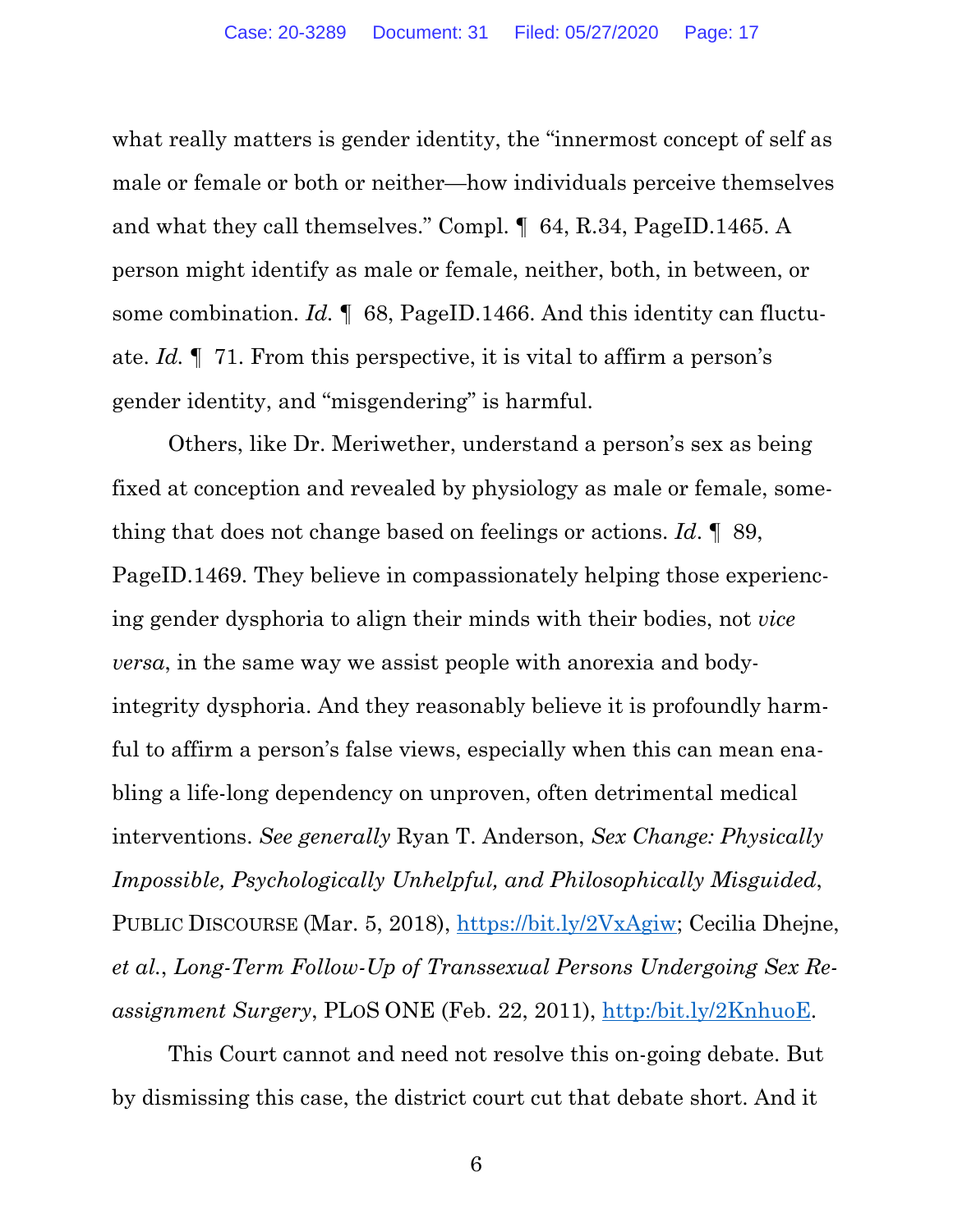made two fundamental legal errors. First, it ruled that public-university faculty have no free-speech rights when they speak in class. But professors do not "leave their First Amendment rights at the campus gates." *Johnson-Kurek v. Abu-Absi*, 423 F.3d 590, 594 (6th Cir. 2005). The notion that they "have no First Amendment rights when teaching . . . is totally unpersuasive." *Hardy v. Jefferson Cmty. Coll.*, 260 F.3d 671, 680 (6th Cir. 2001). Second, the district court held that Dr. Meriwether's speech did not involve a matter of *public* concern, comparing his choice of pronouns to a student's *individual* "expressions of lust for" a teacher. That, too, was wrong.

Once these errors are corrected, all that remains are Dr. Meriwether's plausible claims alleging that University officials compelled his speech based on content, viewpoint, and religious hostility. This Court should reverse the district court's dismissal.

# **II. Facts**

# **A. Dr. Meriwether's speech**

In January 2018, Dr. Meriwether—maintaining a spotless record over 21 years of teaching philosophy at Shawnee State University, Compl. ¶¶ 93–95, 105, R.34, PageID.1469–71—returned to the classroom after a sabbatical. *Id.* ¶ 125, PageID.1474. During his first political philosophy class, Dr. Meriwether respectfully answered a question from a male student, Doe, by saying, "Yes, sir." *Id.* ¶¶ 128–32.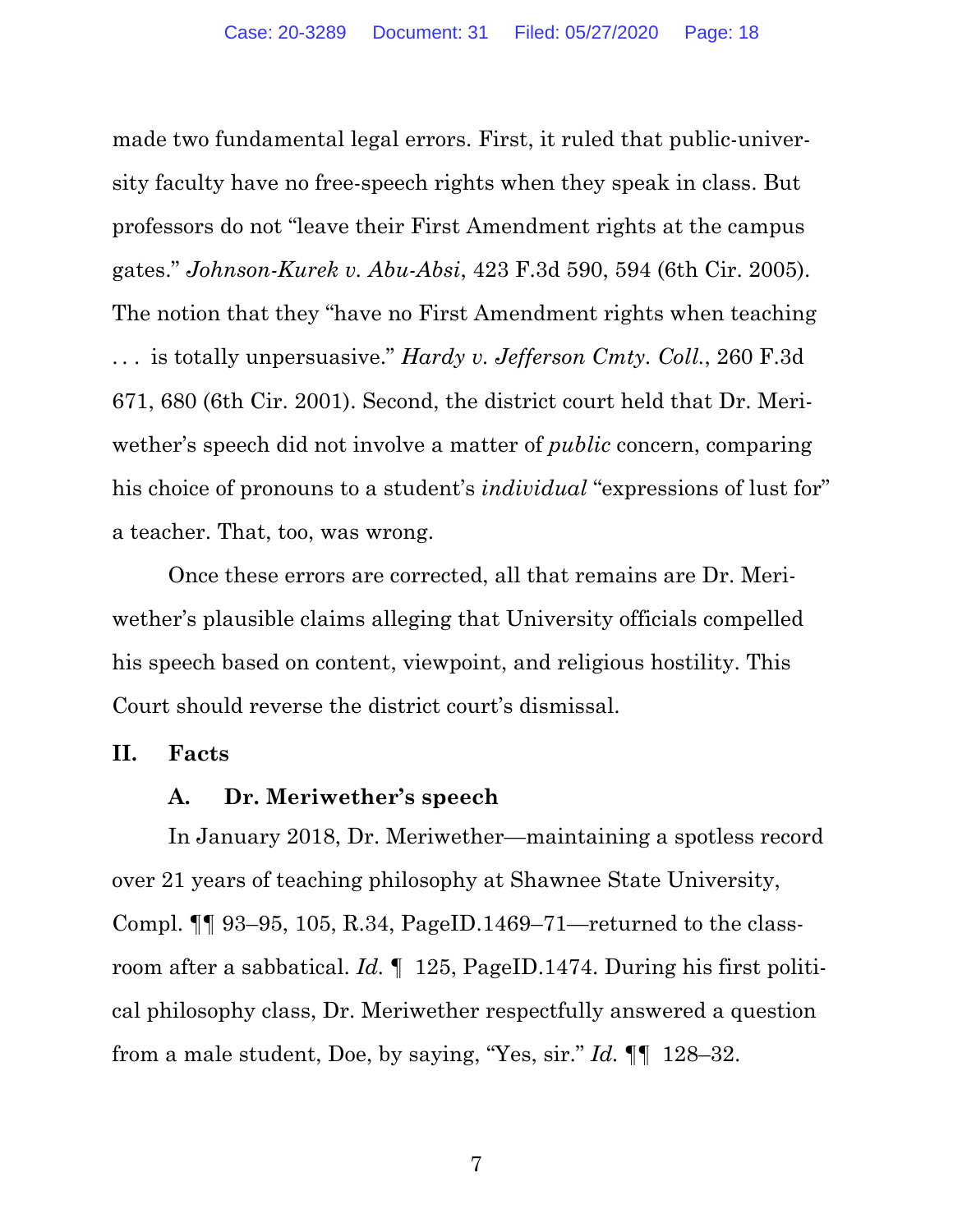After class, Doe informed Dr. Meriwether that Doe "was transgender" and "demanded that Dr. Meriwether refer to him as a woman." *Id.* ¶ 140, PageID.1475. When Dr. Meriwether paused to think about that request, Doe became belligerent, physically circling Dr. Meriwether, saying, "Then I guess this means I can call you a cunt." Doe promised to get him fired. *Id.* ¶¶ 141–44.

Doe's demand posed a conflict of conscience for Dr. Meriwether: speaking as Doe demanded would require him to affirm metaphysical and ontological presuppositions that go against the heart of his scholarship. It would require him to teach what he does not believe.

As a well-respected scholar and teacher, Dr. Meriwether focuses on ethics, including the promotion of "human flourishing, natural law, and the split between pre-modern and modern approaches to ethics." *Id.* ¶¶ 98–100, PageID.1470. Philosophers, including Dr. Meriwether, have long debated between views grounded in natural law—where the mind and body are inseparable—and those grounded in modern and postmodern philosophy—where the two are independent entities. When a person's desires conflict with his physical nature, these two schools of philosophy respond in opposite ways.

Plato, Aristotle, and other natural law philosophers would say these desires are vices to be resisted. Modern and post-modern philosophers see them as expressions of individual autonomy to be celebrated. Gender identity represents a recent, novel venue for these metaphysical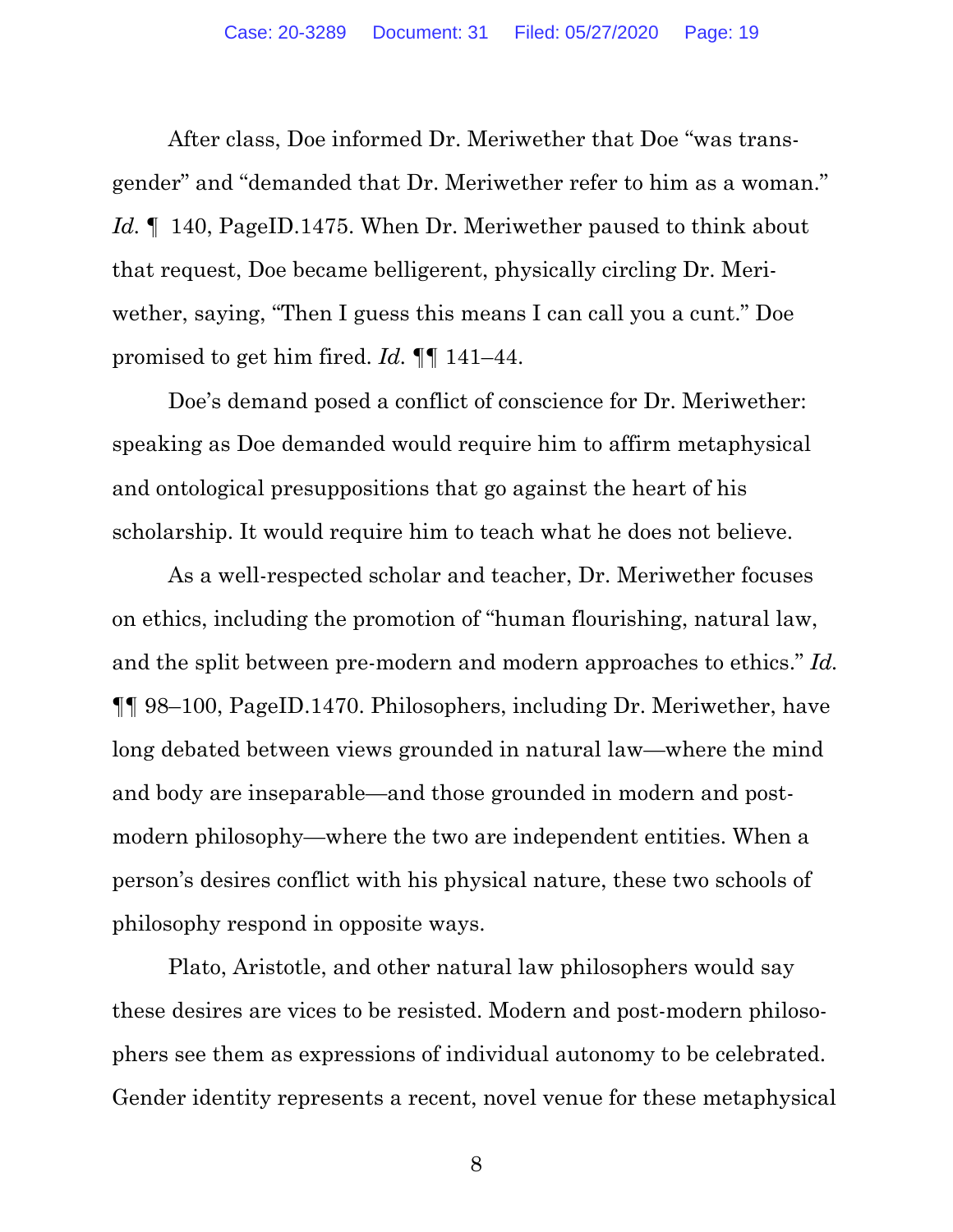debates. *Id.* ¶¶ 294, 297, PageID.1492–93. As both an Aristotelian natural-law philosopher and a Christian, Dr. Meriwether believes that "God created human beings as either male or female, that this sex is fixed in each person from the moment of conception, and that it cannot be changed, regardless of an individual's feelings or desires." *Id.* ¶ 89, PageID.1469. That is, the body manifests whether the person is male or female. The University and other advocates of transgender ideology disagree. *Id*. ¶¶ 64–72, PageID.1465–66.

When Dr. Meriwether uses sex-based titles or pronouns, he "communicates his own views on" gender identity and transgenderism. *Id.* ¶¶ 204, 310, PageID.1481, 1495. To call a man a woman, he must endorse metaphysical positions he believes are false. University officials are compelling him to communicate their ideas about sex and gender as his own. As a philosopher whose calling is to search for truth and as a Christian, he cannot do this. *Id*. ¶¶ 3, 90, 92, 217–18, PageID.1458, 1469, 1483.

# **B. The University's speech restrictions**

Doe complained to the University, as did Dr. Meriwether's department chair, Defendant Pauley, prompting an inquiry from his dean, Defendant Milliken. *Id.* ¶¶ 146, 152–53, PageID.1476. Dr. Meriwether clarified his desire to treat Doe with dignity by using Doe's last name rather than a title or pronouns. *Id.* ¶¶ 91, 157, PageID.1469, 1477. *See Farmer v. Brennan*, 511 U.S. 825, 843, 847 (1994) (using a similar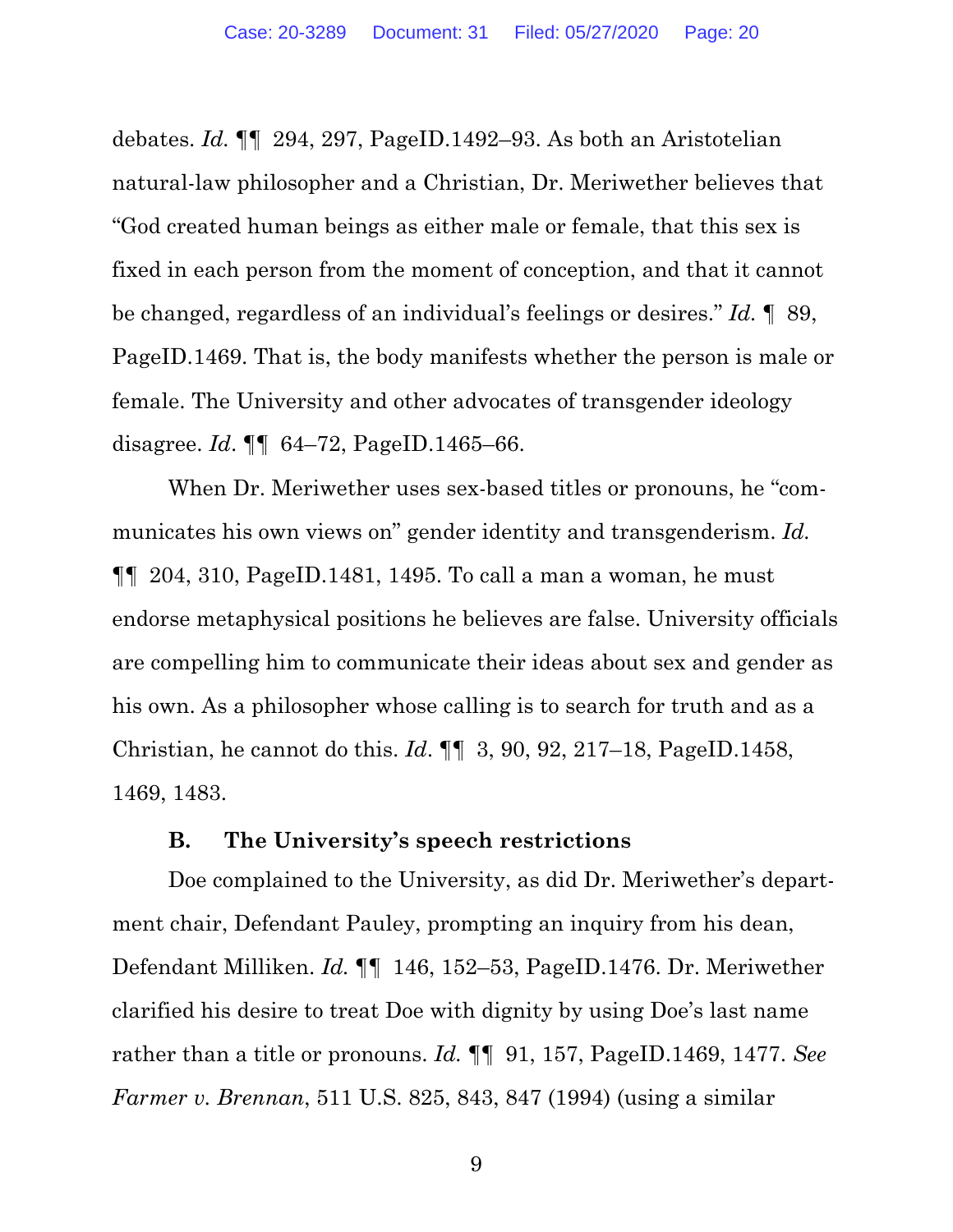approach of referring to a transgender inmate as "Petitioner" and avoiding pronouns, while still using them for others).

Milliken approved—until Doe objected. Compl. ¶¶ 158, 160–61, R.34, PageID.1477. Then she rejected Dr. Meriwether's proposed solution, threatening to punish him under the *Nondiscrimination Policies. Id.* 163. These policies prohibit "[n]egative or adverse treatment based on . . . gender identity" when "the treatment denies or limits the individual's ability to obtain the benefits of Shawnee State's programs or activities." *Id.* ¶ 63, PageID.1465. Per these policies— "gender identity" is subjective, may or may not differ from one's sex, is "internal" and "not necessarily visible to others," and encompasses an infinite range of possibilities. *Id.* ¶¶ 64–72, PageID.1465–66. They also prohibit creating a hostile environment: "any situation in which there is harassing conduct that limits, interferes with[,] or denies educational benefits or opportunities, from both a subjective (the complainant's) and an objective (reasonable person's) viewpoint." *Id.* ¶¶ 77–78, PageID. 1467–68. And they "regulat[e] all interactions professors have with students," *id*. ¶ 83, PageID.1468, including off-campus interactions that officials later decide "could reasonably create a hostile environment or be detrimental to the University," Ex. 2, R.34-2, PageID.1512. Faculty who do not comply can be punished, even terminated. Compl. ¶ 85, PageID.1468–69. Milliken made clear that if Dr. Meriwether did not comply with Doe's demands, he would violate these policies. *Id.* ¶ 163,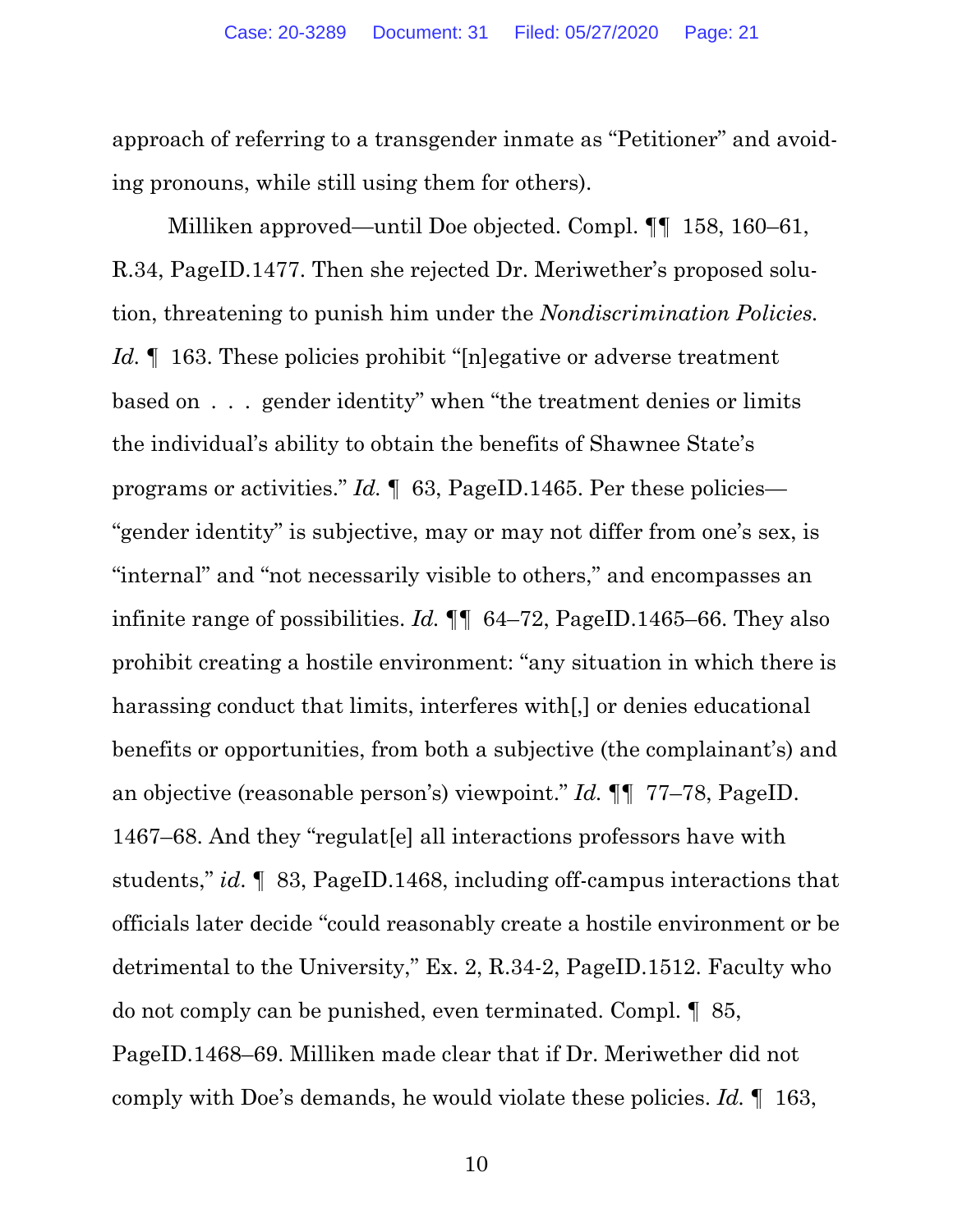PageID.1477.

While Doe continued to apply pressure, University officials conferred and directed Milliken to take next steps. *Id.* ¶¶ 166–67, PageID. 1478. When Milliken followed up, Dr. Meriwether asked if he could use the University's compulsory language with a disclaimer in his syllabus, "noting that he was doing so under compulsion and setting forth his personal and religious beliefs about gender identity." *Id.* ¶ 170. She said no. *Id.* ¶ 171. So Dr. Meriwether again offered to use Doe's preferred first or last name with no titles; he simply could not refer to a male student "as a woman." *Id.* ¶ 172. Milliken responded with threats of punishment. *Id.* ¶¶ 174–75.

Within days, Milliken launched a formal investigation, responding to "another complaint" from Doe. *Id.* ¶¶ 184–90, PageID.1479–80. In her investigation, Milliken faulted Dr. Meriwether for referring to Doe by last name "while other students are addressed as Ms. \_\_ or Mr. \_\_," *id.*  $\parallel$  194, PageID.1480, and for using masculine pronouns when referring to Doe, *id*. ¶ 195. That was something that had occurred very rarely, entirely inadvertently, and that Dr. Meriwether had immediately corrected by using only Doe's last name. *Id.* ¶ 165, PageID.1477– 78; Ex. 11, R.34-11, PageID.1706–07.

Dr. Meriwether reminded Milliken of his "philosophical[] and ethical concerns" about endorsing gender identity. Ex. 11, PageID.1707. He explained his religious beliefs, recounted his proposed, but rejected,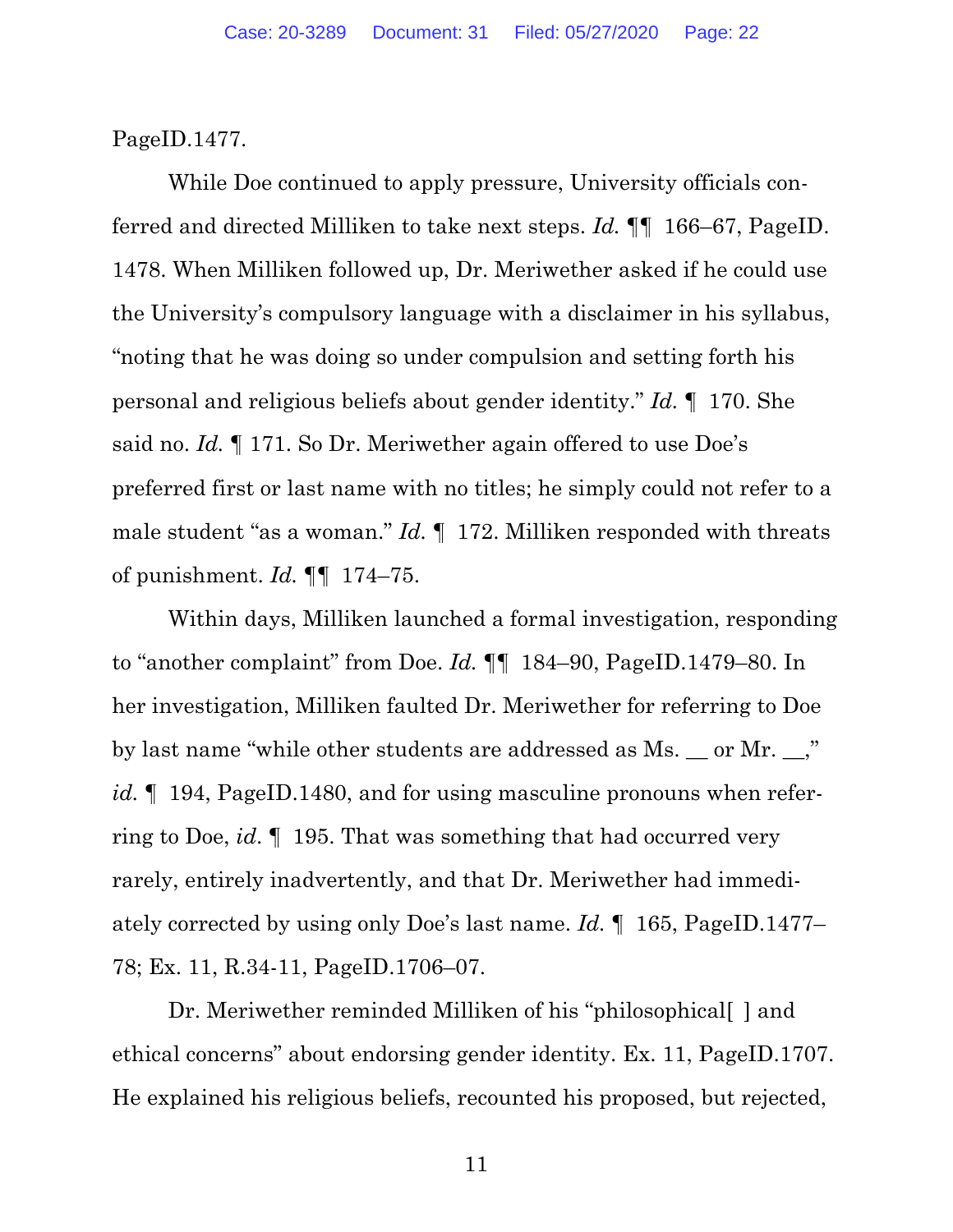accommodation, *id*.; Compl. ¶¶ 208–09, R.34, PageID.1482, then inquired about another: referring to *all* students by their last names only, avoiding pronouns for Doe, but using sex-acknowledging pronouns for other students. Compl. ¶¶ 210–11; Ex. 11, PageID.1707. Milliken rejected that compromise, too. Compl. ¶¶ 212–15, PageID.1482–83.

Thus, University officials gave Dr. Meriwether no way to speak at all. He either had to speak the University's message either by using titles and pronouns consistent with gender identity rather than sex, or by using no pronouns at all—contrary to the University's policy of mandating use of student-chosen pronouns. *Id.* ¶¶ 216–18, PageID. 1483. Both options required him to endorse philosophies he believes false, and the latter would have turned every slip into grounds for more punishment. *Id.* ¶¶ 165, 195, PageID.1477–78, 1480.

Despite Doe's complaints, Doe remained in the class. *Id.* ¶ 176, PageID.1479. Dr. Meriwether called on Doe often, like other students. *Id.* 177. Doe freely expressed personal views and participated as much as any other student. *Id.* ¶¶ 178–80. And Doe earned a high grade, reflecting Dr. Meriwether's assessment that Doe did "very good work" with "frequent participation." *Id.* ¶¶ 181–83.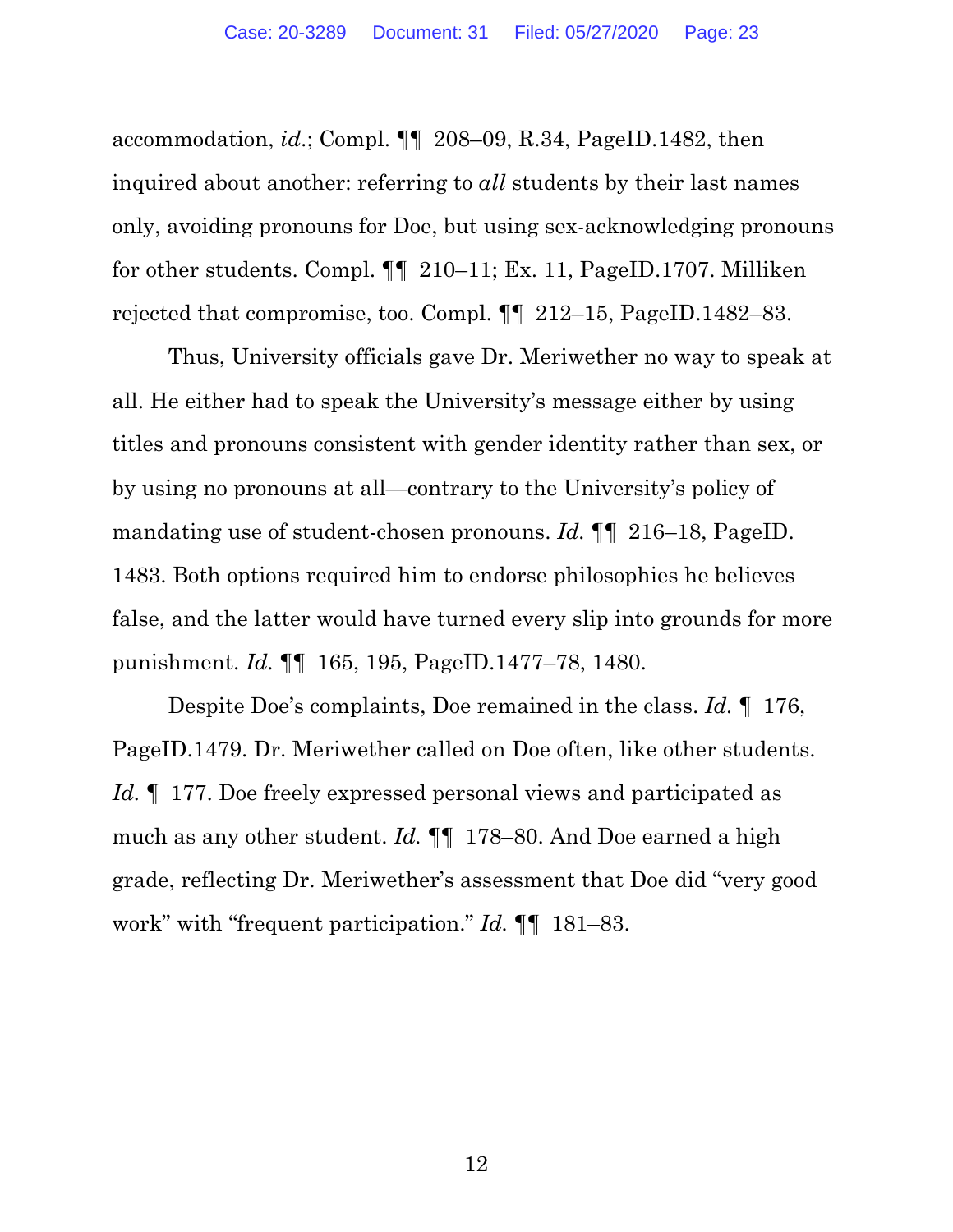# **C. The University retaliates**

Milliken concluded that Dr. Meriwether's speech "created a hostile environment" in violation of the *Nondiscrimination Policies*, so she recommended a "written warning." *Id.* ¶¶ 238–40, PageID.1486. Defendant Bauer, the University's provost, reviewed her recommendation. *Id.* ¶ 20, PageID.1461.

Dr. Meriwether reiterated that he treated all students the same, that he desired to accommodate Doe, that he never treated Doe differently in any other way, and that Doe's "access to educational benefits and opportunities was never jeopardized." *Id.* ¶¶ 242–43, PageID.1486. Yet Defendant Bauer ratified Milliken's decision and directed her to provide the warning. *Id.* ¶¶ 244–45, PageID.1487. The letter told Dr. Meriwether to change his expression "to avoid further corrective actions," *id*. ¶¶ 246–48, including suspension without pay or termination, *id*. ¶¶ 85, 164, 251, 263, 287–90, PageID.1469, 1477, 1487, 1489, 1491–92. No one ever explained how Dr. Meriwether's speech "limit[ed], interfere[d] with[,] or denie[d]" anyone's "educational benefits and opportunities"—which is what the University's policies and federal law require. *Id.* ¶ 77, PageID.1467–68; *Pahssen v. Merrill Cmty. Sch. Dist*., 668 F.3d 356, 363 (6th Cir. 2012) (finding physical assaults and obscene requests and gestures did not violate Title IX because they did not jeopardize educational benefits).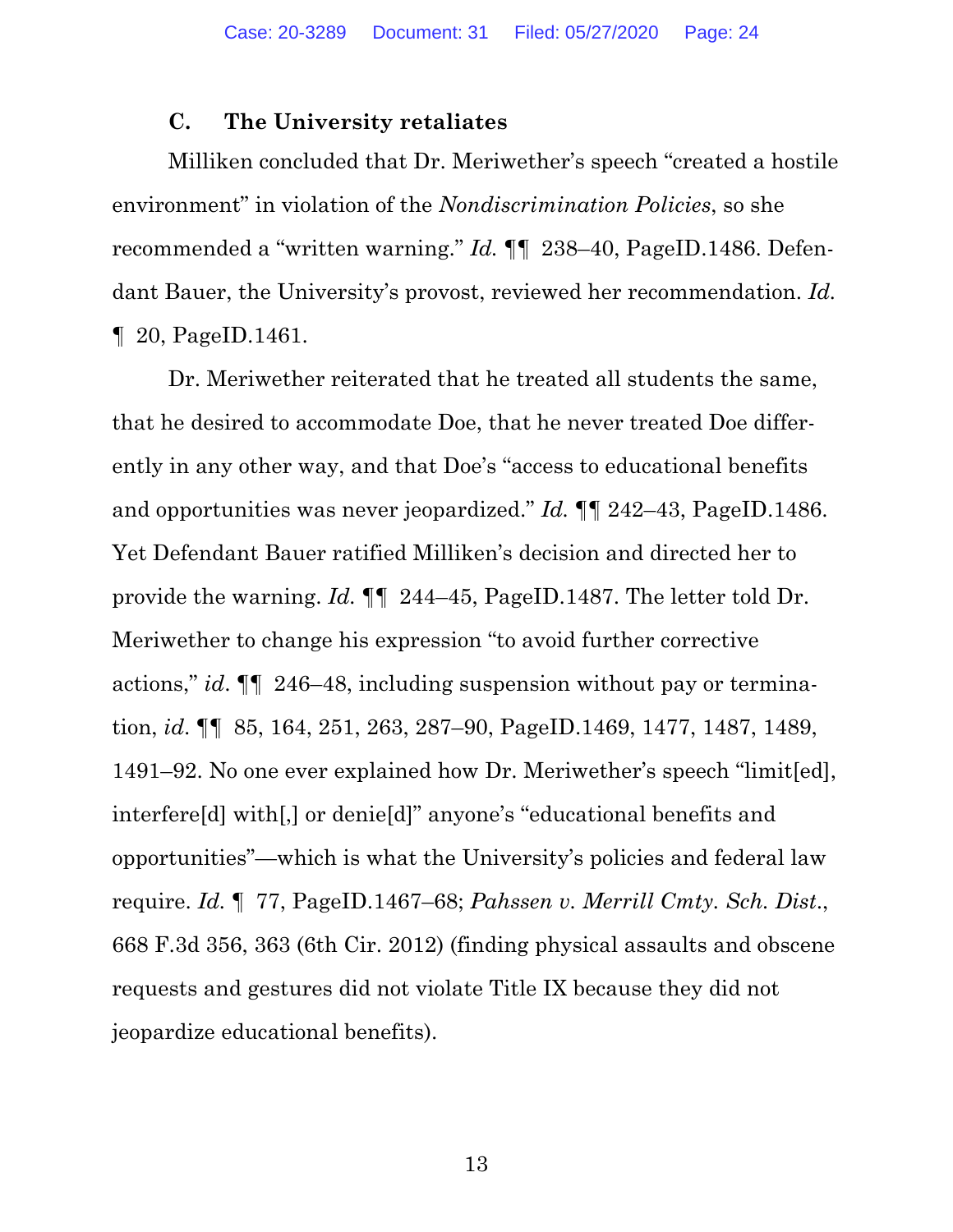Dr. Meriwether sought relief via a union grievance. *Id.* ¶¶ 250– 53, PageID.1487–88. But when his union representative explained to Bauer how this punishment threatened Meriwether's "religious convictions, his academic freedom, and his free speech rights," Bauer "did not want to hear it," and "openly laughed" at Dr. Meriwether's plight. *Id.* ¶¶ 256–59, PageID.1488; Ex. 24, R.34-24, PageID.1780. Like Milliken, Bauer rejected alternate accommodations. Compl. ¶¶ 260–61, R.34, PageID.1488–89. Bauer's hostility was so palpable the union representative "was not able to present the grievance." *Id.* ¶ 262, PageID.1489.

Bauer denied Dr. Meriwether's grievance, as provost, *id*. ¶ 264, and as interim president, *id*. ¶¶ 265–70. He equated Dr. Meriwether's beliefs with ethnic and sex supremacists—"faculty" with religious beliefs that "one national origin is superior to another national origin, or one sex is inferior to the other." *Id.* ¶ 279, PageID.1490. The reprimand, with its threats, remains in Dr. Meriwether's file, chilling his expression and besmirching his reputation. *Id.* ¶¶ 285–98, PageID.1491–93.

# **III. Proceedings**

In November 2018, Dr. Meriwether sought legal relief, raising claims under the First and Fourteenth Amendments, the unconstitutional conditions doctrine, and the Ohio Constitution, plus a breach of contract claim. Pl.'s V. Compl., R.1, PageID.1–46; Compl., R.34, PageID. 1457–1508. Defendants and Defendants-Intervenors (Doe plus an advocacy group) moved to dismiss. Defs.' Mot. to Dismiss ("MTD"), R.36,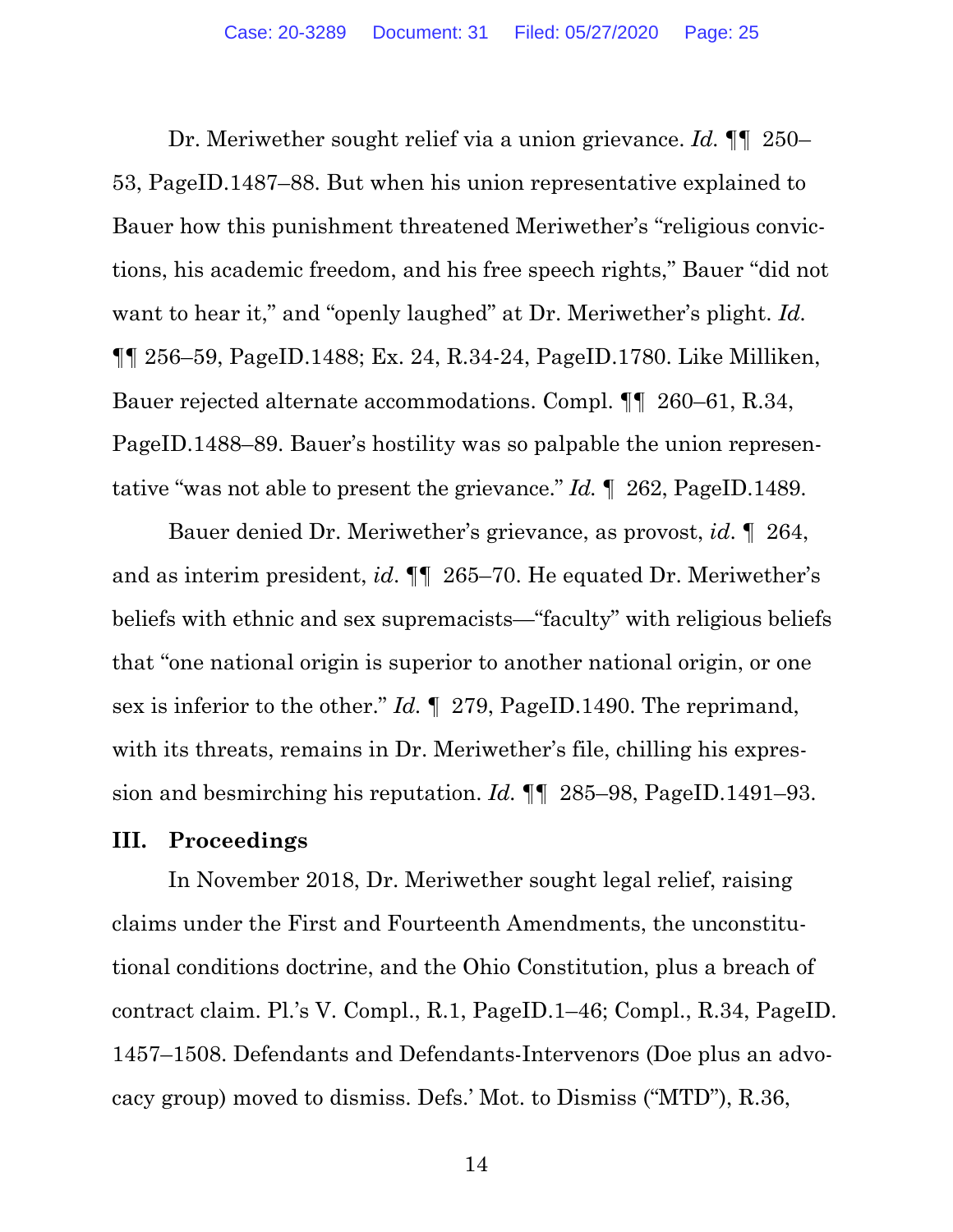PageID.1869–97; Defs.-Intervenors' MTD, R.44, PageID.1974–96.

In September 2019, the magistrate judge recommended dismissing all federal claims and declining supplemental jurisdiction over the state claims. R. & R., R.49, PageID.2095–2157. The magistrate correctly recognized that Dr. Meriwether's use of titles and pronouns is "speech." *Id.*, PageID.2114. But rejecting other circuits' precedent, the magistrate concluded that public-university faculty speaking in the classroom have no free-speech protection. *Id.*, PageID.2113–19 (citing *Garcetti v. Ceballos*, 547 U.S. 410 (2006)). Alternatively, said the magistrate, though Dr. Meriwether's speech "related to gender identity, it did not implicate the broader social concerns surrounding the issue." *Id.*, PageID.2123. In the magistrate's view, using titles and pronouns that correspond with sex is merely "self-expression," analogous to a recent case involving a student's individual "expressions of lust for" a teacher. *Id.*, PageID.2125–26 (discussing *Corlett v. Oakland Univ. Bd. of Trs.*, 958 F. Supp. 2d 795, 809 (E.D. Mich. 2013)). Thus, all of Dr. Meriwether's speech-based claims necessarily failed. *Id.*, PageID.2113–38.

For the other claims, the magistrate recommended dismissal of (1) the free-exercise count because University officials applied neutral and generally applicable policies in nondiscriminatory ways, *id.*, PageID.2138–45, (2) the Fourteenth Amendment due-process count because the University officials' policy gave notice of what was prohibited, was not vague, and would not chill Dr. Meriwether's future speech,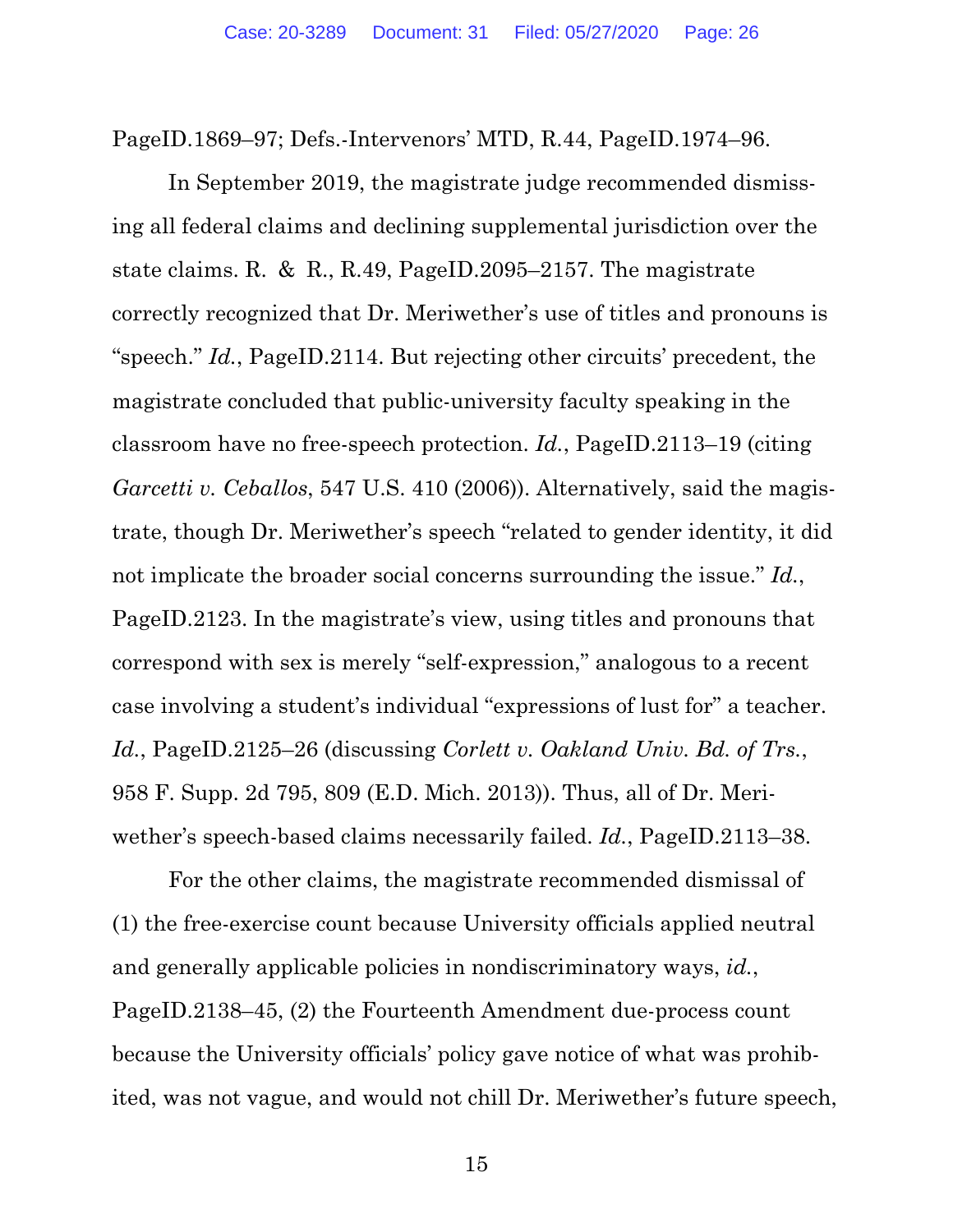*id.*, PageID.2146–53; and (3) the equal-protection count because there was no disparate treatment, *id.*, PageID.2153–55.

After Dr. Meriwether timely objected, the district court adopted the magistrate judge's recommendations in a three-page opinion without additional analysis. Order, R.60, PageID.2402–04. It agreed that Dr. Meriwether's speech "was not protected under the First Amendment," that he did not "plead facts sufficient" to show a "departure from religious neutrality," and that he "failed to state a claim" under the Constitution. *Id.*, PageID.2403–04. The same day, the court rendered judgment. Judgment, R.61, PageID.2405.

### **STANDARD OF REVIEW**

This Court reviews decisions to grant a motion to dismiss *de novo*, accepting all factual allegations as true and drawing all reasonable inferences in favor of the non-moving party. *Doe v. Baum*, 903 F.3d 575, 580–81 (6th Cir. 2018). "If it is at all plausible (beyond a wing and a prayer) that a plaintiff would succeed if he proved everything in his complaint, the case proceeds." *Id.* at 581. This plausibility requirement is not "akin to a 'probability requirement'" and instead asks merely for "more than a sheer possibility that a defendant has acted unlawfully." *Ashcroft v. Iqbal*, 556 U.S. 662, 678 (2009). Under *de novo* review, the Court may independently reverse and remand for errors of law.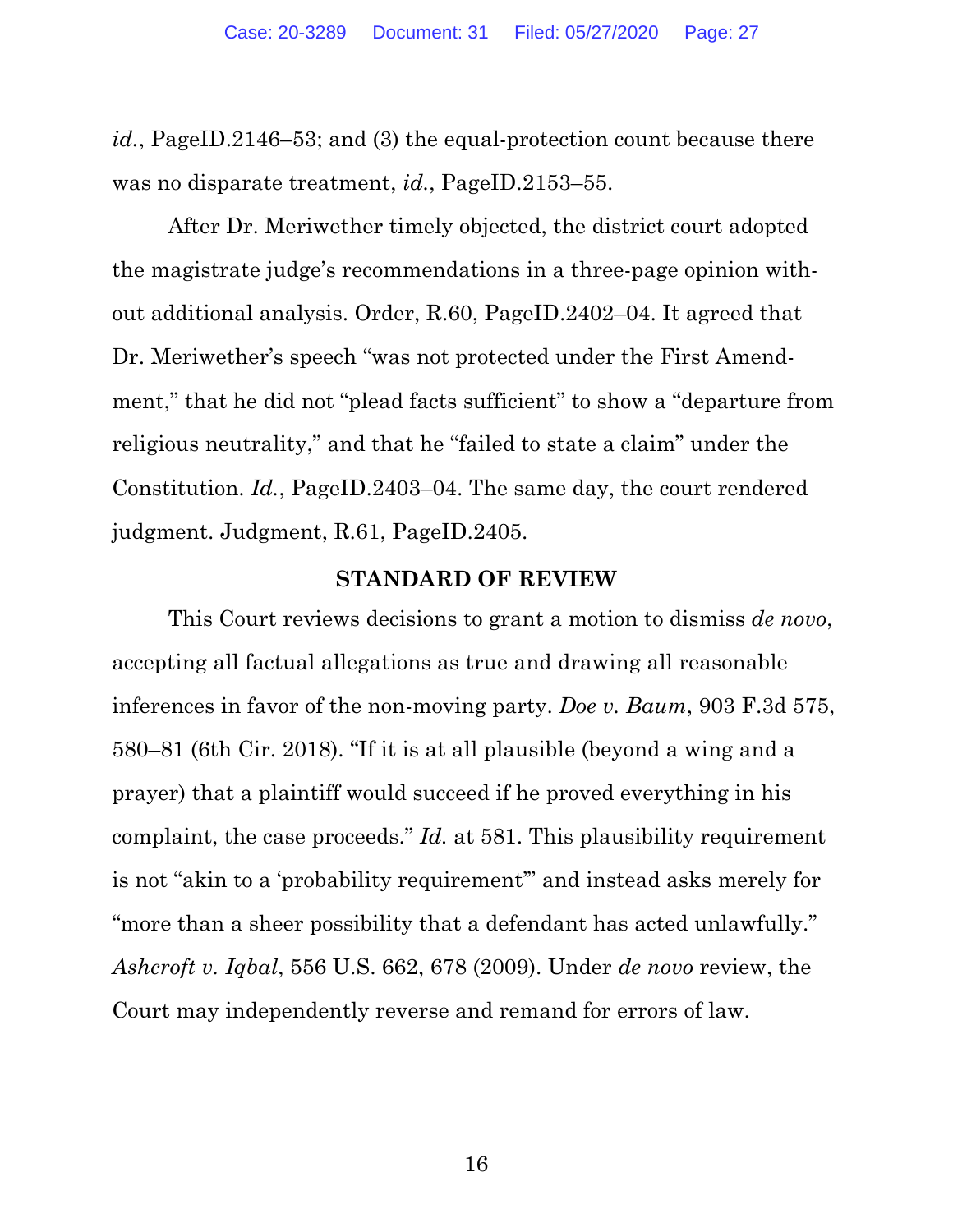#### **SUMMARY OF THE ARGUMENT**

The First Amendment guarantees that every person decides for himself "the ideas and beliefs deserving of expression, consideration, and adherence." *Turner Broad. Sys., Inc. v. FCC*, 512 U.S. 622, 641 (1994). Shawnee State University officials denied Dr. Meriwether that right. Whether under a compelled-speech theory or another First or Fourteenth Amendment theory, the Constitution prohibits officials from forcing him to communicate their ideas about sex and gender as if they were his, *i.e.*, to refer to a male student as a woman in violation of his philosophical and religious beliefs. For "no official . . . can prescribe what shall be orthodox . . . or force citizens to confess by word or act their faith therein." *Barnette*, 319 U.S. at 642.

The district court bypassed that analysis by holding that freespeech rights do not apply to faculty at a public university, the "marketplace of ideas," *Keyishian v. Bd. of Regents of Univ. of N.Y.*, 385 U.S. 589, 603 (1967), where the "vigilant protection of constitutional freedoms is nowhere more vital," *Shelton v. Tucker*, 364 U.S. 479, 487 (1960). But universities cannot "impose any strait jacket" upon faculty, the "intellectual leaders in our colleges and universities." *Sweezy v. New Hampshire*, 354 U.S. 234, 250 (1957). Like other circuits, this Court should hold that public-university faculty have free-speech rights in teaching and scholarship. What's more, it should hold that Dr. Meriwether stated plausible constitutional claims.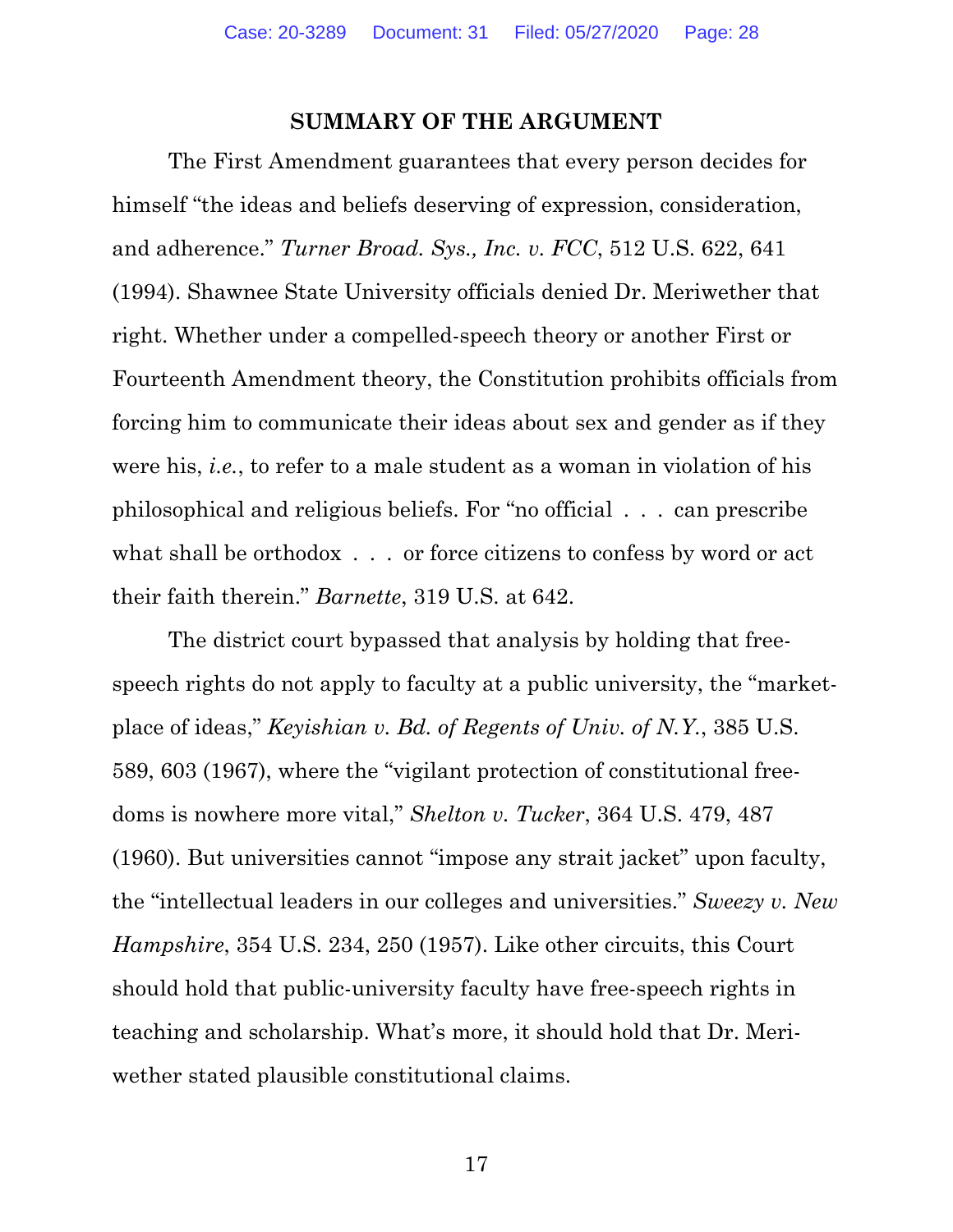#### **ARGUMENT**

This case is about government officials compelling a professor to speak support for their preferred ideology, then punishing him when he declined. Dr. Meriwether pleaded plausible constitutional claims based on that compulsion and punishment. But the district court sidestepped all this by recasting the case as a mere pedagogical dispute—as if a philosophy professor being forced to deny the basic sexual binary of humanity was of no consequence, and administrators scripting his speech was mere educational administration.

No one doubts Dr. Meriwether taught the assigned curriculum, and the University is not punishing him for his formality, which he offered to modify. Compl. ¶¶ 210–15, R.34, PageID.1482–83. Rather, University officials enforced their policies to declare that the standard English, biology-reflecting, and still largely unquestioned use of masculine and feminine terms to refer to a person's sex *always* constitutes discrimination and creates a hostile environment, even off campus. And they demanded that Dr. Meriwether either use identity-based terms or—contrary to their own policy of compelling student-chosen titles and pronouns—purge all references to anyone's sex from his speech. This demand was unconstitutional.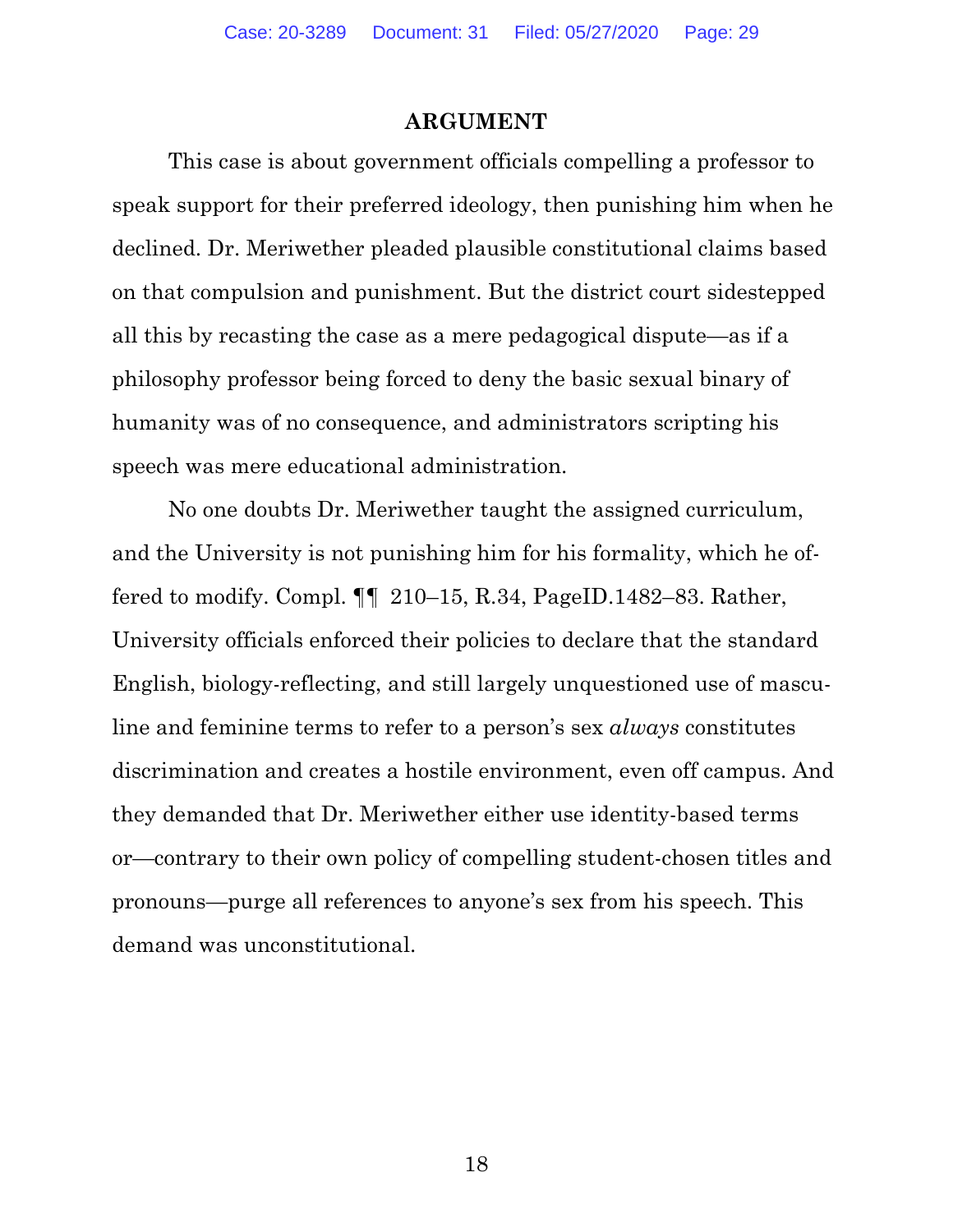### **I. The district court erred by dismissing Dr. Meriwether's freespeech claims.**

### **A. Dr. Meriwether stated a plausible claim of compelled speech in violation of the First Amendment.**

The government cannot force someone "to be an instrument for fostering public adherence to an ideological point of view he finds unacceptable." *Wooley*, 430 U.S. at 715. Such compulsion—as the University engages in here—"violates that cardinal constitutional command." *Janus v. Am. Fed'n of State, Cty. & Mun. Emps.*, 138 S. Ct. 2448, 2463 (2018).

Dr. Meriwether patiently explained, repeatedly, his views on gender identity, how the University's demands force him to violate those beliefs, and several ways he was willing to accommodate Doe's requests. Everyone involved understood his speech conveyed a message about gender ideology. Compl. ¶¶ 204, 310, R.34, PageID.1481, 1495 (noting Dr. Meriwether's message about gender identity); *id.* ¶¶ 112, 116, PageID.1472–73 (mandating identity-based terms to communicate that "students have a right to be referred to by their self-asserted gender identity"); *id.* ¶¶ 140–44, PageID.1475 (noting Doe's objection and demand that Dr. Meriwether affirm Doe's gender identity); *id.* ¶¶ 163, 170–71, 212–15, 234, 239, 244, 260–61, 264, 270, 276, 278, 282, PageID.1477–78, 1482–83, 1485–91 (noting University officials' findings that his speech and proposed accommodations created a hostile environment, constituted discrimination, and violate their policies).

Yet officials punished him for refusing to express their preferred message. *E.g.*, *id*. ¶¶ 239–40, PageID.1486 (faulting him for "repeatedly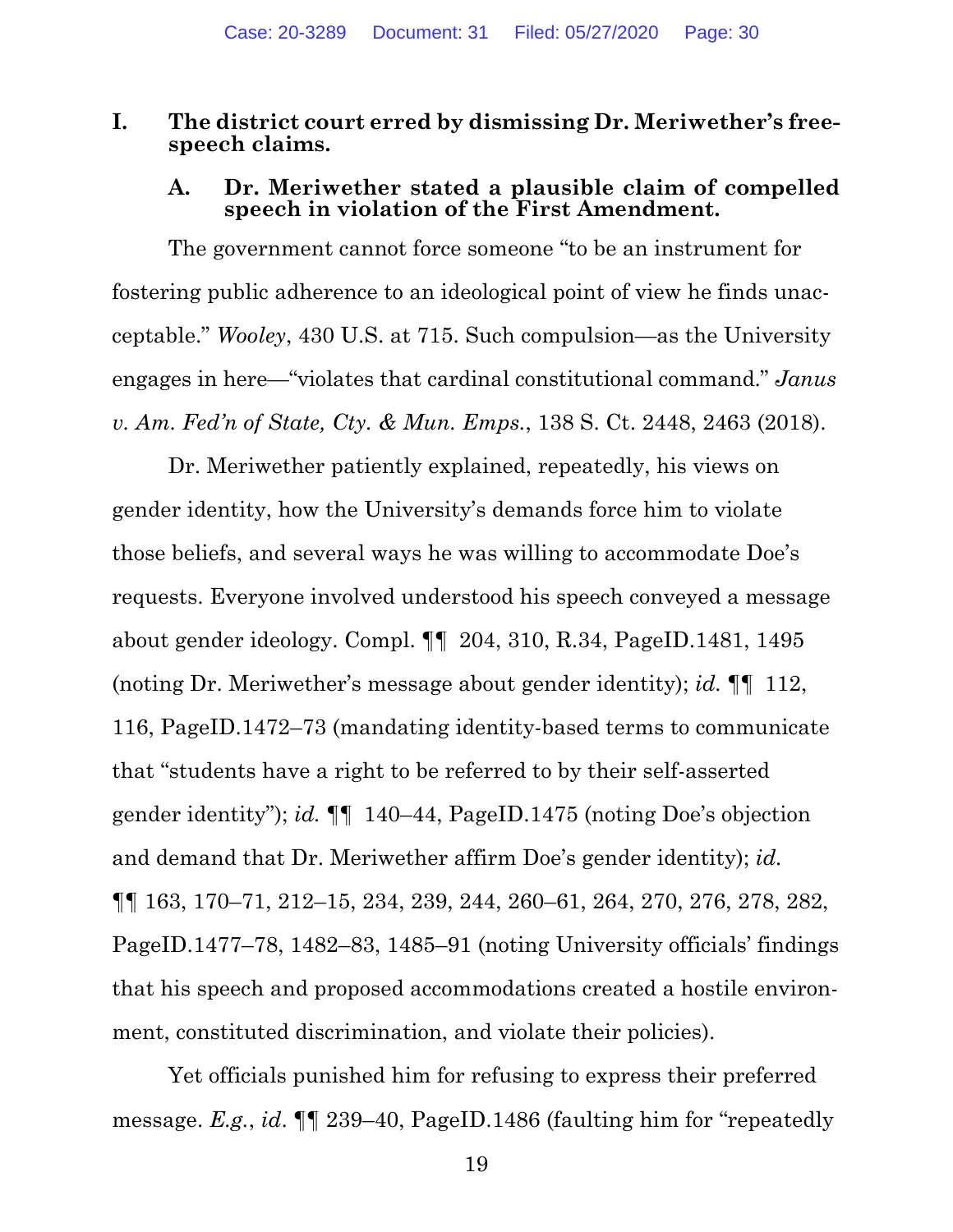refus[ing] to change the way he addressed [Doe]"). If he does not say what they want, they threaten "further corrective actions," *id*. ¶ 248, PageID.1487, including suspension without pay or termination, *id*. ¶¶ 251, 263, 287–90, PageID.1487, 1489, 1491–92. They seek to "coerce[ ] [him] into betraying [his] convictions" and endorsing ideas he finds objectionable, which is "always demeaning." *Janus*, 138 S. Ct. at 2464.

As explained in section I.B, it makes no difference that Dr. Meriwether spoke as a teacher in a classroom. Otherwise, though a public school cannot force a student to recite the Pledge of Allegiance, it could force a teacher to do so. The Constitution prohibits this. *Russo v. Cent. Sch. Dist. No. 1*, 469 F.2d 623, 633 (2d Cir. 1972) (a high school teacher "may not be dismissed for refusing to pledge allegiance to the flag").

Nor does it matter that University officials were purportedly enforcing an anti-discrimination policy. Universities are prohibited from establishing such policies if they have "the effect of prohibiting certain speech because [the University] disagree[s] with ideas or messages sought to be conveyed." *Dambrot v. Cent. Mich. Univ.*, 55 F.3d 1177, 1183 (6th Cir. 1995) (citing *Doe v. Univ. of Mich.*, 721 F. Supp. 852, 863 (E.D. Mich. 1989)). Universities cannot "proscribe speech simply because it was found to be offensive, even gravely so, by large numbers of people." *Id.* (quoting *Doe*, 721 F. Supp. at 863). They "ha[ve] [no] legitimate need to demand that [faculty] recite words with which [they] disagree." *Janus*, 138 S. Ct. at 2473.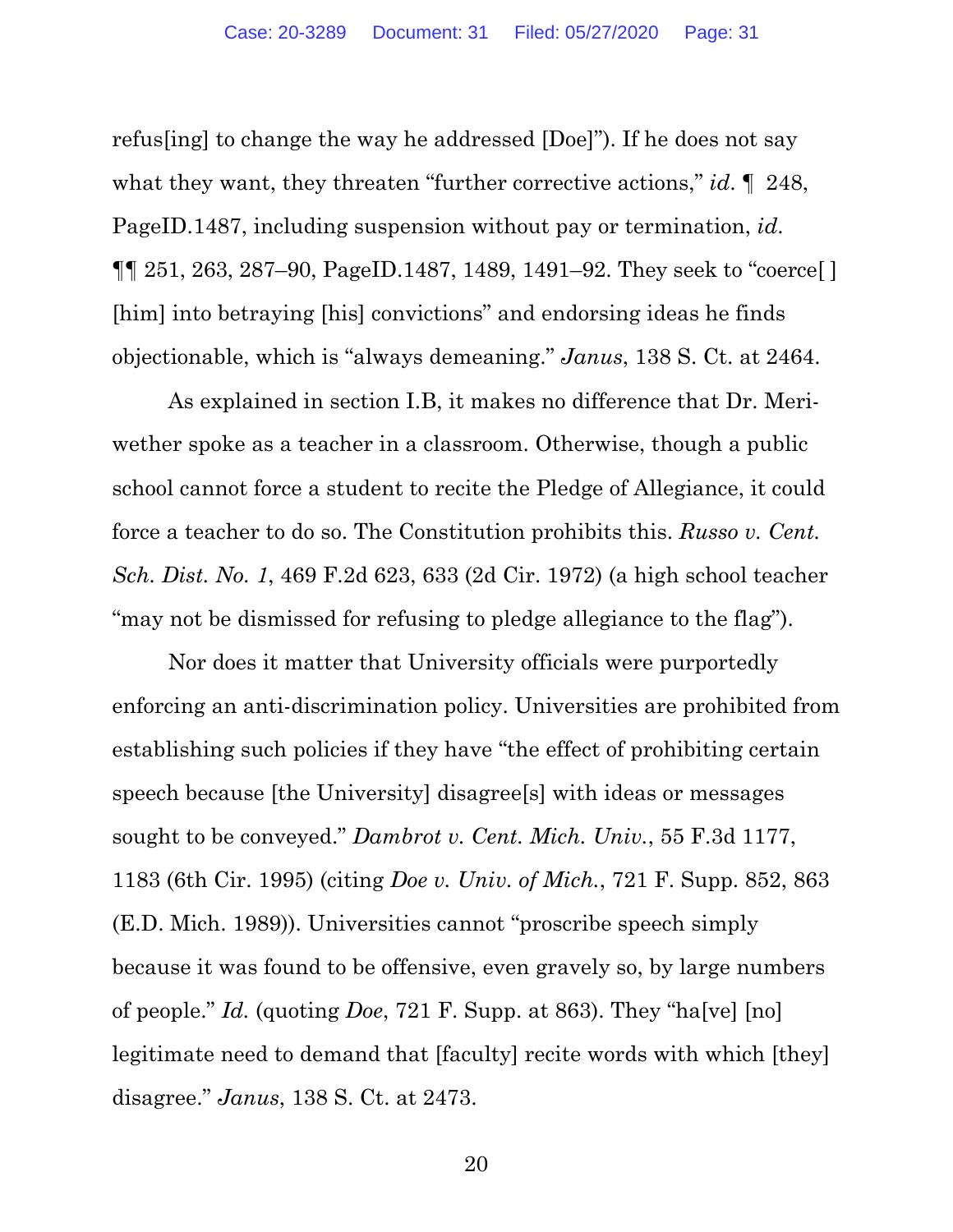Finally, it is irrelevant that officials purportedly gave Dr. Meriwether "choices" as to what he must say. R. & R., R.49, PageID.2129. "In the context of protected speech, the difference between compelled speech and compelled silence 'is without constitutional significance, for the First Amendment guarantees 'freedom of speech,' a term necessarily comprising the decision of both what to say and what not to say.'" *Parate*, 868 F.2d at 828 (quoting *Riley v. Nat'l Fed'n of the Blind of N.C.*, 487 U.S. 781, 796–97 (1988)). When the government says, "You must speak this way or that way," it is still compelling speech.

Here, officials demanded that Dr. Meriwether either use identitybased or indeterminate sexual terms for all students. *See, e.g.*, Compl. ¶¶ 210–18, R.34, PageID.1482–83. Either option affirms views he rejects: that feelings determine sex. *Id.* ¶¶ 89, 217–18, PageID. 1469, 1483. What's more, officials would force Dr. Meriwether to speak as if the "enduring" distinction between the sexes that "remain[s] cause for celebration," *United States v. Virginia*, 518 U.S. 515, 533 (1996), were *verboten*, and in a way where inadvertent miscues would prompt more punishment. Compl. ¶¶ 165, 189–90, 195, PageID.1477–78, 1480.

If such "Hobson's choices" excused government-compelled speech, then a multitude of Supreme Court cases must be wrongly decided. After all, the Barnettes could have left the public schools to avoid the Pledge of Allegiance. *Barnette*, 319 U.S. at 650 (Frankfurter, J., dissenting). The *Miami Herald* could have stopped criticizing candidates to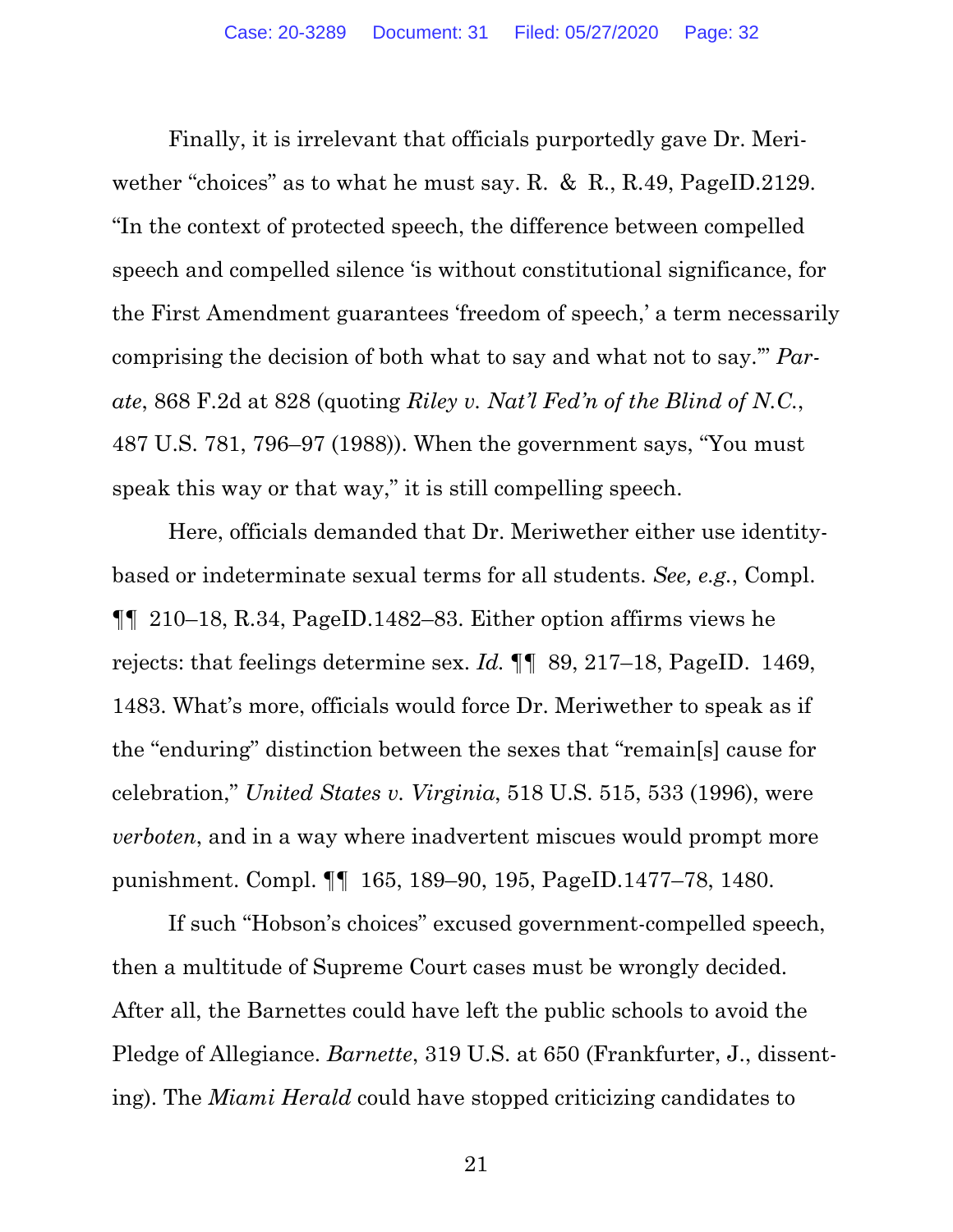avoid the "right of reply" statute. *Miami Herald Publ'g Co. v. Tornillo*, 418 U.S. 241, 244 (1974). Parade organizers could have cancelled their parade to evade the public accommodations statute. *Hurley*, 515 U.S. at 560–61. HIV/AIDS organizations could have continued their work without seeking the federal funding that required them to condemn prostitution or formed affiliates to espouse the mandated message. *Agency for Int'l Dev. v. All. for Open Soc'y Int'l, Inc.*, 570 U.S. 205, 208, 219 (2013). Pro-life pregnancy resource centers could have closed their doors instead of advertising the state's abortion resources. *Nat'l Inst. of Family & Life Advocates v. Becerra*, 138 S. Ct. 2361, 2369–70 (2018). The mere existence of these "choices" did not condemn any of those compelled-speech claims. And rightly so.

The "option" the University gave Dr. Meriwether—to purge all pronouns from his oral speech—is difficult to implement and would have placed him at continuing risk of scrutiny and future punishment based on inadvertent pronoun miscues. More to the point, that "option" would silence him from using an entire category of standard, grammatical terms—and compelled silence is still compelled speech. This "option" merely set him up for failure and likely termination.

In sum, Dr. Meriwether pled a plausible claim for compelled speech, and the district court did not disagree with any of this analysis.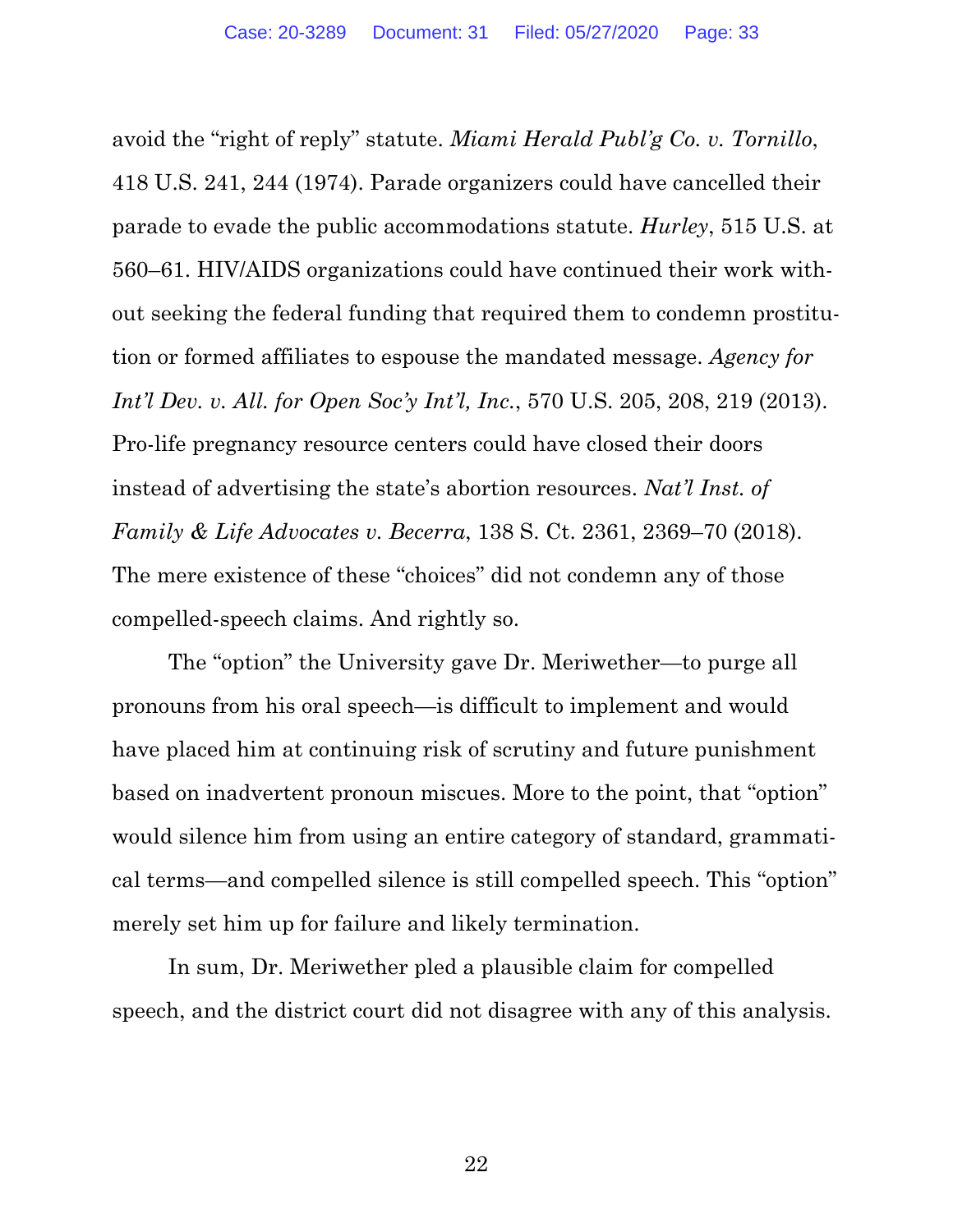# **B. Dr. Meriwether's status as a public-university professor does not eviscerate First Amendment protections.**

Dr. Meriwether's speech is constitutionally protected because, for First Amendment purposes, (1) he was speaking "as a private citizen" (since his speech was related to teaching), (2) on "matters of public concern," and (3) his interest in speaking outweighed the University's interest "in promoting the efficiency of [its] public services." *Mayhew v. Town of Smyrna*, 856 F.3d 456, 462 (6th Cir. 2017). The district court ruled against Dr. Meriwether on the first two points, and those rulings were erroneous.

# **1. Dr. Meriwether spoke "as a citizen" when he was teaching his university class.**

When public employees speak "pursuant to their official duties," they are typically "not speaking as citizens for First Amendment purposes." *Garcetti*, 547 U.S. at 421. But this "official duties" test does not apply to faculty speech "related to . . . teaching." *Id.* at 425. Thus, for First Amendment purposes, Dr. Meriwether spoke "as a citizen." *Adams v. Trs. of Univ. of N.C.-Wilmington*, 640 F.3d 550, 564–65 (4th Cir. 2011) (because the "official duties" test does not apply to speech related to teaching, a professor's speech "was clearly that of a citizen" and thus protected by the First Amendment).

By rejecting the faculty-speech distinction, the district court placed itself in conflict with *Garcetti* and other circuits that have addressed faculty-speech rights. And it adopted a position that leaves professors bereft of First Amendment protection where they most need it.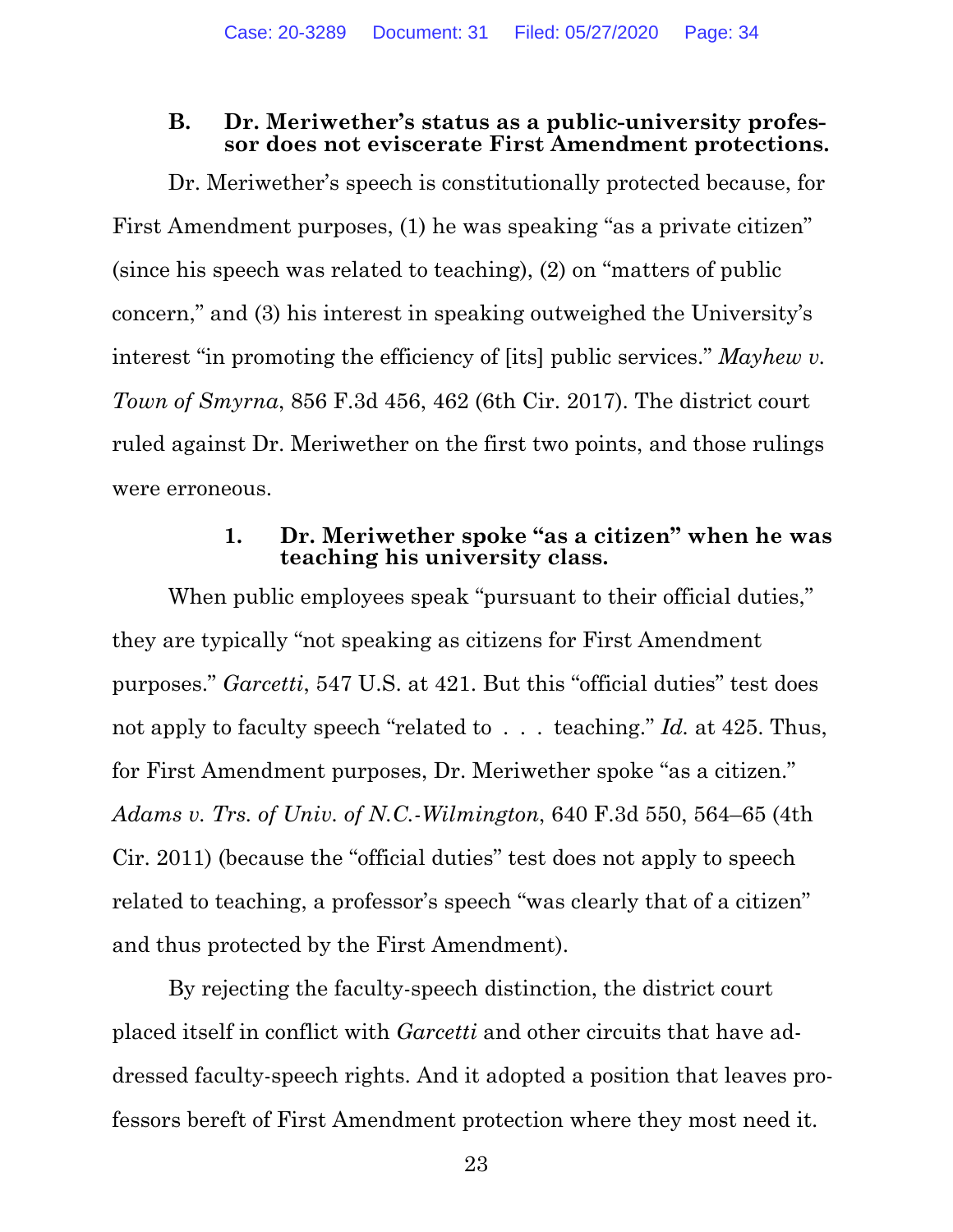### **a.** *Garcetti***'s "official duties" test does not apply to faculty speech "related to teaching."**

Under *Garcetti*, the First Amendment protects a government employee's speech only if he spoke "as a citizen" while addressing "a matter of public concern." 547 U.S. at 423; *Evans-Marshall v. Bd. of Educ. of Tipp City Exempted Vill. Sch. Dist.*, 624 F.3d 332, 343 (6th Cir. 2010). But university faculty are not ordinary government employees. As *Garcetti* recognized, "expression related to academic scholarship or classroom instruction implicates additional constitutional interests" beyond the "customary employee-speech jurisprudence." 547 U.S. at 425. That is why *Garcetti* declined to extend the "official duties" test to faculty: "We need not, and for that reason do not, decide whether the analysis we conduct today would apply in the same manner to a case involving speech related to scholarship or teaching." *Id.* Until the Supreme Court decides that this "new threshold requirement" *does* apply to them, *Evans-Marshall*, 624 F.3d at 343, the *status quo ante* continues and the "official duties" test does not apply, *e.g.*, *Lee v. York Cty. Sch. Div.*, 484 F.3d 687, 694 n.11 (4th Cir. 2007); *Kerr v. Hurd*, 694 F. Supp. 2d 817, 843 (S.D. Ohio 2010) (same).

This exception tracks the Supreme Court's long history of protecting professors. *Keyishian*, 385 U.S. at 603; *Shelton*, 364 U.S. at 487; *Sweezy*, 354 U.S. at 250. By declining to extend the "official duties" test to faculty speech related to teaching or scholarship, the *Garcetti* Court left these well-established precedents intact. *Garcetti*, 547 U.S. at 425;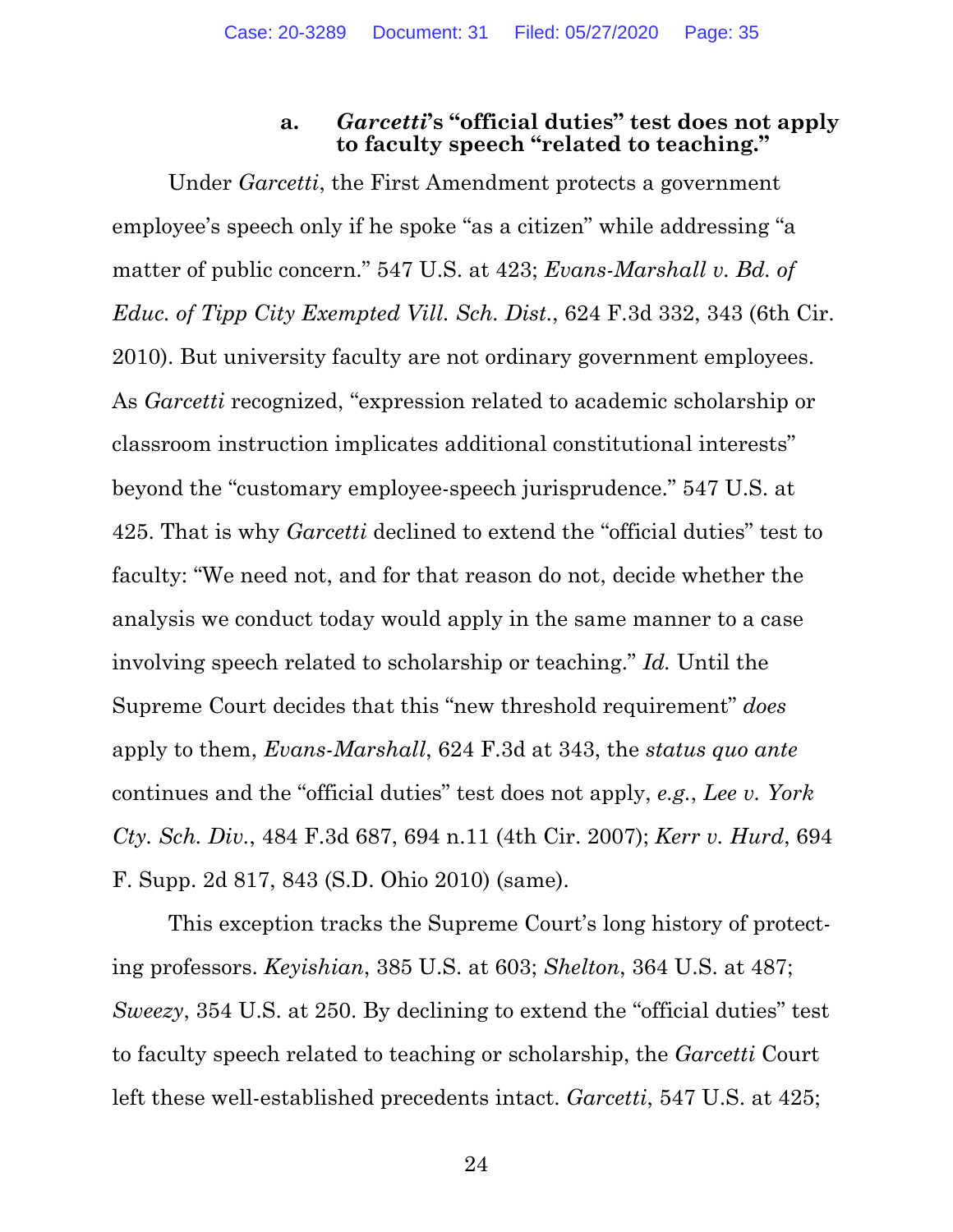*id*. at 438–39 (Souter, J., dissenting) (citing these cases).

For example, six decades ago, a professor was punished for refusing to answer questions about his Marxist views. *Sweezy*, 354 U.S. at 238–45. The Supreme Court invalidated that punishment, saying: "No one should underestimate the vital role in a democracy that is played by those who guide and train our youth. To impose any strait jacket upon the intellectual leaders in our colleges and universities would imperil the future of our Nation." *Id.* at 250. "Scholarship cannot flourish in an atmosphere of suspicion and distrust. Teachers . . . must always remain free to inquire, to study and to evaluate, to gain new maturity and understanding; otherwise our civilization will stagnate and die." *Id.* When the government inquired into the contents of the professor's lectures, this "unquestionably was an invasion of [his] liberties in the areas of academic freedom and political expression." *Id. Accord Keyishian*, 385 U.S. at 599–600, 602 (voiding a statute barring employment of anyone who "'advocates, advises or teaches the doctrine' of forceful overthrow of government" because it could "prohibit the employment of one who merely . . . informs his class about the precepts of Marxism or the Declaration of Independence").

The district court did not mention these decisions. Instead, it adopted a position that effectively overturned them. By skirting this precedent—which *Garcetti* acknowledged and respected—it broke ranks with the Fourth and Ninth Circuits and diverged from this Court too.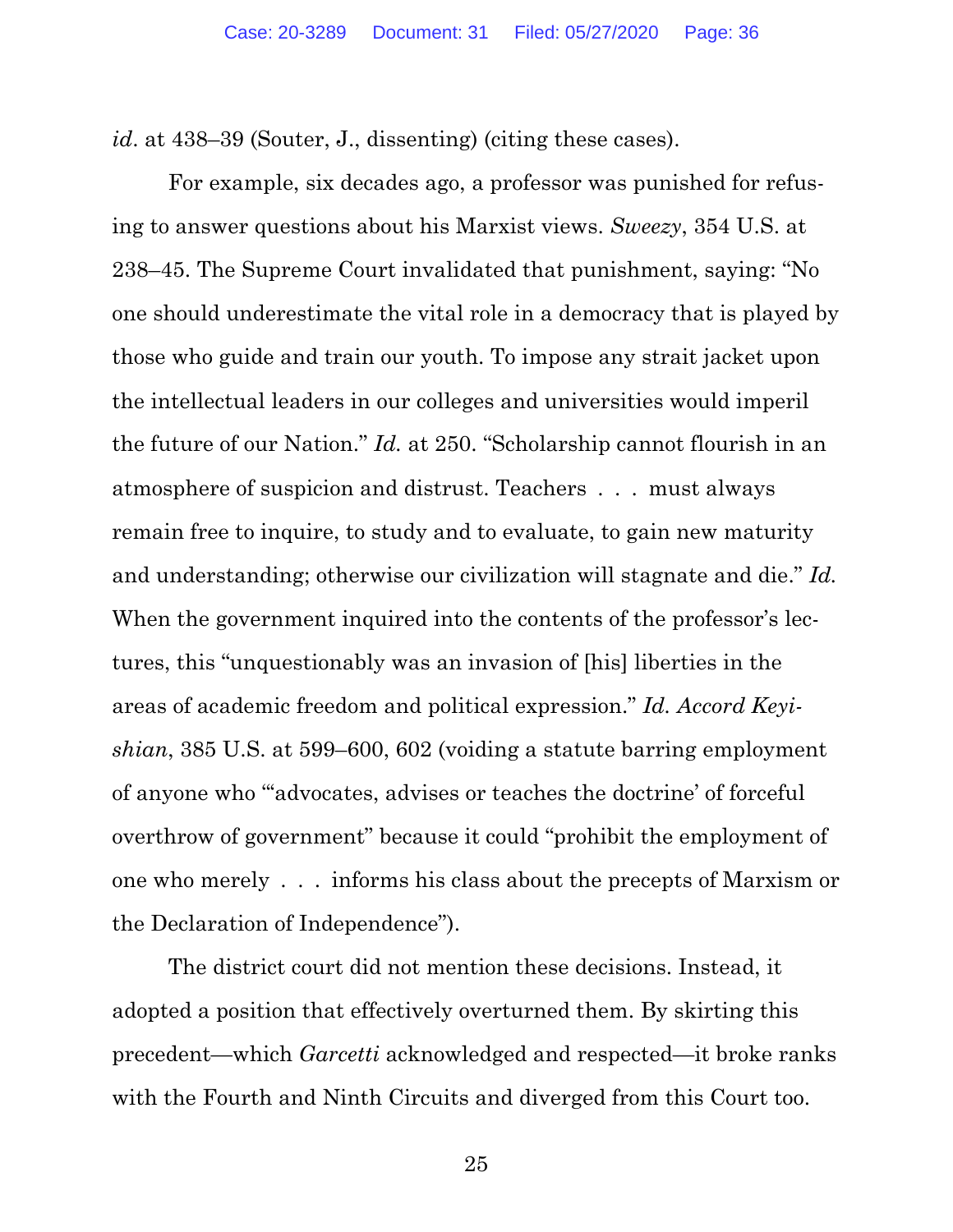The Fourth Circuit has held that *Garcetti* does "not apply in the academic context of a public university." *Adams*, 640 F.3d at 562. While *Garcetti*'s restrictions "may apply" to faculty when "declaring or administering university policy," it does *not* when they are engaged in "scholarship and teaching." *Id.* at 563. Otherwise, "many forms of public speech or service a professor engaged in during his employment" would be "beyond the reach of First Amendment protection." *Id.* at 564. "That would not appear to be what *Garcetti* intended." *Id.*

Similarly, the Ninth Circuit has recognized that "teaching and academic writing are at the core of the official duties of teachers and professors" and are "a special concern of the First Amendment." *Demers v. Austin*, 746 F.3d 402, 411 (9th Cir. 2014). "[I]f applied to teaching and academic writing, *Garcetti* would directly conflict with the important First Amendment values previously articulated by the Supreme Court." *Id.* Thus, "*Garcetti* does not—indeed, consistent with the First Amendment, cannot—apply to teaching and academic writing that are performed 'pursuant to the official duties' of a teacher and professor." *Id.* at 412. That speech is instead "protected." *Id.*

In two decisions, this Court similarly recognized First Amendment protections for faculty speech related to scholarship or teaching. In *Evans-Marshall*, a high school did not renew a teacher's contract after she used some controversial books. 624 F.3d at 334–36. This Court noted that *Garcetti* applied because she taught at a high school, *not* "at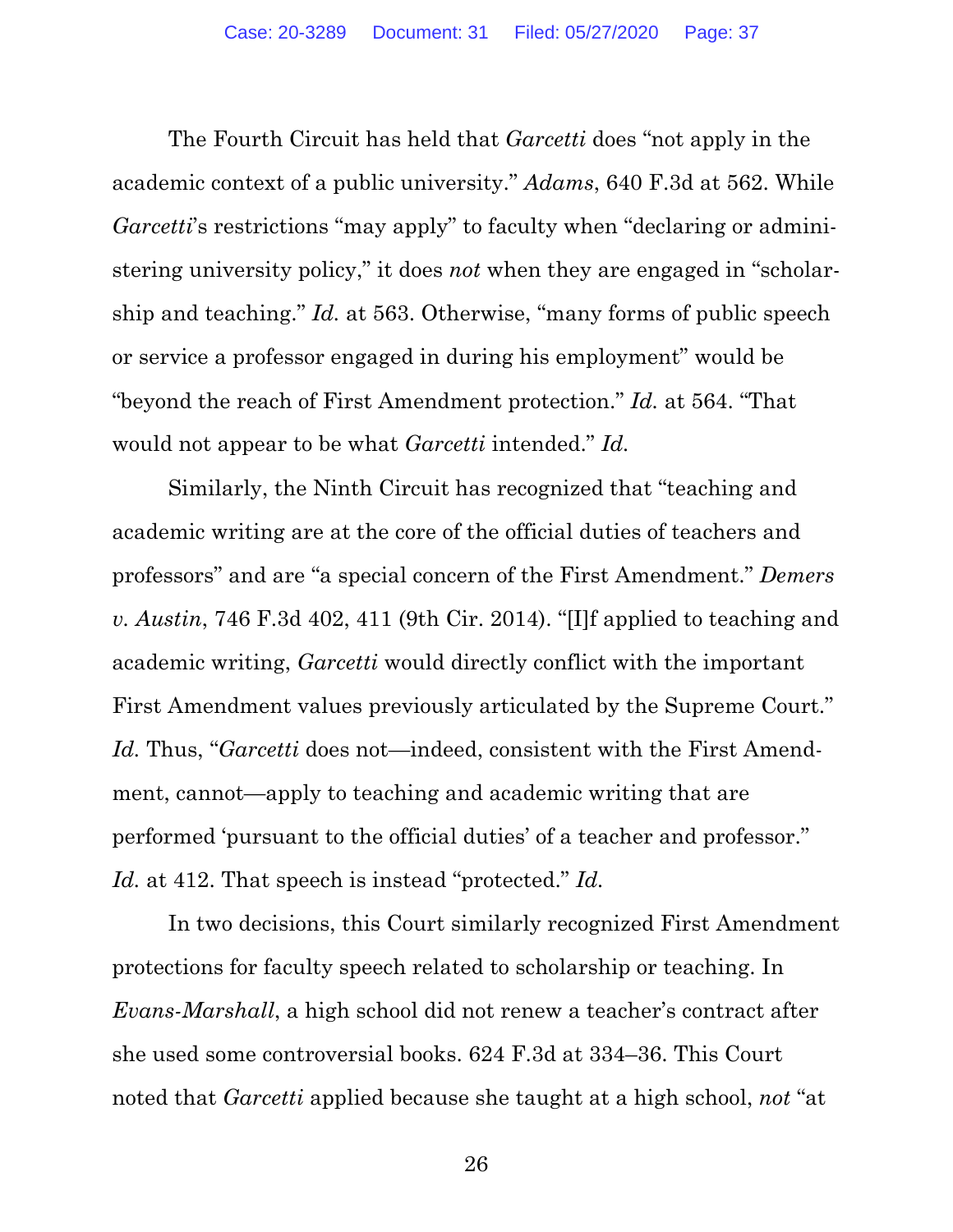a 'public college[ ]' or 'university,'" and "constitutional rules applicable in higher education do not necessarily apply in primary and secondary schools." *Id.* at 343–44 (cleaned up).

Later, a university librarian faced criticism after recommending books for a freshman reading program. *Savage v. Gee*, 665 F.3d 732 (6th Cir. 2012). This Court held that he could not invoke the *Garcetti* exception because his speech "was not related to classroom instruction and was only loosely, if at all, related to academic scholarship." *Id.* at 739.

The district court discounted both cases because neither "indicate[d]" "that *Garcetti* does not apply to the speech of teachers at public universities and colleges." R. & R., R.49, PageID.2116. That's true; neither involved a university professor's claim that classroom teaching was protected speech. But both cases *did* involve First Amendment protections in academic settings. And both panels carefully crafted their holdings to preserve First Amendment protection for professors' speech. This Court's *de novo* review of the district court's faulty reasoning can build on this, making clear for future cases that *Garcetti* does not apply to the scholarship and teaching of public-university faculty.

*Johnson-Kurek*, 423 F.3d at 594, on which the district court relied, R. & R., PageID.2117, does not change this result. The opinion preceded *Garcetti* by eight months and does *not* give universities *carte blanche* in anything pedagogical. *Johnson-Kurek*, 423 F.3d at 594. The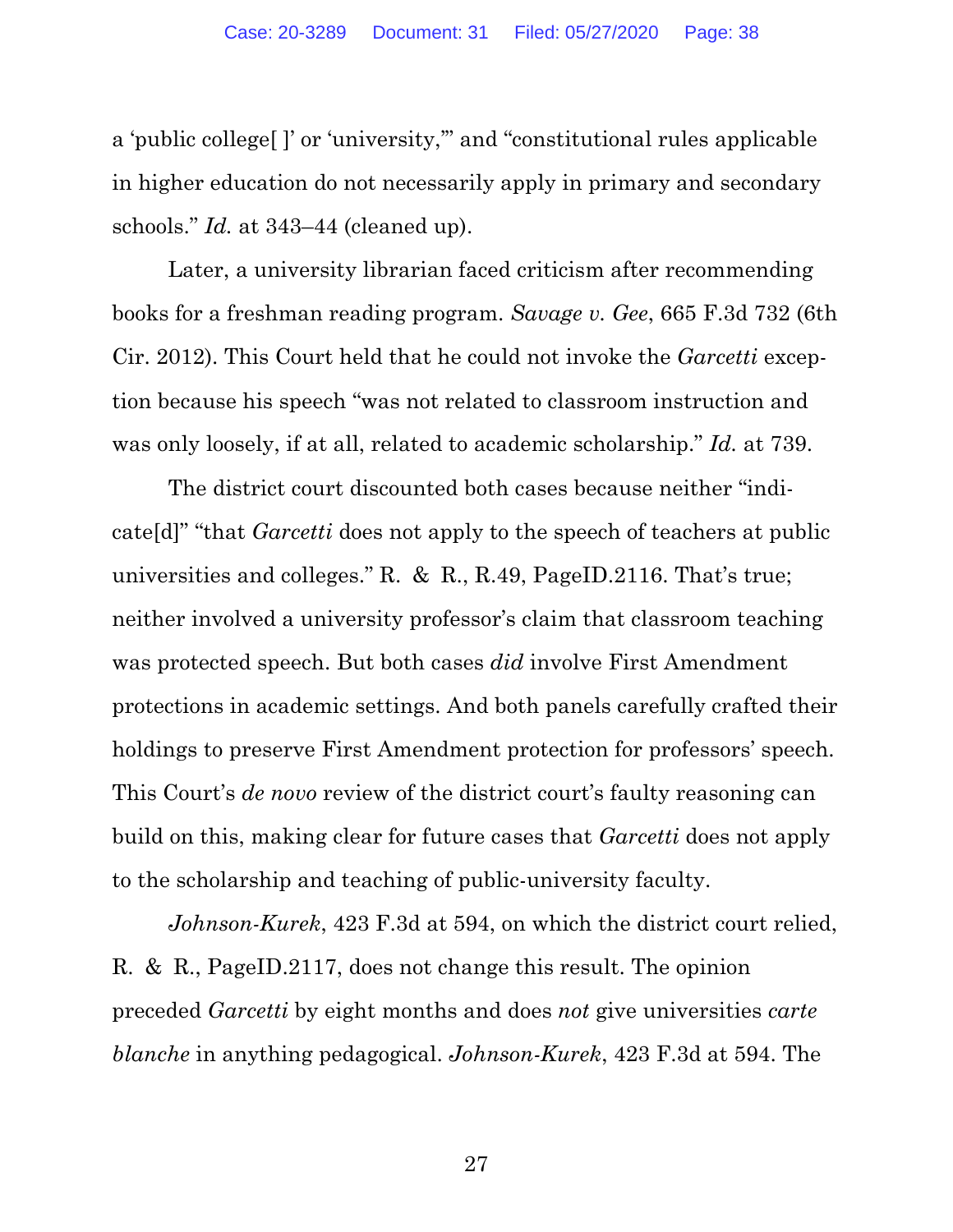case involved a professor who refused to clarify her expectations of students; in fact, she "was *not* required to communicate the ideas . . . of others as if they were her own." *Id.* at 595 (emphasis added). In contrast, University officials *are* compelling Dr. Meriwether to communicate their ideas about sex and gender as if they were his.

The district court also relied on *Smock v. Board of Regents of University of Michigan*, 353 F. Supp. 3d 651 (E.D. Mich. 2018). R. & R., R.49, PageID.2117. But *Smock* involved a professor who "made inappropriate jokes and had conversations of a sexual nature with" students. 353 F. Supp. 3d at 654. Disciplining a professor for sexual banter with students is not comparable to demanding that a professor reject the objective binary of sex. Indeed, *Smock* reiterated: "public universities may not force professors to endorse or eschew specific viewpoints." *Id.* at 659.

Finally, the district court mentioned the importance of treating "students with civility." R. & R., PageID.2117. Dr. Meriwether agrees. That is why he treated Doe with utmost civility—as he does for all students, Compl. ¶¶ 138–44, R.34, PageID.1475—and why he proposed multiple ways to accommodate Doe. Here, University officials masquerade their mandated ideology as a mere matter of etiquette and civility. In reality, they are requiring Dr. Meriwether to say or avoid certain words to convey approval of their substantive view that sex is a matter of subjective self-perception rather than physiology, contrary to his beliefs. No precedent justifies that result. *Ward v. Polite*, 667 F.3d 727,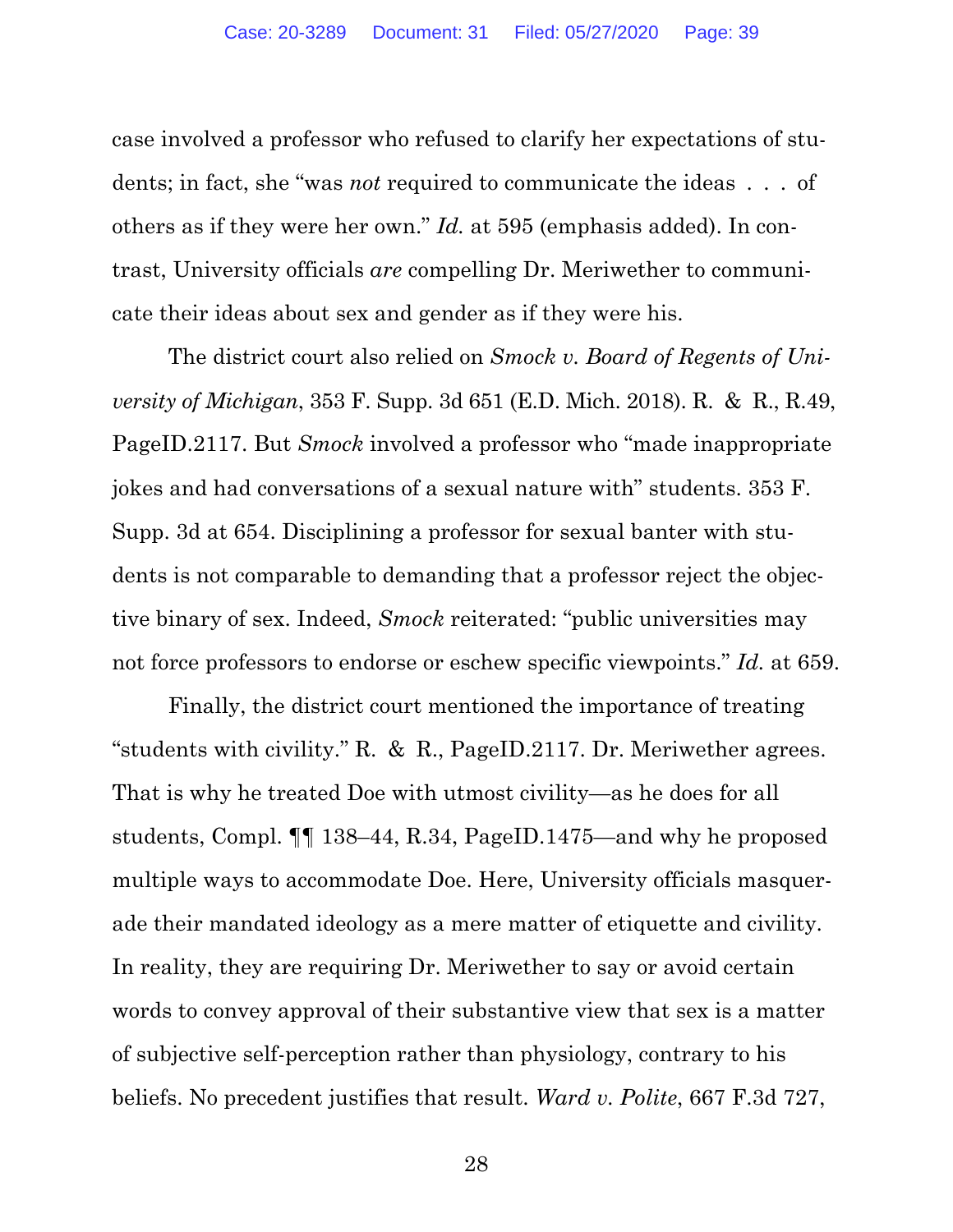735 (6th Cir. 2012) ("Tolerance is a two-way street. Otherwise, the rule mandates orthodoxy, not antidiscrimination.").

## **b. The content and context of Dr. Meriwether's speech show that he spoke "as a citizen."**

Shunning *Garcetti*, *Adams*, *Demers*, *Evans-Marshall*, and *Savage*, the district court analyzed whether Dr. Meriwether's classroom speech deserves First Amendment protection by assessing its "content and context." R. & R., R.49, PageID.2117–19. Relevant factors include "'the impetus for [his] speech, the setting of [his] speech, the speech's audience, and its general subject matter.'" *Handy-Clay v. City of Memphis*, 695 F.3d 531, 540 (6th Cir. 2012). But the court misapplied these factors to conclude Dr. Meriwether's speech was not protected. R. & R., PageID.2119, 2122–27.

First, Dr. Meriwether's speech occurred in a classroom as a university professor. *Id*., PageID.2119. This context is nothing like the ordinary government workplace, such as a department or agency office; it "is peculiarly the marketplace of ideas." *Healy v. James*, 408 U.S. 169, 180 (1972) (cleaned up). It is not an "enclave[ ] immune from the sweep of the First Amendment," *id*.—though that is what it will become if this Court upholds the district court's paltry view of university teaching.

Second, Dr. Meriwether's audience was his students. They are nothing like workplace peers, superiors, and subordinates. *Handy-Clay*, 695 F.3d at 540; *Fox v. Traverse City Area Pub. Schs. Bd. of Educ.*, 605 F.3d 345, 350 (6th Cir. 2010). Dr. Meriwether has an obligation to his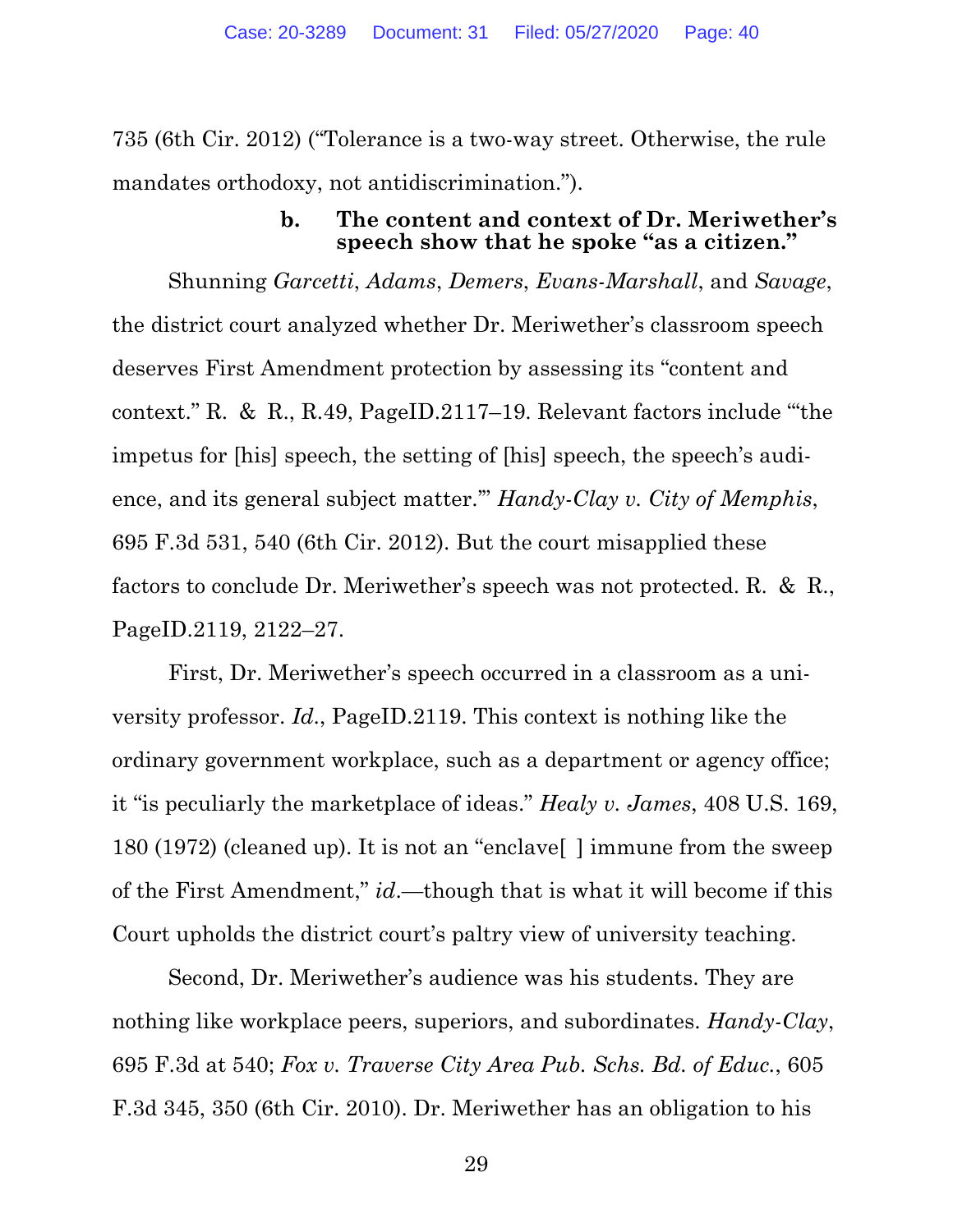students to approach subjects from diverse perspectives. Yet rather than encouraging a healthy dialogue about gender identity, University officials shut down the discussion, even forbidding Dr. Meriwether from explaining his views in his own syllabus.

Third, this was not a matter of Dr. Meriwether's chosen "pedagogical tool." *Contra* R. & R., R.49, PageID.2119. University officials were happy to allow him to continue using that tool *if* he conformed to their view by using language consistent with students' professed gender rather than sex. They are punishing him for refusing to advance their ideology in his classroom—not for refusing to promote civility or decorum, or to change his pedagogy (such as explaining classroom expectations for students, *Johnson-Kurek*, 423 F.3d at 594–95), or even to eschew Socratic teaching. Everyone involved understood that Dr. Meriwether's speech conveyed a message about gender ideology. Compl.  $\P$  $[$  204, 310, R.34, PageID.1481, 1495 (noting Dr. Meriwether's message about gender identity); *id.* ¶¶ 112, 116, PageID.1472–73 (mandating identity-based terms to communicate that "students have a right to be referred to by their self-asserted gender identity"); *id.* ¶¶ 140–44, PageID.1475 (noting Doe's objection to Dr. Meriwether's message and demand that he affirm Doe's gender identity); *id.* ¶¶ 163, 170–71, 212– 15, 234, 239, 244, 260–61, 264, 270, 276, 278, 282, PageID.1477–78, 1482–83, 1485–91 (noting officials' findings that his speech and proposed accommodations created a hostile environment, constituted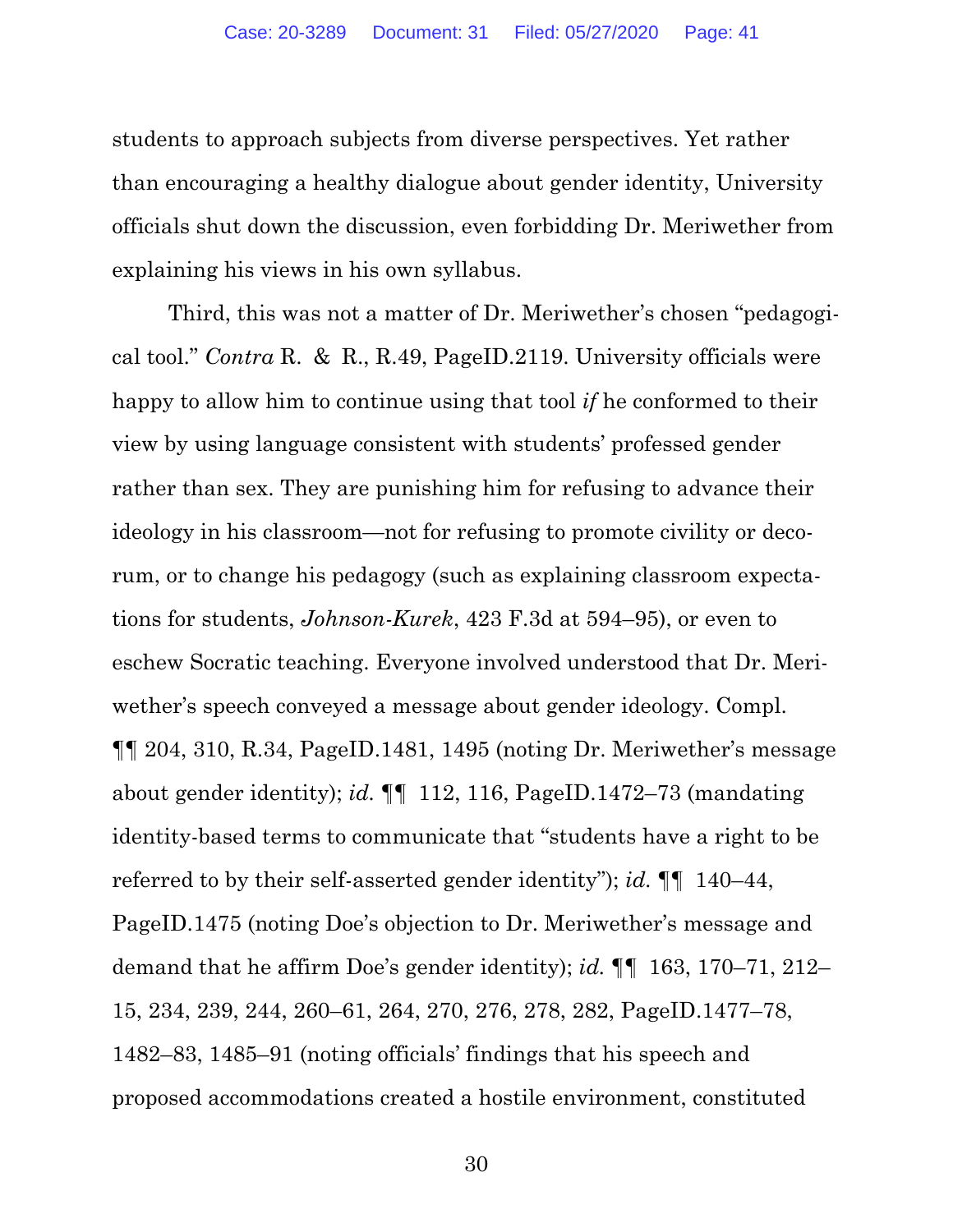discrimination, and violate their policies). Those allegations must be accepted as true, and the First Amendment applies.

# **2. Dr. Meriwether addressed matters of public concern.**

Alternatively, the district court held that Dr. Meriwether did not address "matters of public concern," *Mayhew*, 856 F.3d at 462, when he expressed his views on whether an individual with an X and a Y chromosome who self-identifies as female should be considered and called "female," R. & R., R.49, PageID.2119–27. This holding conflicts with precedent from the Supreme Court and this Court, and it contradicts the verified allegations that Doe and University officials understood Dr. Meriwether's speech to communicate views about gender identity.

1. The Supreme Court's "broad conception of 'public concern,'" *Hardy*, 260 F.3d at 679, encompasses anything that "can be fairly considered as relating to any matter of political, social, or other concern to the community," or "of general interest and of value and concern to the public." *Snyder v. Phelps*, 562 U.S. 443, 453 (2011) (cleaned up). In contrast, matters of private concern are "only of personal interest," *Scarborough v. Morgan Cty. Bd. of Educ.*, 470 F.3d 250, 256 (6th Cir. 2006), such as "internal personnel disputes or complaints about an employer's performance," *Rodgers v. Banks*, 344 F.3d 587, 596 (6th Cir. 2003). To satisfy this test, only some of Dr. Meriwether's speech had to address public concerns. *Scarborough*, 470 F.3d at 257. Dr. Meriwether's speech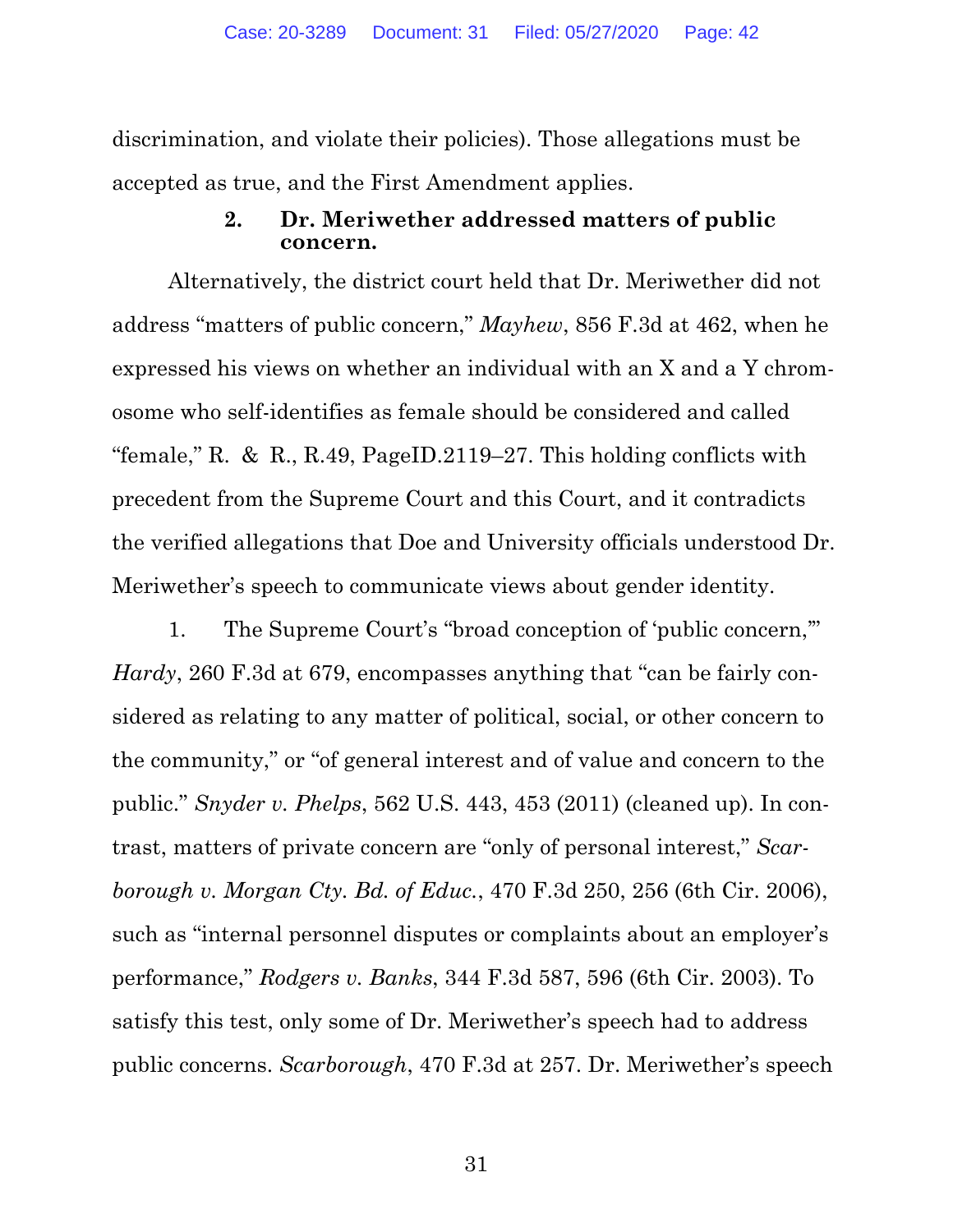on gender identity generally, and on how to refer to transgender individuals specifically, easily fits within this category. Yet University officials prohibited him from even explaining these views in a syllabus.

To begin, the Supreme Court has already recognized that "gender identity" is "undoubtedly [a] matter[ ] of profound 'value and concern to the public.'" *Janus*, 138 S. Ct. at 2476. It did so while listing the "controversial subjects" public employee unions can address. *Id.* When it listed "sexual orientation and gender identity," the Court cited an article on how to teach LGBT issues in first grade. *Id.* at 2476 n.20. And it indicated that speech regarding gender identity (and other issues) is of "profound 'value and concern to the public,'" occupying "the highest rung of the hierarchy of First Amendment values" and meriting "special protection." *Id.* at 2476 (quoting *Snyder*, 562 U.S. at 452–53).

2. Before *Janus*, this Court ruled that a high school principal's "speech on his religious views and on homosexuality are matters of public concern." *Scarborough*, 470 F.3d at 256. Other federal courts have also held that a transgender professor's "expression of her gender and change of gender" was a matter of public concern. *Kastl v. Maricopa Cty. Cmty. Coll. Dist.*, 2004 WL 2008954, at \*9 (D. Ariz. Jun. 3, 2004). And litigants cannot compel courts to use preferred pronouns. *Varner*, 948 F.3d at 254–55. As the district court recognized, the "gender identity" issue is "undoubtedly" "of profound 'value and concern to the public.'" R. & R., R.49, PageID.2123 (quoting *Janus*, 138 S. Ct. at 2476).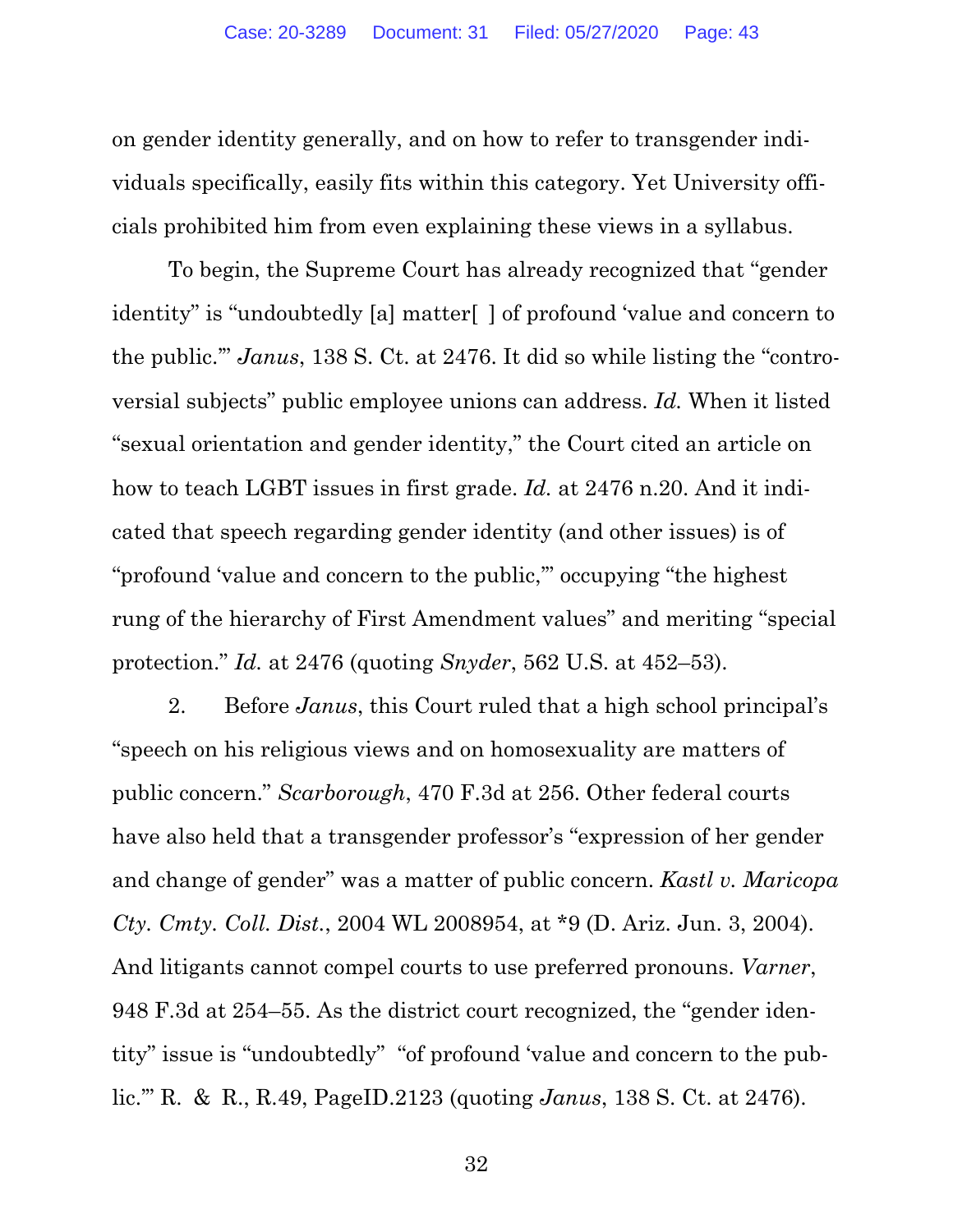Additionally, this Court has repeatedly ruled that a professor's inclass speech is a matter of public concern. Because the "essence of a teacher's role is to prepare students for their place in society," the professor "that can do that *without* covering topics of public concern is rare indeed, perhaps non-existent." *Evans-Marshall*, 624 F.3d at 339 (citing similar cases). That is why "classroom instruction will often fall within the Supreme Court's broad conception of 'public concern." *Hardy*, 260 F.3d at 679.

In conducting the public concern analysis, this Court has surveyed the media, community groups, and political leaders to see if a topic "has made news" or "become an issue of contentious political . . . debate." *Cockrell v. Shelby Cty. Sch. Dist.*, 270 F.3d 1036, 1051 (6th Cir. 2001); *Kerr*, 694 F. Supp. 2d at 842–43 (surveying media). Dr. Meriwether's speech easily qualifies. The debate over sex and gender "affects virtually every school, college, dormitory, athletic activity, and locker room in America." *Wittmer v. Phillips 66 Co.*, 915 F.3d 328, 337–38 (5th Cir. 2019) (Ho, J., concurring). Dr. Meriwether's speech on these issues addressed a public concern.

Against the weight of these authorities, the district court analogized Dr. Meriwether's situation to *Corlett*, 958 F. Supp. 2d 795. R. & R., R.49, PageID.2121. It involved student discipline, not faculty speech, and established that a student's "expressions of lust for" his teacher and "descriptions of her physical appearance" in writing assignments were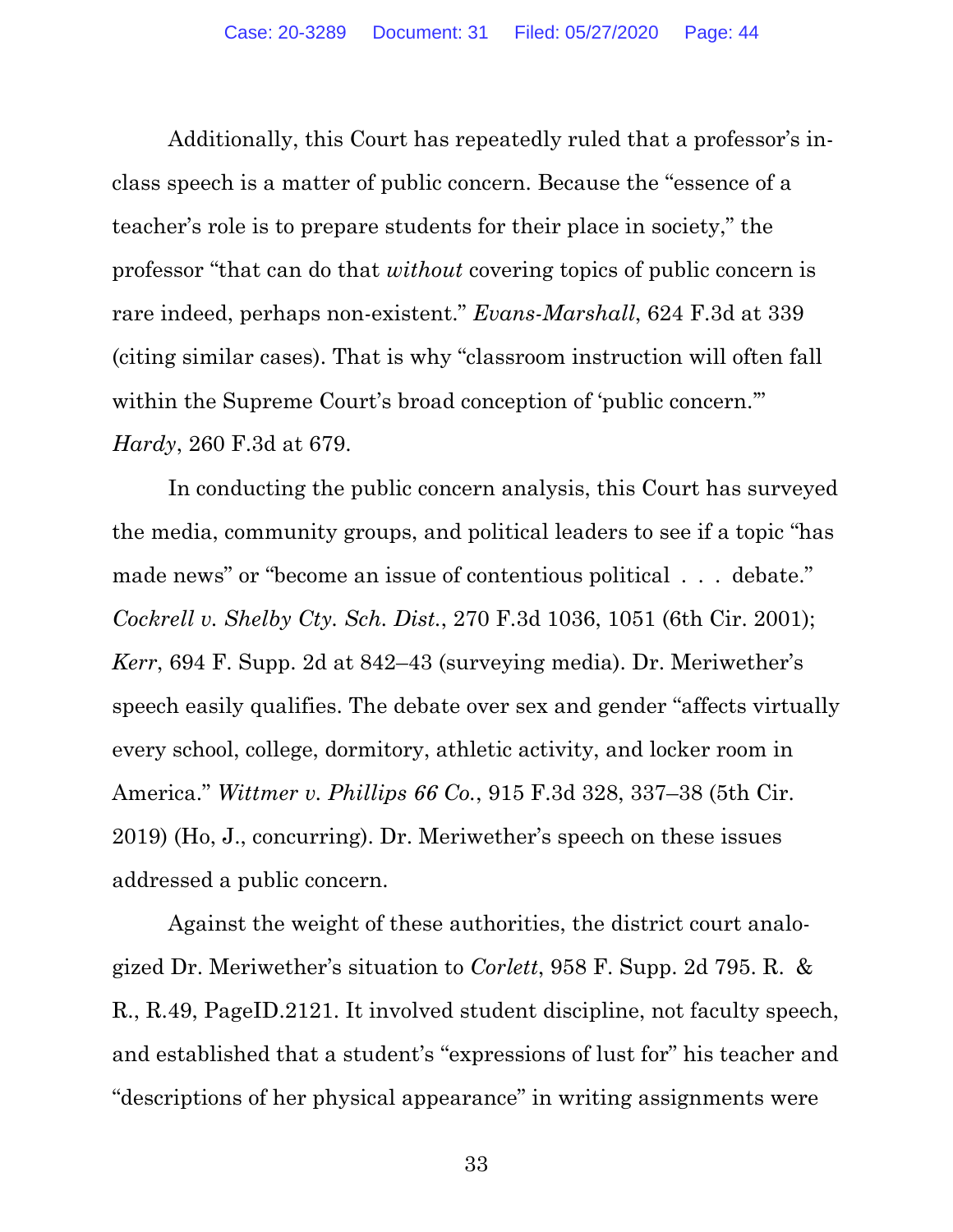not speech of a public concern. 958 F. Supp. 2d at 809. The cases could not be more dissimilar, especially given the Supreme Court's comments about the public importance of discussing gender identity. *Janus*, 138 S. Ct. at 2476.

3. The caselaw's one-sided treatment of Dr. Meriwether's speech as "public" leaves only the district court's contrary suppositions. But those suppositions contradict the Verified Complaint.

For example, the district court characterized Doe as the focus of Dr. Meriwether's speech. R. & R., R.49, PageID.2124. Not so. Dr. Meriwether declines to use pronouns that do not reflect biological reality because he believes that sex and gender are determined by objective biology, not subjective feelings, and that to state or imply otherwise would disserve his students and could even harm them. The matter is much larger than Doe. And a professor's "in-class speech does not itself [have to] constitute pure debate" to address a public concern. *Hardy*, 260 F.3d at 679.

The district court said a secondary purpose of the speech was conveying "personally-held beliefs." R. & R., PageID.2124. Dr. Meriwether did decline to speak as officials demanded because to do so would "communicate views regarding human nature and gender identity that he does not hold, that he does not wish to communicate, and that would contradict (and force him to violate) his sincerely held Christian beliefs." *E.g.*, Compl. ¶ 3, R.34, PageID.1458. But the "argument that an individual's *personal* motives for speaking may dispositively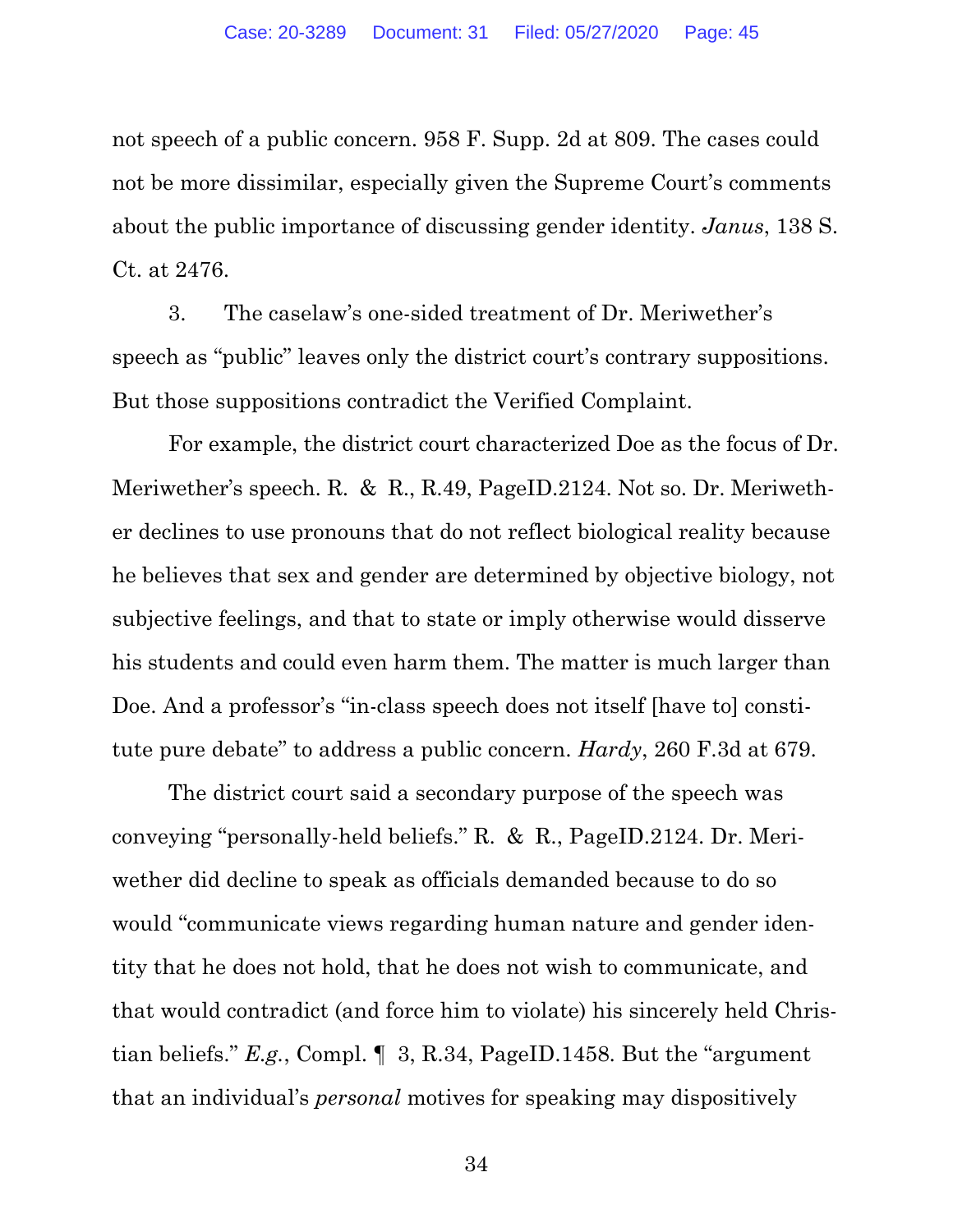determine whether that individual's speech addresses a matter of *public*  concern is plainly illogical and contrary to the broader purposes of the First Amendment." *Handy-Clay*, 695 F.3d at 544; *accord Bonnell v. Lorenzo*, 241 F.3d 800, 813 (6th Cir. 2001). Indeed, such a standard would all but eliminate any conscience-based speech claims, for what is conscience but the reason for objecting in such cases?

Dispositively, Dr. Meriwether's allegations demonstrate that others understood that much more than his personal views were at stake. Doe objected to a simple, "Yes, sir," because Doe identified as female. And this statement—especially when Dr. Meriwether declined to use feminine terms—communicated views or facts about gender identity that bothered Doe. Compl. ¶¶ 128, 140–44, R. 34, PageID.1474–75. University officials understood the same because they required professors to convey another message: that "students have a right to be referred to by their self-asserted gender identity." *Id.* ¶ 116, PageID. 1473; *accord id*. ¶¶ 239–40, PageID.1486.

The district court criticized Dr. Meriwether for not "explain[ing] to students his reasons for referring to Doe as a male," R. & R., R.49, PageID.2123–24, accusing him of "not sharing ideas or inviting discussion," *id.*, PageID.2125. But Doe was the first student to demand that Dr. Meriwether suspend his beliefs and use only the language of those on the other side of the gender-ideology debate. Dr. Meriwether faced harassment and discrimination complaints the first week of class.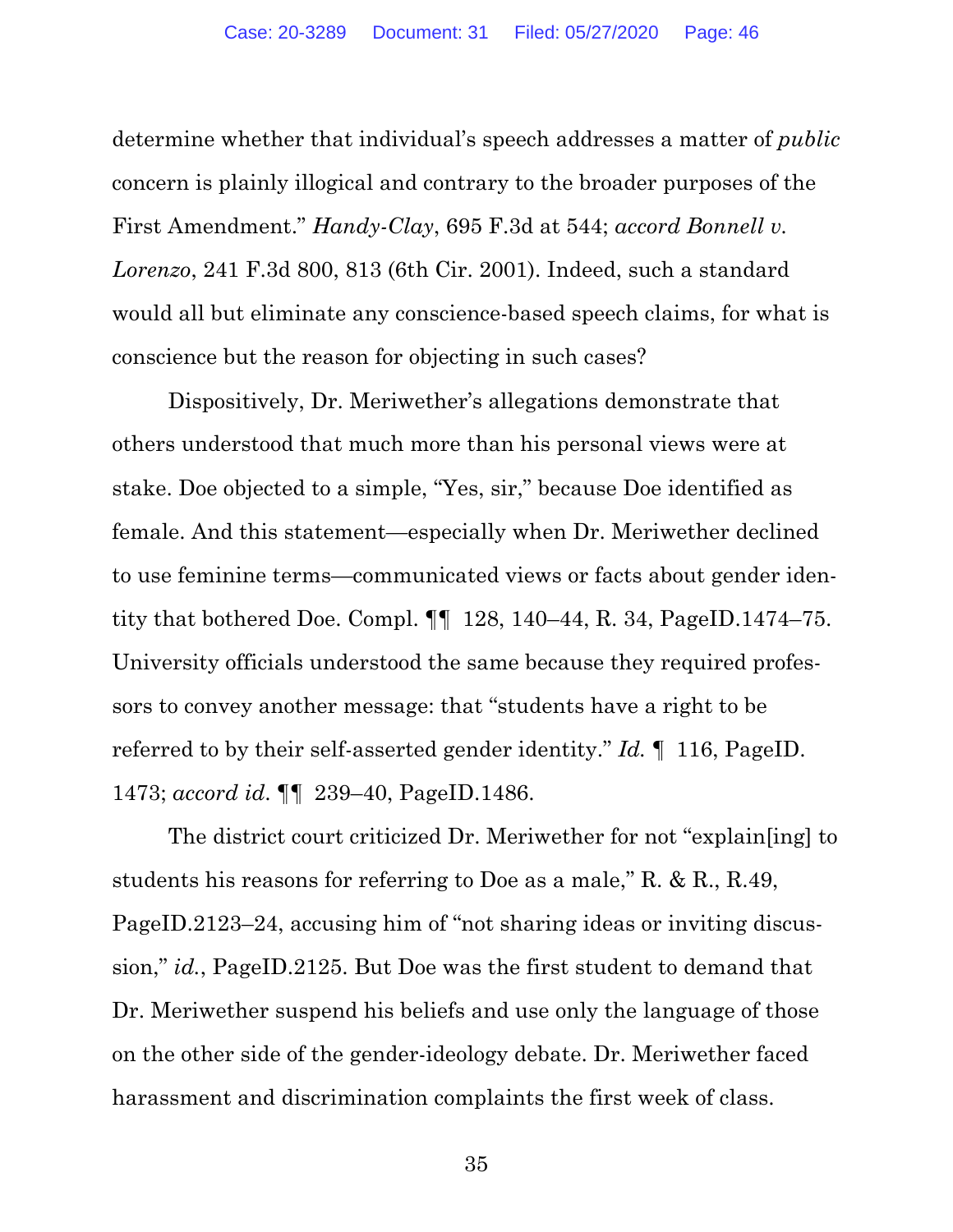Compl. ¶¶ 128, 150–53, R.34, PageID.1474, 1476. When he proposed an accommodation that included explaining his views on human sexuality in the class syllabus, University officials turned him down flat three times, *id.* ¶¶ 170–71, 260–61, 282, PageID.1478, 1488–89, 1491, even though the Supreme Court has said that compelling speech but allowing an explanation still unlawfully compels speech, *Hurley*, 515 U.S. at 576.

Alternatively, the district court posited that Dr. Meriwether "did not convey a particularized message" that was likely to be understood. R. & R., R.49, PageID.2125 (citing *Spence v. Washington*, 418 U.S. 405, 410–11 (1974)). That cannot be. If he was not conveying a message, there would have been no dispute. Defendant Milliken quickly said that Dr. Meriwether's purportedly message-less speech violated University policies, Compl. ¶ 163, PageID.1477, as would expressing his views by disclaimer, *id*. ¶¶ 170–71, 260–61, 282, PageID.1478, 1488–89, 1491. So would dropping all titles but using sex-acknowledging pronouns for everyone except Doe. *Id.* ¶¶ 210–15, PageID.1482–83.

Defendant Johnson said Dr. Meriwether's speech "created a hostile environment" and constituted discrimination, *id*. ¶ 230, PageID. 1485, something Defendant Milliken echoed, *id*. ¶ 234, and later adopted, *id*. ¶ 239, PageID.1486. She admitted Dr. Meriwether's speech reflected "his views on transgender people." *Id.* Defendant Bauer enthusiastically agreed it represented discrimination. *Id.* ¶¶ 244, 264, 270,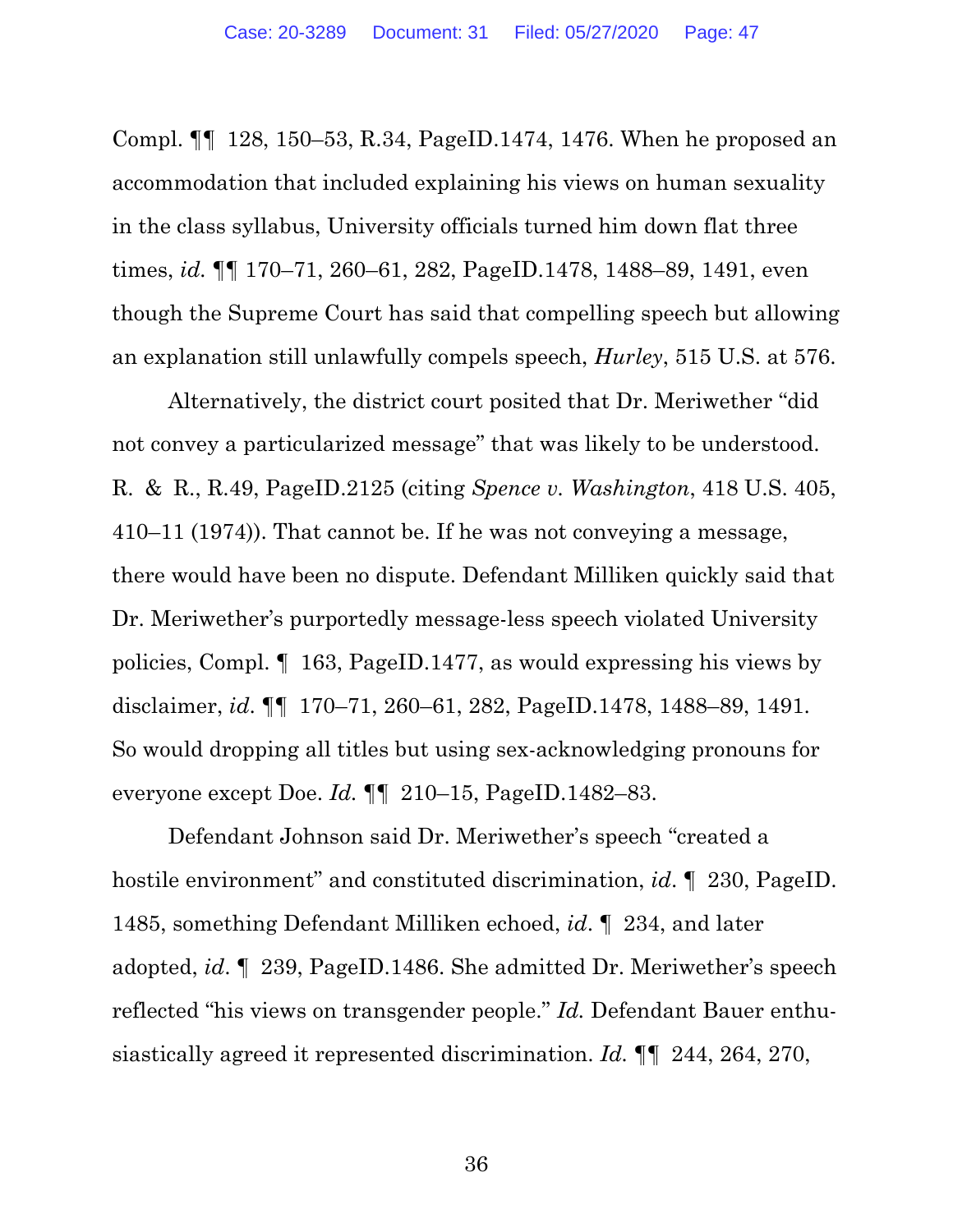276, 278, PageID.1487, 1489–90. It is nonsensical to say Dr. Meriwether's pronoun choices communicated nothing when those choices triggered this litany of hostile, retaliatory acts.

What's more, *Spence* applies to "expressive conduct," not "the spoken or written word." *Texas v. Johnson*, 491 U.S. 397, 403–04 (1989); *Spence*, 418 U.S. at 409. The "First Amendment protection accorded to pure speech is not tethered to whether it conveys any particular message—*i.e.*, the speech at issue could mean different things to different people." *Cressman v. Thompson*, 798 F.3d 938, 961–62 (10th Cir. 2015). So the district court applied the wrong test.

Finally, the district court said that Dr. Meriwether's speech was confined to "members of a captive audience who were not free to leave his class or decline to participate." R. & R., R.49, PageID.2125*. But see Ward*, 667 F.3d at 734 ("university students . . . are not forced to be there"). The implication is that speech in a college setting can never involve matters of "public concern." But as noted above, a university classroom is a classic forum for public speech. What's more, freedom of speech is not "lost to the public employee who arranges to communicate privately . . . rather than to spread his views before the public." *Givhan v. W. Line Consol. Sch. Dist.*, 439 U.S. 410, 416–17 (1979); *Rankin v. McPherson*, 483 U.S. 378, 386 n.11 (1987) ("The private nature of the statement does not . . . vitiate the status of the statement as addressing a matter of public concern."). That Dr. Meriwether's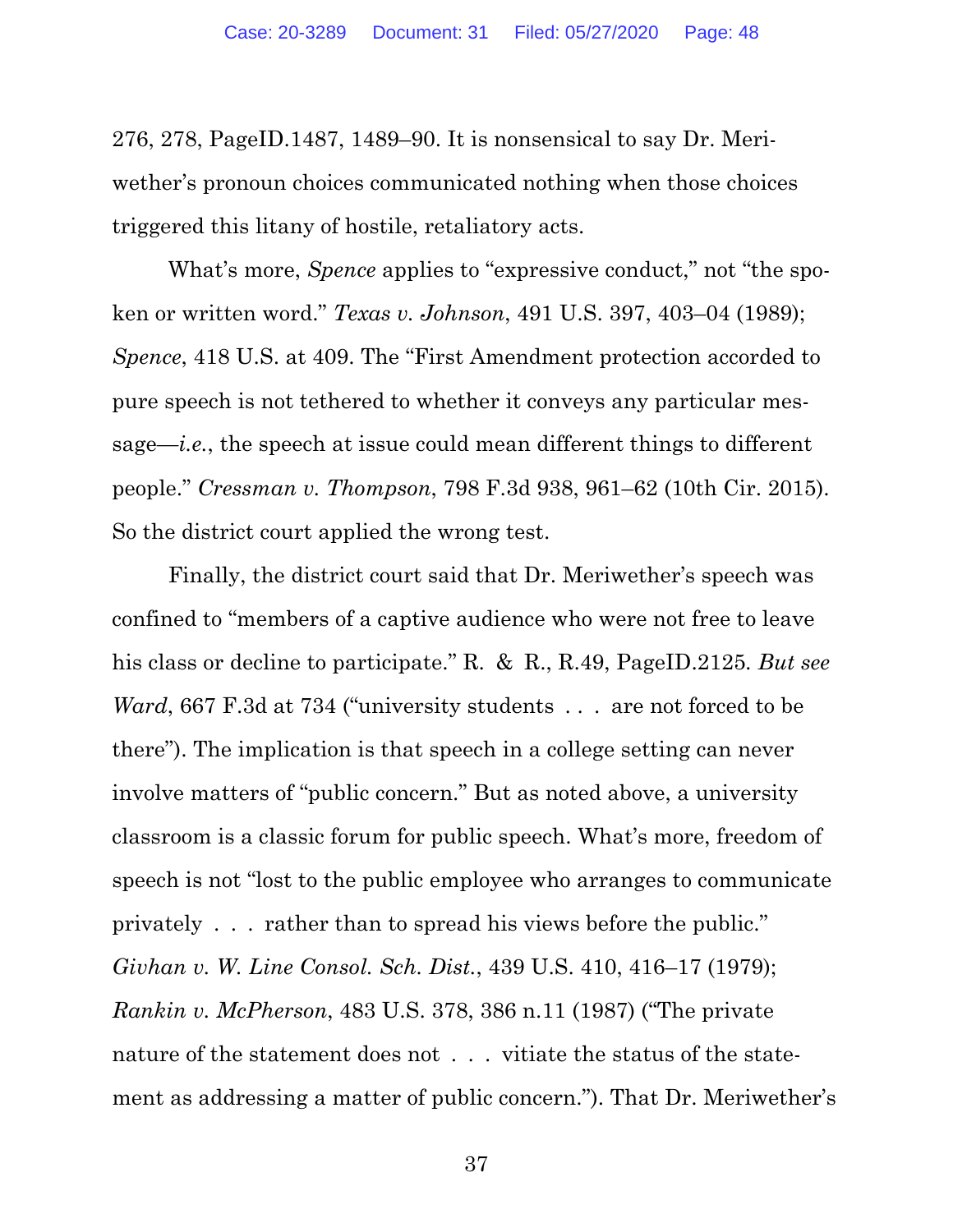speech took place in a college classroom was a reason to protect that speech, not a reason to abrogate his constitutional rights.

In sum, the First Amendment fully protects Dr. Meriwether's speech. Because he has stated a plausible claim that University officials unconstitutionally compelled him to speak, this Court should reverse the order granting dismissal and remand.

#### **C. Dr. Meriwether also stated plausible claims for First Amendment retaliation, unconstitutional conditions, and content and viewpoint discrimination.**

The district court's justification for dismissing Dr. Meriwether's remaining First Amendment claims rests almost entirely on the court's mistaken conclusion that Dr. Meriwether's classroom speech receives no constitutional protection. This Court's *de novo* review should correct that legal error and remand these claims for further proceedings, too.

1. Dr. Meriwether pleaded a plausible First Amendment retaliation claim because the Complaint shows he "engaged in a constitutionally protected activity." *Jenkins v. Rock Hill Local Sch. Dist.*, 513 F.3d 580, 585–86 (6th Cir. 2008). Having wrongly decided Dr. Meriwether did not speak "as a citizen" or "on a matter of public concern," the district court dismissed this claim without analysis. R. & R., R.49, PageID.2127 n.7; Order, R.60, PageID.2403. This Court should reverse and remand to consider the remaining elements. *Adams*, 640 F.3d at 565 (remanding with such instructions after concluding the professor spoke as a citizen on a public concern); *Demers*, 746 F.3d at 417 (same).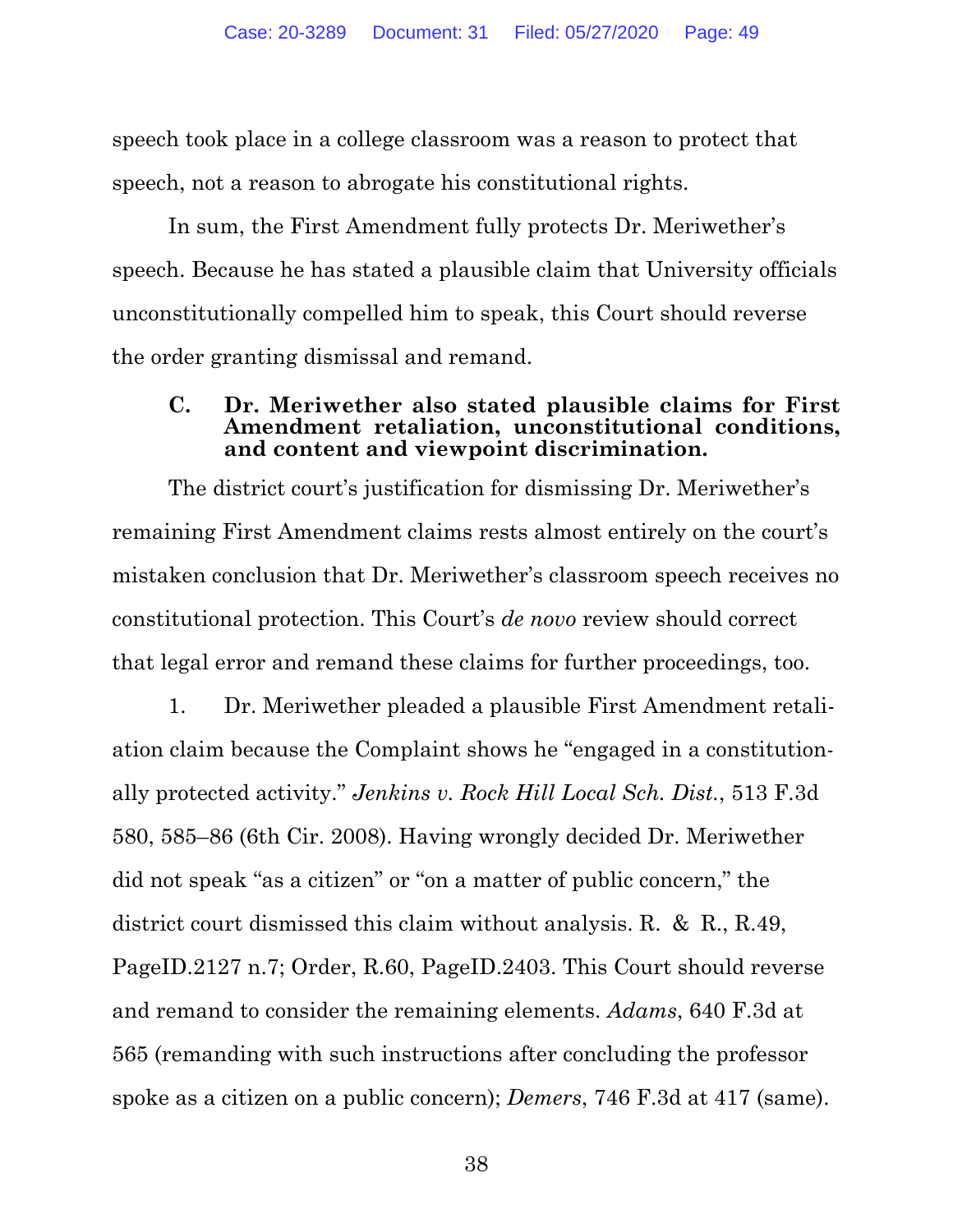2. Regarding unconstitutional conditions, the government "may not deny a benefit . . . on a basis that infringes [one's] constitutionally protected interests—especially . . . freedom of speech." *Perry v. Sindermann*, 408 U.S. 593, 597 (1972). Dr. Meriwether alleges that University officials punished him for exercising his right to free speech (among others) and threaten to do so again. At the motion-to-dismiss stage, these allegations establish a plausible claim.

The district court doubted that "the Supreme Court or the Sixth Circuit recognizes an 'unconstitutional conditions' claim." R. & R., R.49, PageID.2138. Yet both do. *E.g.*, *Koontz v. St. Johns River Water Mgmt. Dist.*, 570 U.S. 595, 604 (2013) ("We have said in a variety of contexts that 'the government may not deny a benefit to a person because he exercises a constitutional right,'" and describing this as "the unconstitutional conditions doctrine"); *R.S.W.W., Inc. v. City of Keego Harbor*, 397 F.3d 427, 434 (6th Cir. 2005) ("Under the unconstitutional conditions doctrine, a state actor cannot constitutionally condition the receipt of a benefit . . . on an agreement to refrain from exercising one's constitutional rights . . . .") (cleaned up). Both trace the doctrine to *Perry*, which applied it to rule for a college professor who was punished for his speech. *Koontz*, 570 U.S. at 604; *R.S.W.W., Inc.*, 397 F.3d at 434. The district court erred in dismissing this claim.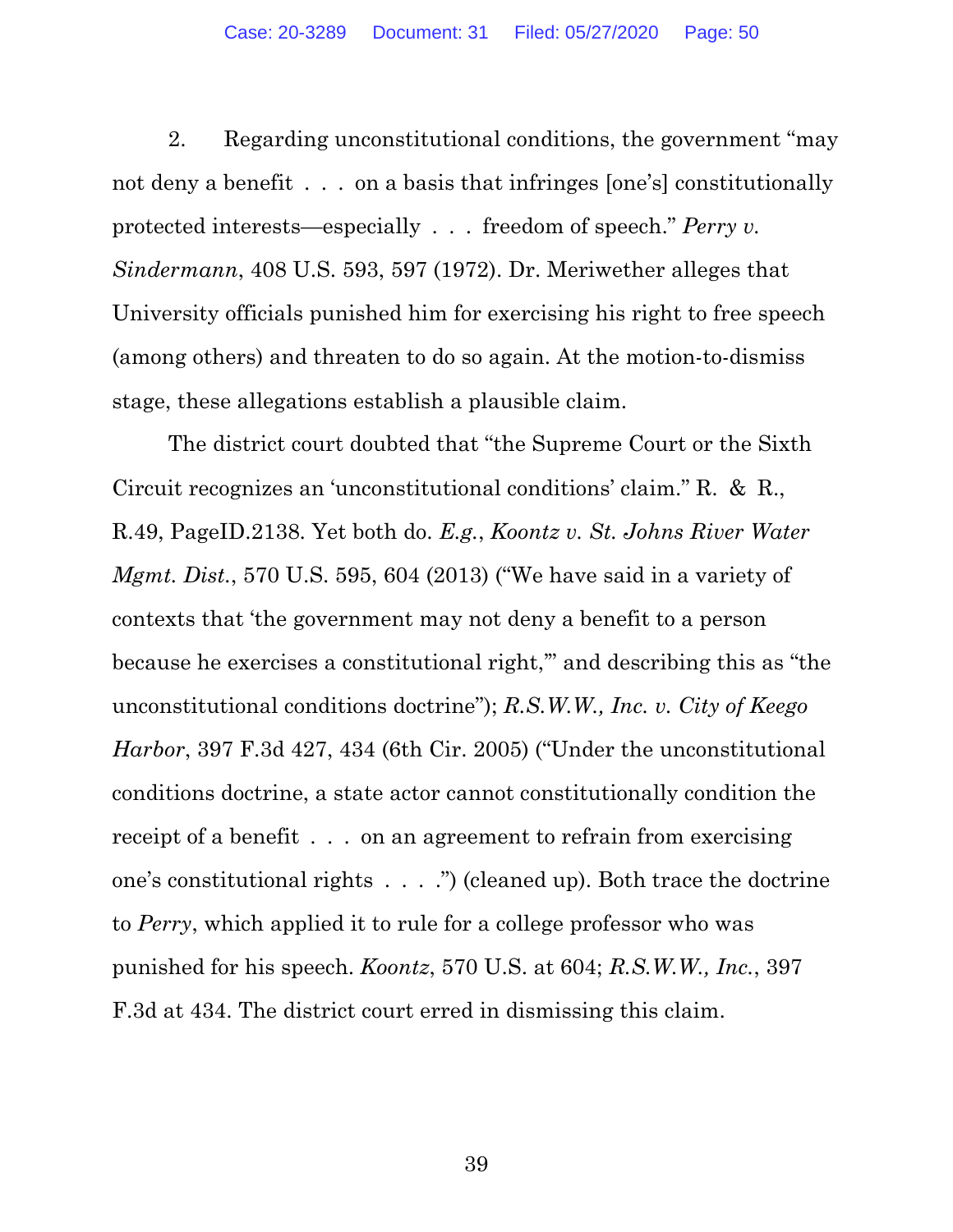3. The district court dedicated seven pages to Dr. Meriwether's viewpoint- and content-discrimination claims but discussed only overbreadth—with a passing reference to unbridled discretion. R. & R., R.49, PageID.2130–36. It sidestepped Dr. Meriwether's claims that University officials reviewed and sought to alter the content of his speech, tried to silence his viewpoint, and exercised unbridled discretion. Compl. ¶¶ 318–20, 326, R.34, PageID.1496. This is error, as Dr. Meriwether plausibly pleaded all these claims, and government officials cannot limit even unprotected speech in content- or viewpoint-based ways. *R.A.V. v. City of St. Paul*, 505 U.S. 377, 381–96 (1992).

a. *Content-based regulation*. A policy or action is "content based if [it] applies to particular speech because of the topic discussed or the idea or message expressed," *Reed v. Town of Gilbert*, 135 S. Ct. 2218, 2227 (2015), or "alters the content of the speech," *Riley*, 487 U.S. at 795. The University's policies do both. Its officials regulate faculty speech if it involves a student's gender identity. Compl. ¶¶ 125–44, PageID. 1474–75. They demand that professors alter the content of their speech if it conflicts with the officials' orthodoxy. *Id*. ¶¶ 154, 162–63, 168–75, PageID.1476–78. They even mandated *how* Dr. Meriwether must change his speech. *Id.* ¶¶ 212–18, 269–84, PageID.1482–83, 1489–91. In sum, they punished him "because of . . . the idea or message [he] expressed," *Reed*, 135 S. Ct. at 2227, and tried to alter his speech, *Riley*, 487 U.S. at 795. This is content-based regulation.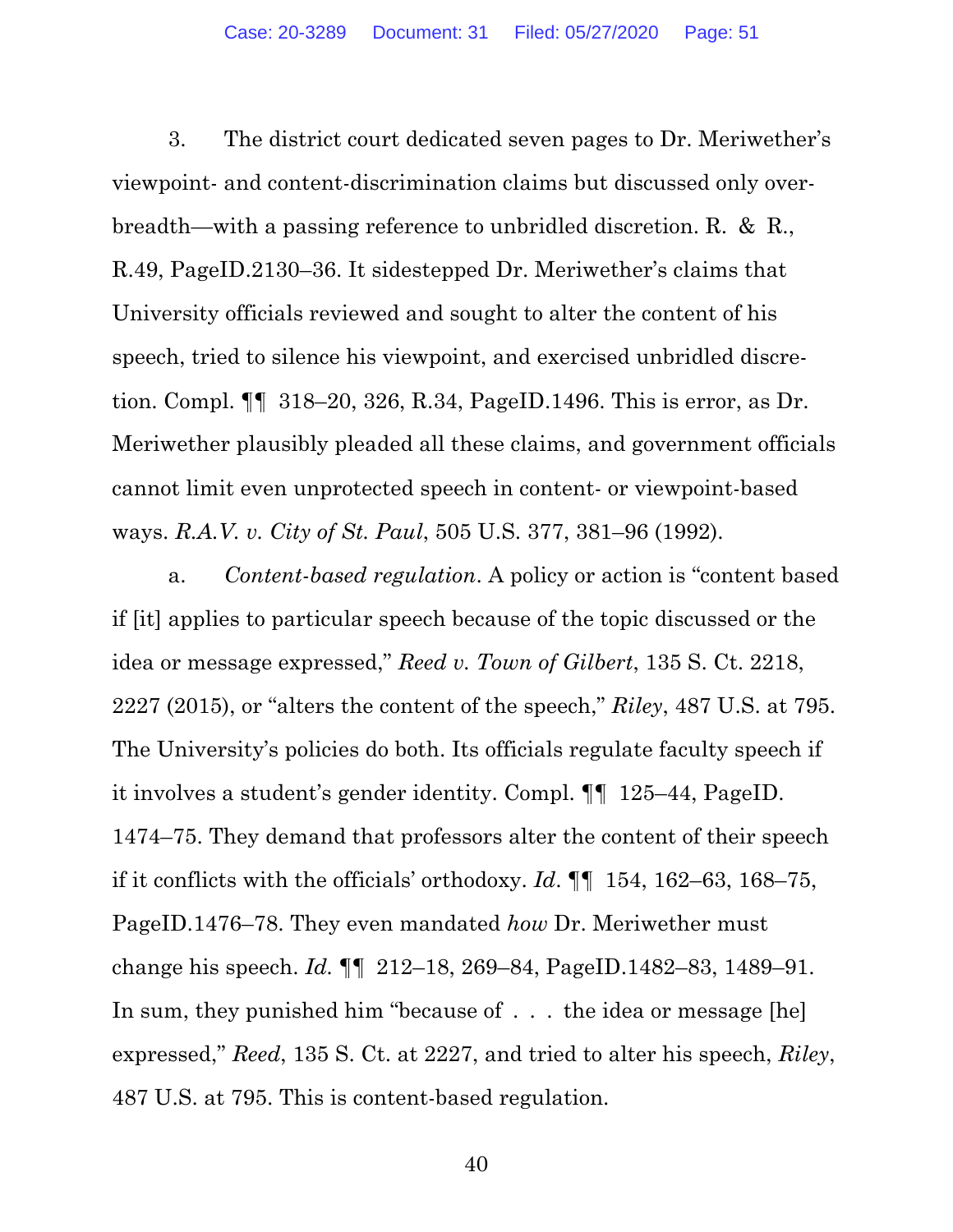University officials also punished Dr. Meriwether because one student complained. Compl. ¶¶ 128–32, 140–44, R.34, PageID.1474–75 (Doe objected); *id*. ¶ 154, PageID.1476 (in response, officials told Dr. Meriwether to change his speech); *id*. ¶¶ 157–58, 161–62, PageID.1477 (after first accepting a compromise, officials recanted because "Doe was not satisfied"); *id*. ¶¶ 166–75, PageID.1478 (punishment began because Doe complained again). "Listeners' reaction to speech is not a contentneutral basis for regulation." *Forsyth Cty. v. Nationalist Movement*, 505 U.S. 123, 134 (1992). Such heckler's vetoes are odious to free speech.

Given these facts, which must be taken as true, Dr. Meriwether pleaded a plausible content-discrimination claim.

b. *Viewpoint discrimination*. Viewpoint discrimination occurs "[w]hen the government targets not subject matter, but particular views taken by speakers on a subject"—"when the specific motivating ideology or the opinion or perspective of the speaker is the rationale for the restriction." *Rosenberger v. Rector & Visitors of Univ. of Va.*, 515 U.S. 819, 829 (1995). University officials punished Dr. Meriwether because he used biology-acknowledging terms. They do not punish faculty speech consistent with their transgender orthodoxy. This is textbook viewpoint discrimination. *Dambrot*, 55 F.3d at 1183 (universities "could not . . . establish an anti-discrimination policy which had the effect of prohibiting certain speech because [they] disagree[ ] with [the] ideas or messages sought to be conveyed . . . [or] because [the speech] was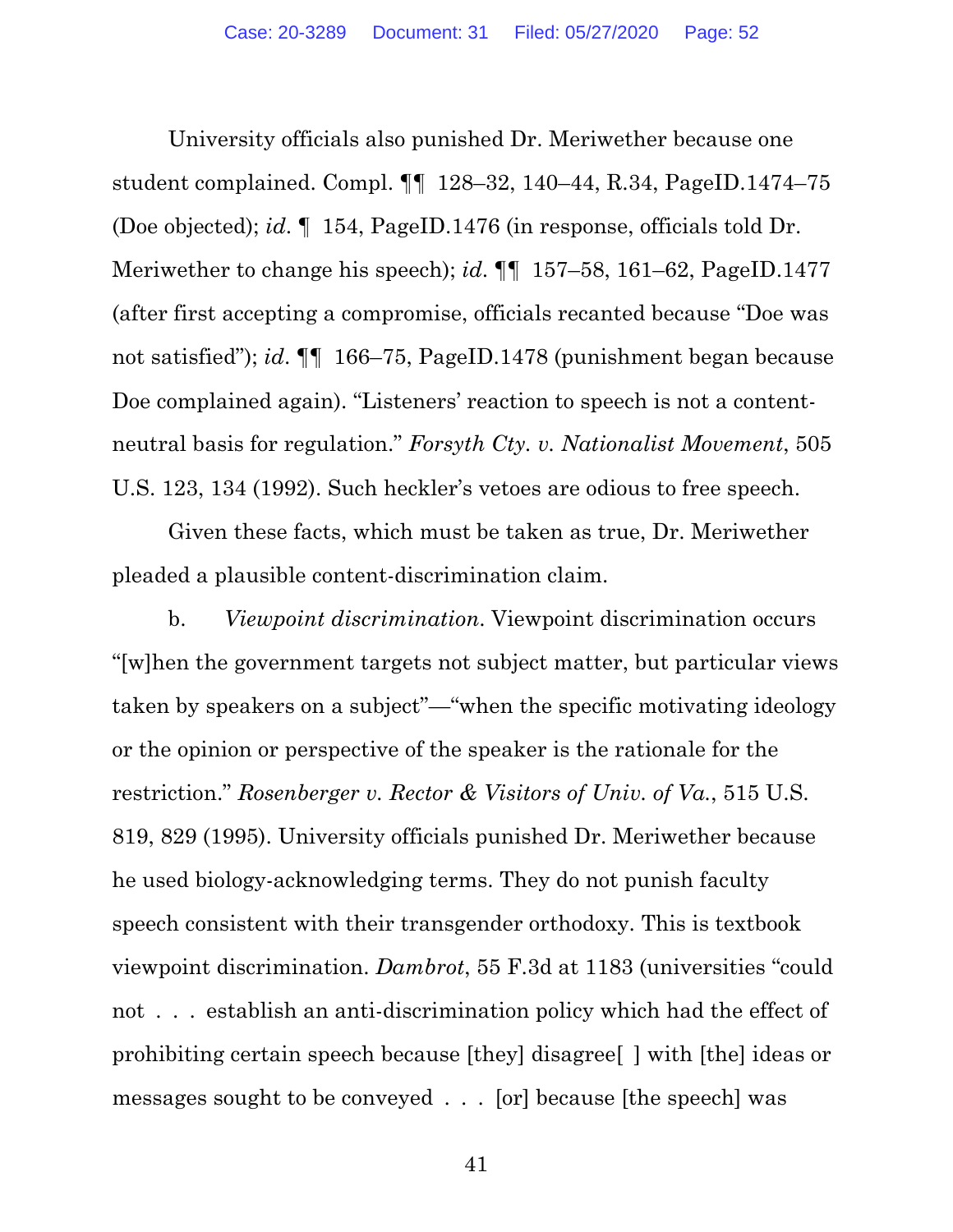found to be offensive"). It also states a plausible claim.

c. *Officials' discretion*. The First Amendment prohibits vesting officials with "unbridled discretion." *Forsyth Cty.*, 505 U.S. at 133; *Shuttlesworth v. City of Birmingham*, 394 U.S. 147, 153 (1969). Rules that do so are strong evidence of viewpoint-based regulation. *E.g.*, *Southworth v. Bd. of Regents of Univ. of Wis. Sys.*, 307 F.3d 566, 579 (7th Cir. 2002) ("[T]he prohibition against unbridled discretion is a component of the viewpoint-neutrality requirement."); *Freedom from Religion Found. v. Abbott*, 955 F.3d 417, 427 (5th Cir. 2020) (noting "broad agreement" among circuits that "investing government officials with boundless discretion . . . violates the First Amendment"); *City of Lakewood v. Plain Dealer Publ'g Co*., 486 U.S. 750, 763–64 (1988) (vague criteria allow decisions based on "the content of the speech or viewpoint of the speaker"). If policies involve the "appraisal of facts, the exercise of judgment, and the formation of an opinion," the danger of censorship is too great. *Forsyth Cty.*, 505 U.S. at 131. Instead, rules must contain "narrow, objective, and definite standards to guide" officials. *Shuttlesworth*, 394 U.S. at 150–51.

The University's policies grant officials unbridled discretion by including the imprecise, subjective, and indefinite class of gender identity. Compl. ¶¶ 58, 64, 66, R.34, PageID.1465–66. Each person can identify as "neither woman or man, both woman and man, somewhere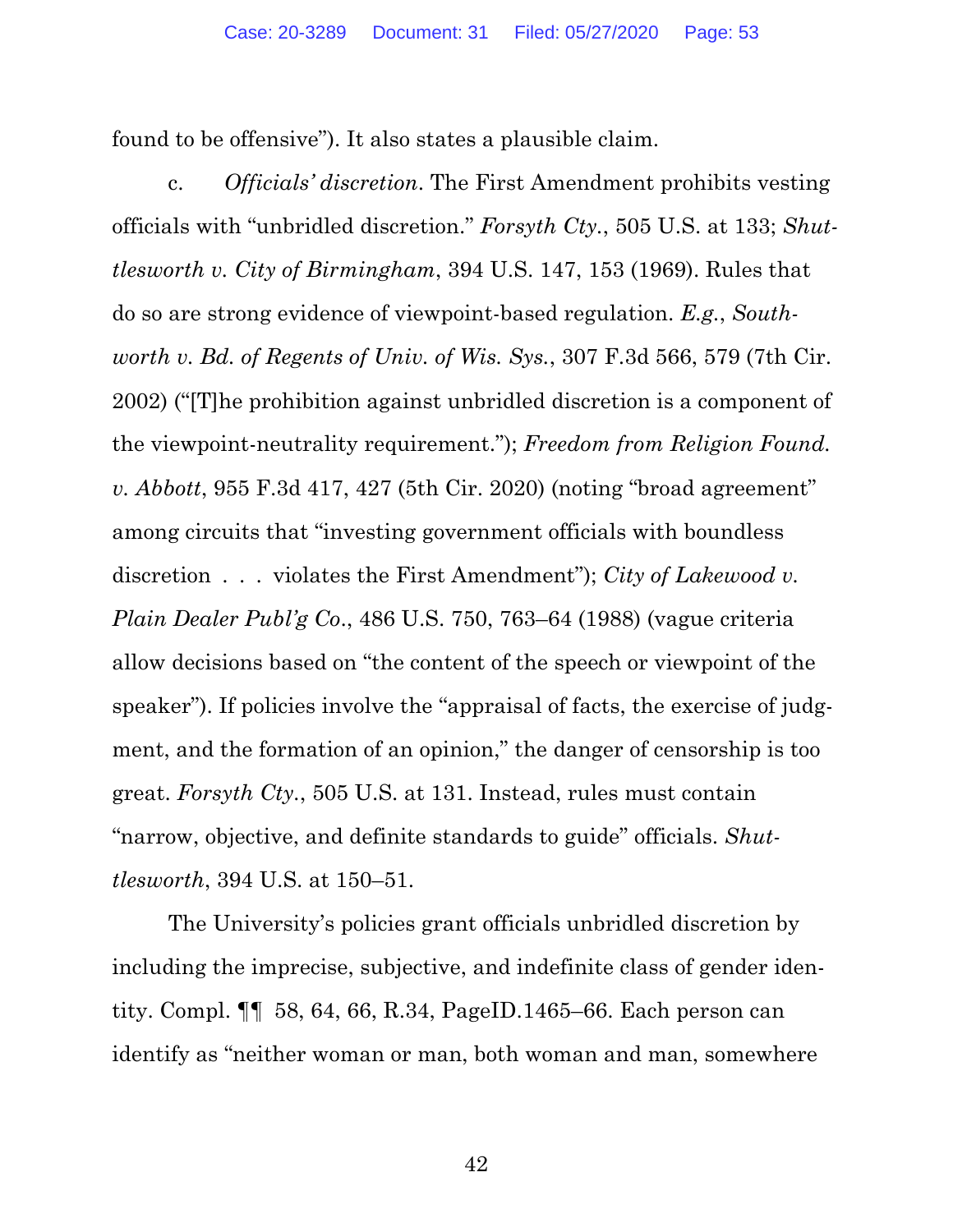in between, or is some combination." *Id.* ¶ 68, PageID.1466. That identity is not visible and can change. *Id.* ¶¶ 69–70. With uncertainty comes varying pronouns, *id*. ¶¶ 72–74, PageID.1466–67, which the University requires professors to use, *id*. ¶¶ 112, 195, PageID.1472, 1480. Thus, the number of permutations facing a professor is staggering and may fluctuate. *Varner*, 948 F.3d at 256–57 (given many dozens of recognized gender identities, mandated use of "preferred pronouns [is] more complex than at first it might appear" because "gender identity is not binary but rather a three-dimensional 'galaxy'"). Punishing faculty under such an ephemeral restriction violates the First Amendment's mandate for "narrow, objective, and definite standards." *Shuttlesworth*, 394 U.S. at 150–51. Worse, the University decides how to proceed based on who is offended, Compl. ¶¶ 161, 166–68, R.34, PageID.1477–78, a "highly subjective" and viewpoint-based standard. *Matal*, 137 S. Ct. at 1756 n.5, 1763; *Iancu v. Brunetti*, 139 S. Ct. 2294, 2301 (2019) ("[A] law disfavoring 'ideas that offend' discriminates based on viewpoint. . . .").

Trying to cabin that discretion, the district court referenced the policies' "reasonable person" standard. R. & R., R.49, PageID.2133–35. But Dr. Meriwether did not challenge this standard; he challenges "the inclusion of 'gender identity' . . . because this . . . grants Defendants unbridled discretion." Compl. ¶ 58, PageID.1465. A "reasonable person" standard does not cure the subjectivity and transience of "gender identity."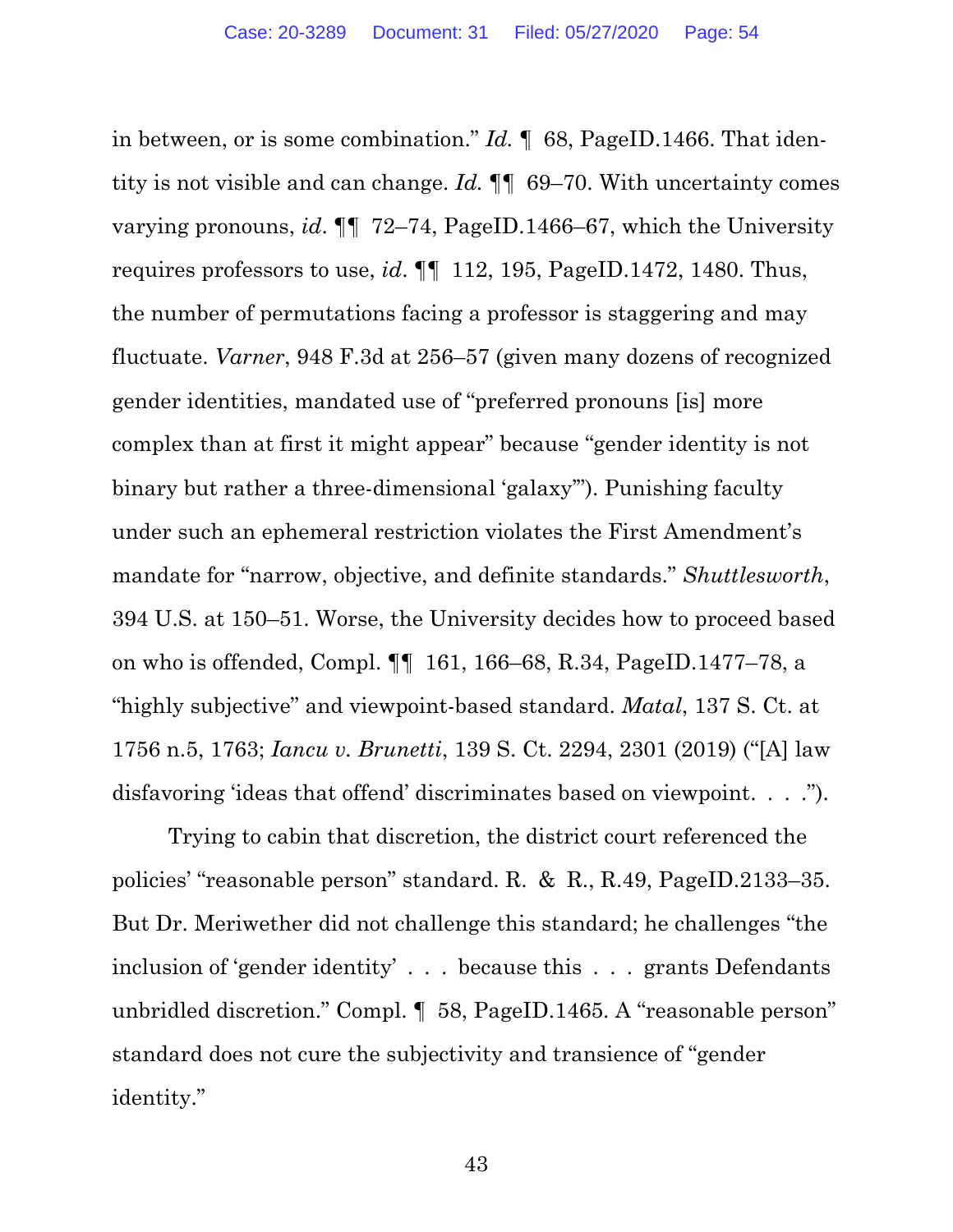Making matters worse, everyone acknowledges that the University's policies extend beyond the classroom, R. & R., R.49, PageID. 2135, to off-campus events and circumstances that University officials determine, in their discretion, "could reasonably create a hostile environment or be detrimental to the University," *id.*, PageID.2136, whatever that means. They "regulate all interactions professors have with students, whether in the classroom or out of it." Compl. ¶ 83, R.34, PageID.1468; *accord id*. ¶ 108, PageID.1472.

The University officials cannot evade this problem by arguing they did not abuse their discretion here. To begin, just the *potential* for abuse condemns their policies. *Forsyth Cty.*, 505 U.S. at 133 n.10. They punished Dr. Meriwether by imposing an indeterminate-sex requirement that appears nowhere in their policies or federal law.

Finally, the off-campus reach unconstitutionally "delegates overly broad discretion" to officials and "penaliz[es] a substantial amount of speech that is constitutionally protected." *Id*. at 129–30. His off-campus speech with students enjoys constitutional protection, yet it remains punishable. And the officials' motive in enacting these restrictions is legally irrelevant. *Contra* R. & R., PageID.2136. Content- or viewpointbased restrictions are "subject to strict scrutiny regardless of the government's benign motive, content-neutral justification, or lack of 'animus toward the ideas contained' in the regulated speech." *Reed*, 135 S. Ct. at 2228. This overbroad delegation is fatal to the policies.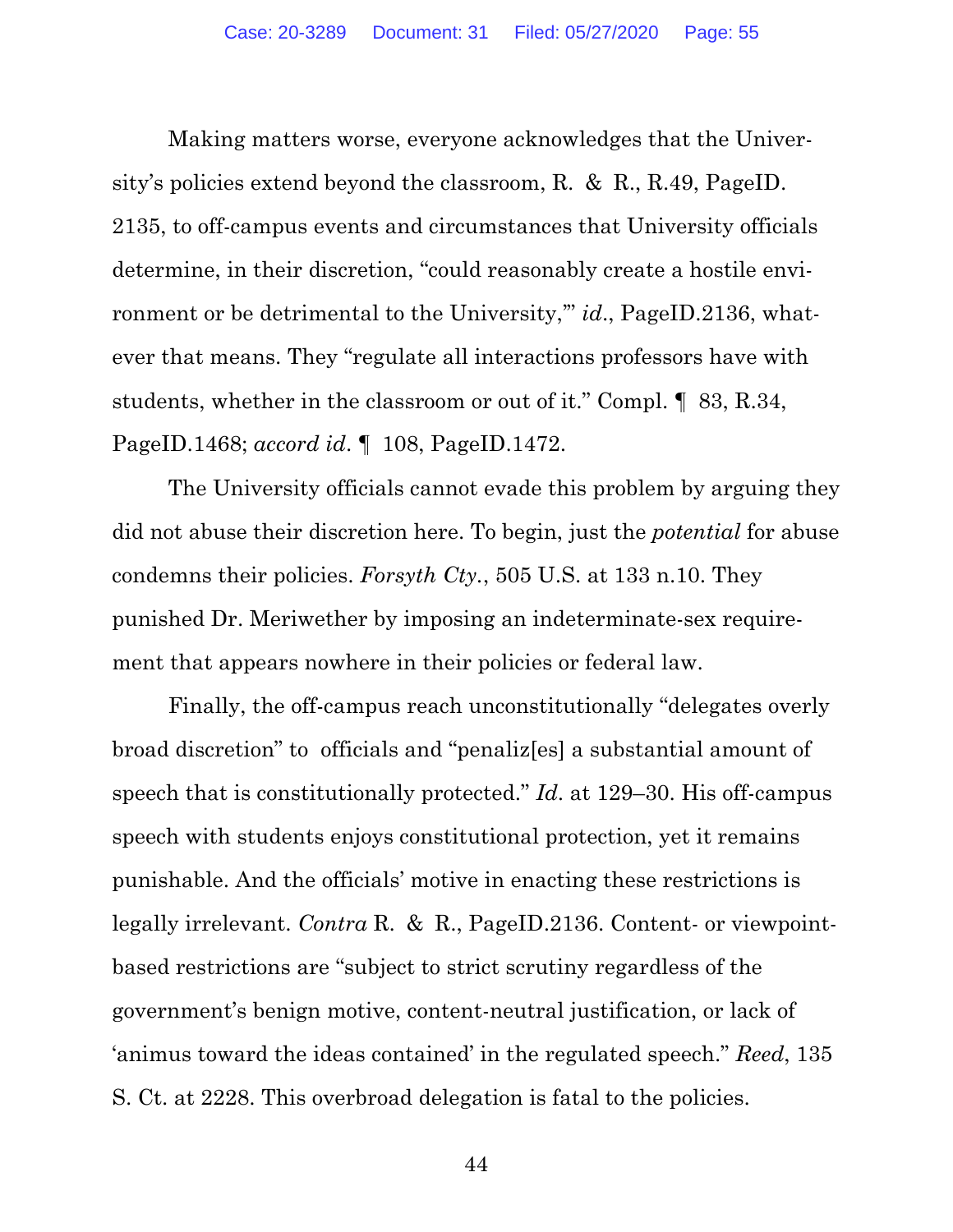## **II. The district court erred by dismissing Dr. Meriwether's freeexercise claim.**

#### **A. The University's restrictions violate the Free Exercise Clause even if they were neutral and generally applicable.**

The district court glossed over recent developments in free exercise jurisprudence. The magistrate judge never analyzed them, skipping to the test in *Employment Division v. Smith*, 494 U.S. 872, 879 (1990), and relying, with one passing exception, on no cases decided after 2012. R. & R., R.49, PageID.2139–40. The district court gave these developments a fraction of a sentence. Order, R.60, PageID.2403–04. Both erred.

## **1. The University's restrictions curtail Dr. Meriwether's right to communicate consistently with his faith.**

*Smith* expresses the default rule that a facially neutral law will generally survive a free-exercise analysis. But government practices at odds with our nation's history and traditions are not subject to *Smith*'s neutrality and general-applicability rule. *Hosanna-Tabor Evangelical Lutheran Church & Sch. v. EEOC*, 565 U.S. 171, 190 (2012) ("The contention that *Smith* forecloses recognition of" well-established historical precepts "rooted in the Religious Clauses has no merit."); *Trinity Lutheran Church of Columbia, Inc. v. Comer*, 137 S. Ct. 2012, 2021 n.2 (2017) (refuting the notion "that any application of a valid and neutral law of general applicability is necessarily constitutional under the Free Exercise Clause"). That is why the government cannot use even neutral, generally applicable nondiscrimination laws to compel clergy "to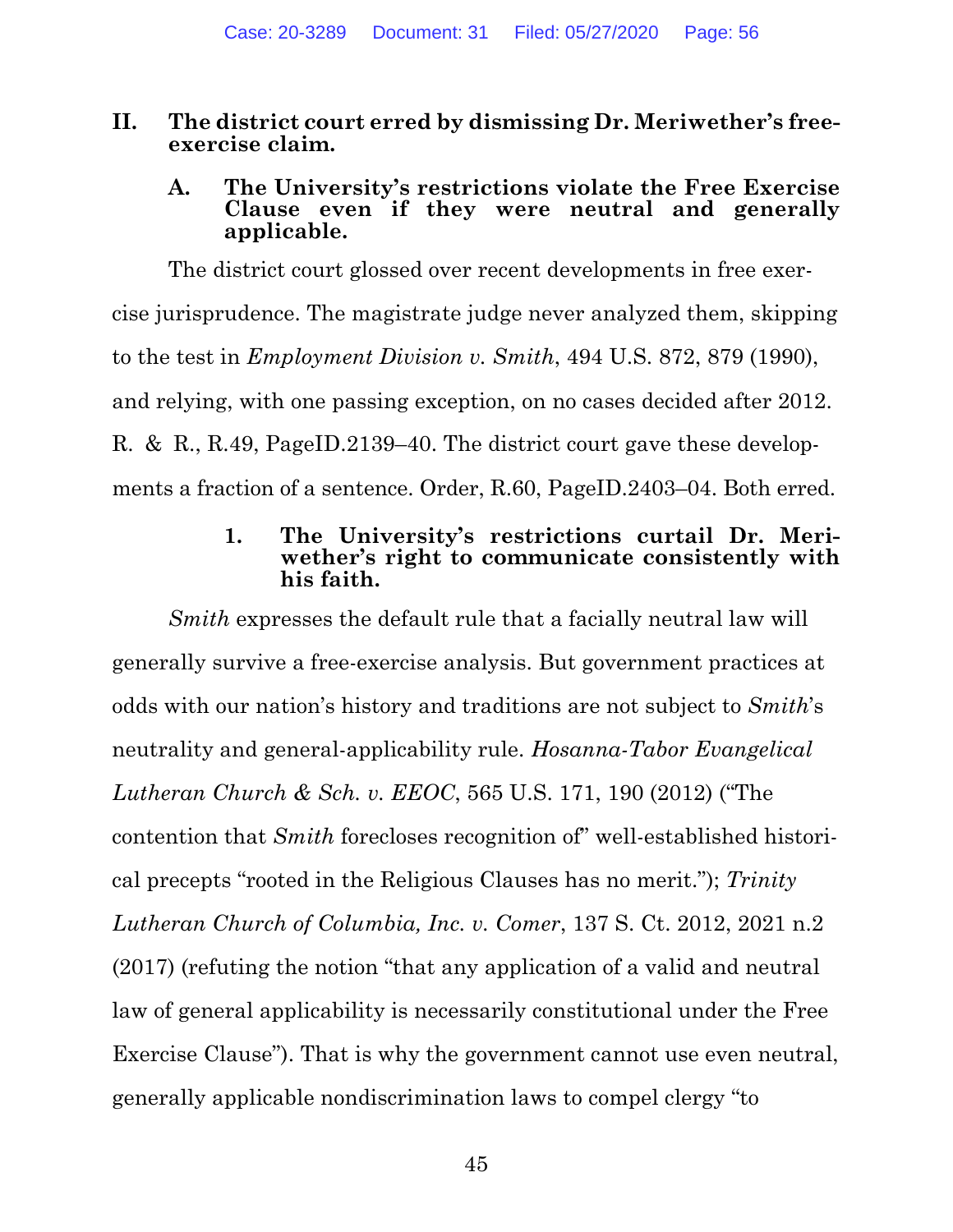perform" a same-sex wedding. *Masterpiece Cakeshop, Ltd. v. Colo. Civil Rights Comm'n*, 138 S. Ct. 1719, 1727 (2018).

Our nation's history and traditions have long outlawed compelled speech in violation of religious beliefs. *Barnette*, 319 U.S. at 642. No government official could, by a facially neutral policy, compel someone to confess that Jesus Christ was not fully human or not fully God. This makes sense because the freedom to communicate one's beliefs—and to decline to contradict them—is a core component of the right to "profess whatever religious doctrine one desires." *Smith*, 494 U.S. at 877.

At a minimum, Dr. Meriwether's claim "falls into the class of 'hybrid situations' in which 'the Free Exercise Clause *in conjunction* with other constitutional protections, such as freedom of speech,' can 'bar application of a neutral, generally applicable law.'" *Telescope Media Grp. v. Lucero*, 936 F.3d 740, 759 (8th Cir. 2019) (quoting *Smith*, 494 U.S. at 881–82) (cleaned up). In other words, Dr. Meriwether may use his "'Free Exercise Clause concerns' to 'reinforce'" his "free-speech claim." *Id.* (quoting *Smith*, 494 U.S. at 882) (cleaned up); *but see Kissinger v. Bd. of Trs. of Ohio State Univ.*, 5 F.3d 177, 180 (6th Cir. 1993) (questioning *Smith's* hybrid-rights doctrine).

These principles illuminate how the University officials' application of their policies is a greater afront to the Constitution than simply forcing someone to speak. Dr. Meriwether takes seriously the Bible's teaching that God created humans in His own image, "male" and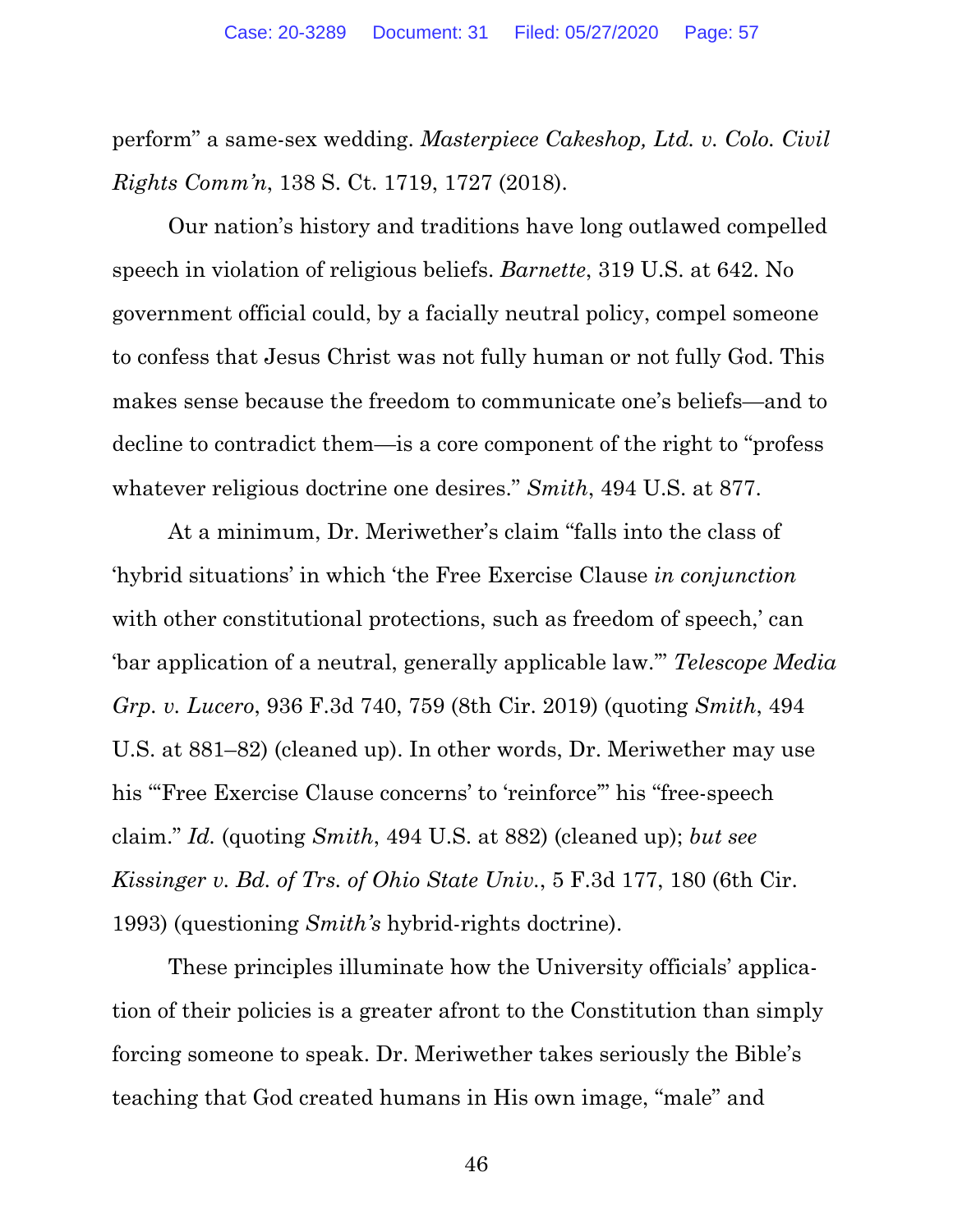"female," and instructed them to be "fruitful and multiply." Gen. 1:27– 28. The Complaint details how he communicates these beliefs; how University officials punished him for "refusing to change" his message, *e.g.*, Compl. ¶ 239, R.34, PageID.1486; and how they mandated he use identity-based or indeterminate terms that violate his beliefs. Officials even banned him from professing his views by disclaimer. All this violates his right to "profess whatever religious doctrine [he] desires," *Smith*, 494 U.S. at 877, and to "communicat[e]" these views, *Hosanna-Tabor*, 565 U.S. at 199 (Alito, J., concurring). This Court should give Dr. Meriwether a chance to develop this claim on remand.

## **2. The University's restrictions require Dr. Meriwether to renounce his religious beliefs to preserve his job.**

The Free Exercise Clause prohibits government from requiring citizens to renounce their religious beliefs to obtain public benefits. So Missouri could not exclude a church-operated preschool from a playground safety-grant program due to its religious nature or require the preschool "to renounce its religious character in order to participate in an otherwise generally available public benefit program." *Trinity*, 137 S. Ct. at 2024. To do so "imposes a penalty on the free exercise of religion that must be subjected to the most rigorous scrutiny." *Id*. (cleaned up).

University officials punished Dr. Meriwether for expressing his religious views about human nature. Compl. ¶¶ 86–92, 239–40, 246–49, R.34, PageID.1469, 1486–87, 1469. If he continues, he risks suspension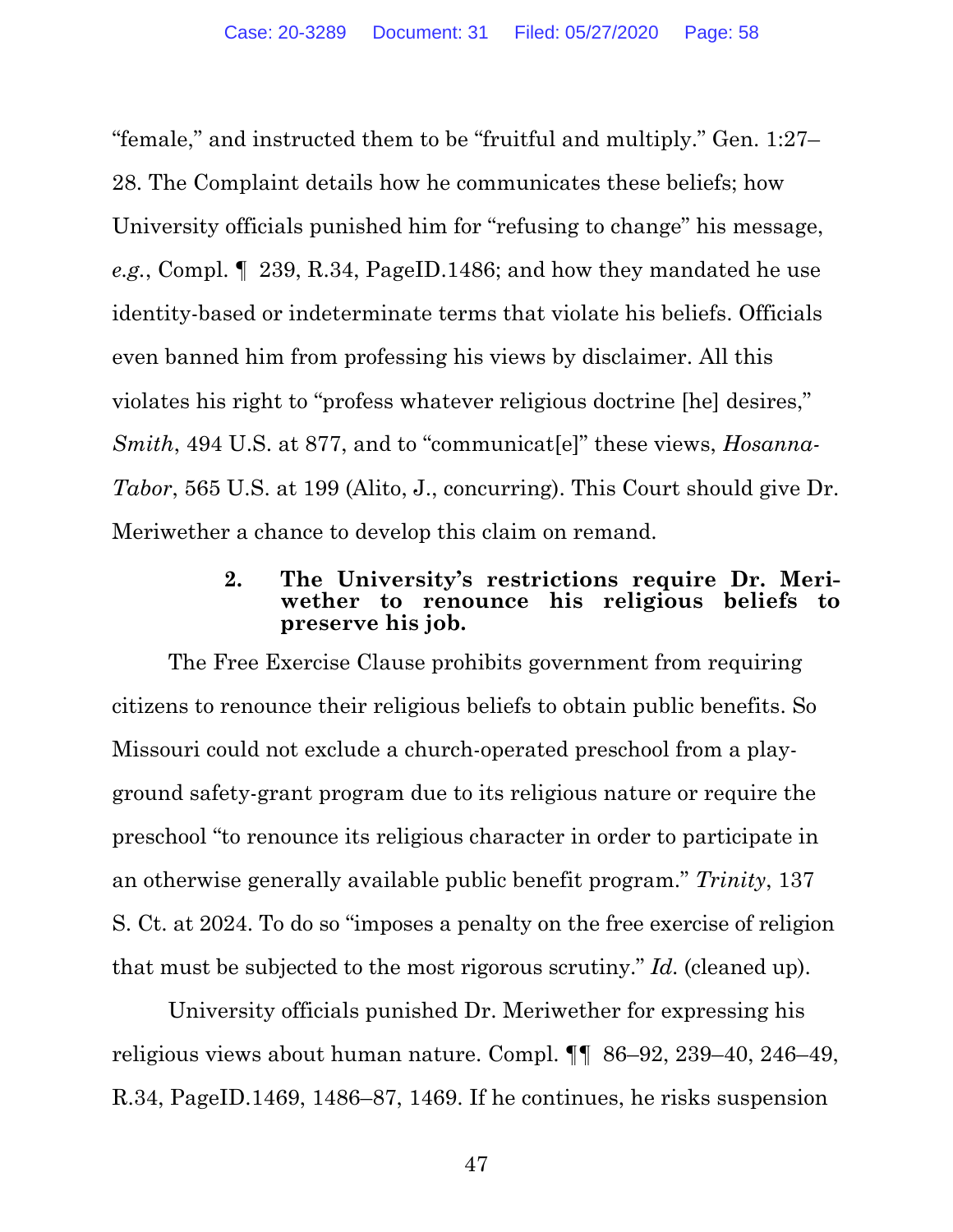without pay or termination. *Id.* ¶¶ 164, 246–49, 263, 287–90, PageID. 1477, 1487, 1489, 1491–92. The only way to remove this threat is to renounce his beliefs by expressing ideas that he does not believe and that contradict his faith. These allegations establish plausible claims that the University's actions violate the free exercise of religion and "cannot stand." *Trinity*, 137 S. Ct. at 2025. That some dislike Dr. Meriwether's views is more reason, not less, to protect his freedoms. *Boy Scouts of Am. v. Dale*, 530 U.S. 640, 660 (2000).

### **B. The University's restrictions are not neutral or generally applicable.**

1. *Hostility.* Any government act "not neutral" toward religion "or not of general application must undergo the most rigorous of scrutiny." *Church of the Lukumi Babalu Aye, Inc. v. City of Hialeah*, 508 U.S. 520, 546 (1993). Here, University officials failed to act neutrally by displaying hostility to religious people and their beliefs. *Masterpiece*, 138 S. Ct. at 1729–31; *Lukumi*, 508 U.S. at 534.

The district court said Dr. Meriwether did not provide enough evidence for this claim. Order, R.60, PageID.2403–04. But the "Free Exercise Clause bars even '*subtle* departures from neutrality' on matters of religion," and it applies "upon even *slight* suspicion that . . . state [actions] stem from animosity to religion or distrust of its practices." *Masterpiece*, 138 S. Ct. at 1731 (cleaned up, emphasis added). Where lack of neutrality boils over into hostility, the government violates this Clause, and courts need not apply strict scrutiny. *Id.* at 1729–32.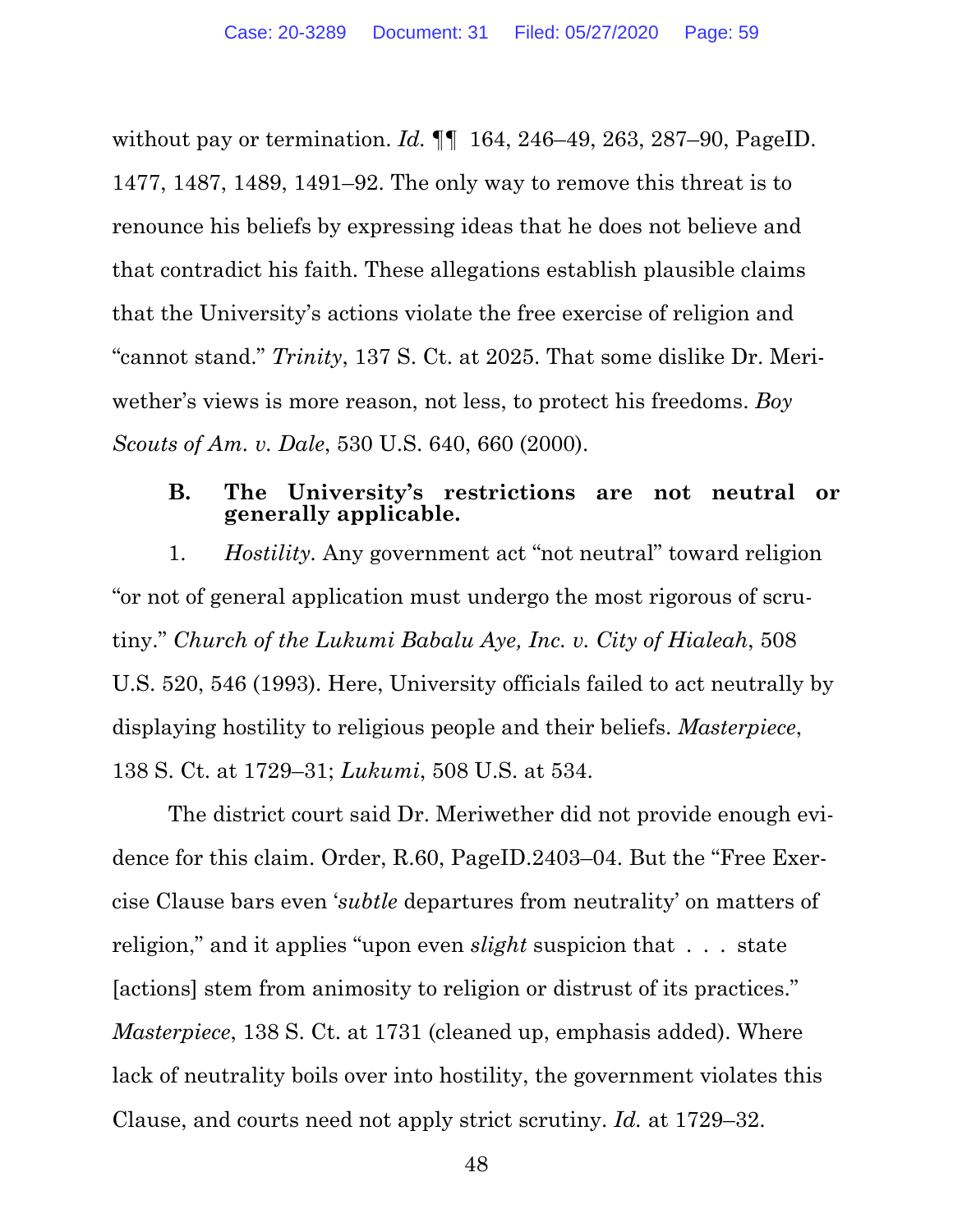The district court faulted Dr. Meriwether for not showing that the University "generated or enforced" its policies "based on hostility to his religious beliefs." R. & R., R.49. PageID.2142. This is an issue for discovery. All Dr. Meriwether need do here is "raise a reasonable expectation that discovery will reveal evidence" of it. *Bell Atl. Corp. v. Twombly*, 550 U.S. 544, 556 (2007). And he did. He has taught at Shawnee State since 1996, Compl. ¶ 93, R.34, PageID.1469, and until 2018, was never disciplined, *id*. ¶ 105, PageID.1471. During that time, he referred to students the same way. *Id.* ¶¶ 133–35, PageID.1474–75.

University officials first tried to alter this in 2016. *Id.* ¶¶ 106–24, PageID.1471–73. Though their policies already included gender identity, they had not interpreted them to mandate that professors use identity-based terms. *Id*. ¶ 124, PageID.1473. If this shift simply reflected the federal government's guidance, it should have receded when the federal government "decided to withdraw and rescind" its parallel guidance. *Id*. *¶* 106, PageID.1471–72. Instead, University officials used their policies to target expression that violated nothing, rejecting Dr. Meriwether's proposal to accommodate Doe despite no evidence or explanation how such an accommodation would offend a reasonable person. *Id*. *¶* 77, PageID.1467–68 (quoting Ex. 2 *¶* 18.6.2.2, R.34-2, PageID.1522–23).

2. *Non-neutrality.* The University also failed "to proceed in a manner neutral toward and tolerant of [Dr. Meriwether's] religious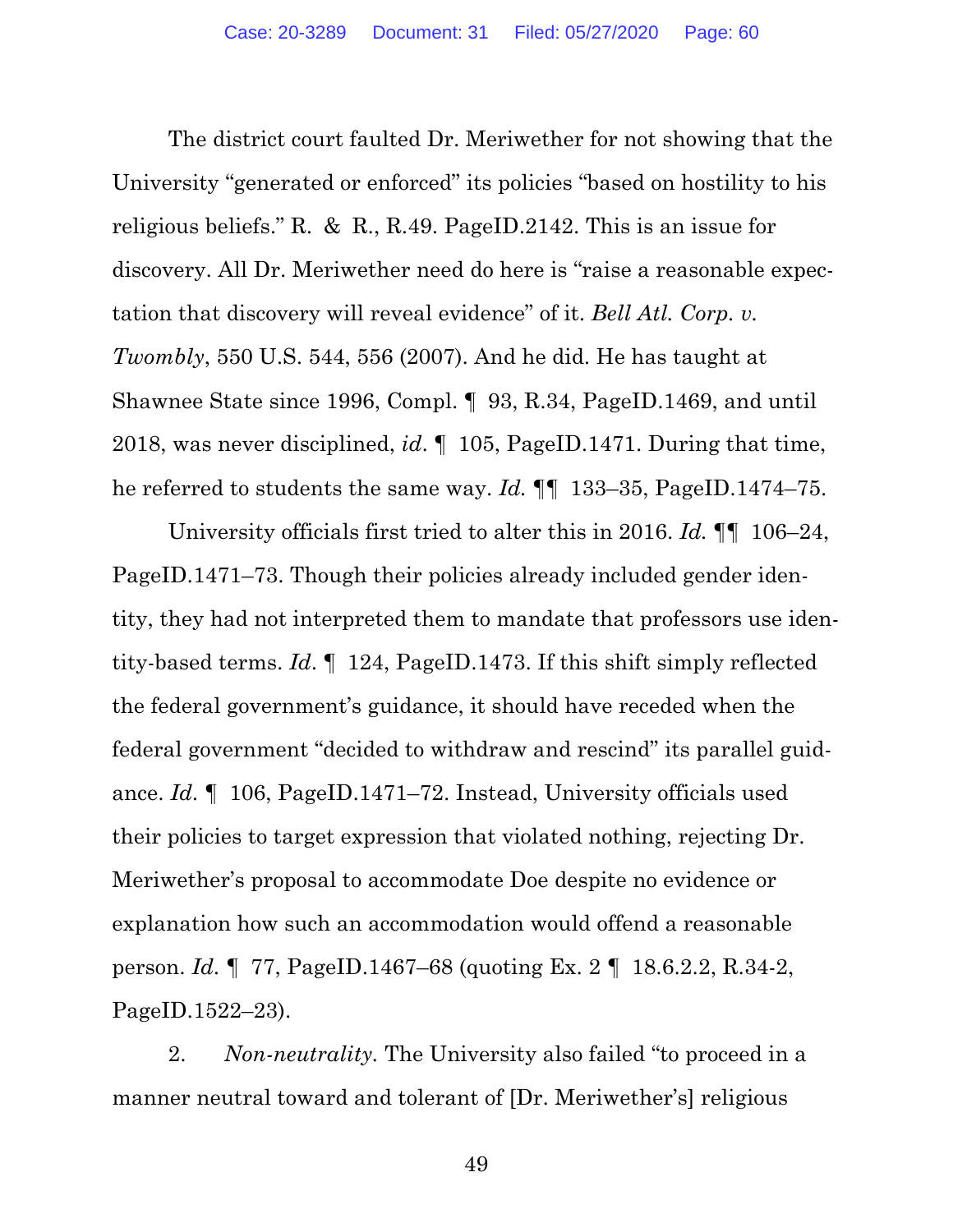beliefs." *Masterpiece*, 138 S. Ct. at 1731. Defendant Pauley, his chair, demeaned Christians as being "motivated out of fear," derided their teachings as "harmful," and insisted they should not be allowed to teach their beliefs. Compl. ¶¶ 117–22, R.34, PageID.1473. She participated in the disciplinary process, *id*. ¶ 146, PageID.1476, highlighting his use of sex-acknowledging terms, Ex. 13, R.34-13, PageID.1720, terms that reflect and express his religious beliefs, Compl. ¶¶ 86–92, PageID.1469 (outlining religious basis); *id*. ¶¶ 204, 310, PageID.1481, 1495 (noting message conveyed).

The district court downplayed these facts because Pauley made these anti-religious comments "more than one year" before Dr. Meriwether's punishment. R. & R., R.49, PageID.2142. But she did so while "discuss[ing] . . . transgenderism and gender identity," Compl. ¶ 117, PageID.1473, right after the 2016 effort to dictate faculty speech, *id*. ¶¶ 106–16, PageID.1471–73. Nothing suggests her views have changed.

The district court claimed Defendant Pauley was not involved in Dr. Meriwether's discipline. R. & R., PageID.2142. But that's not true. She reported Dr. Meriwether to Dr. Scott, Compl. ¶ 146, PageID.1476, and highlighted Dr. Meriwether's use of sex-reflecting terms. Ex. 13, R.34-13, PageID.1720. Doubtless, discovery will show that Dr. Meriwether's dean and chair—Defendants Milliken and Pauley—conferred about him during the months-long disciplinary process. For now, it suffices that the Complaint plausibly states she was involved.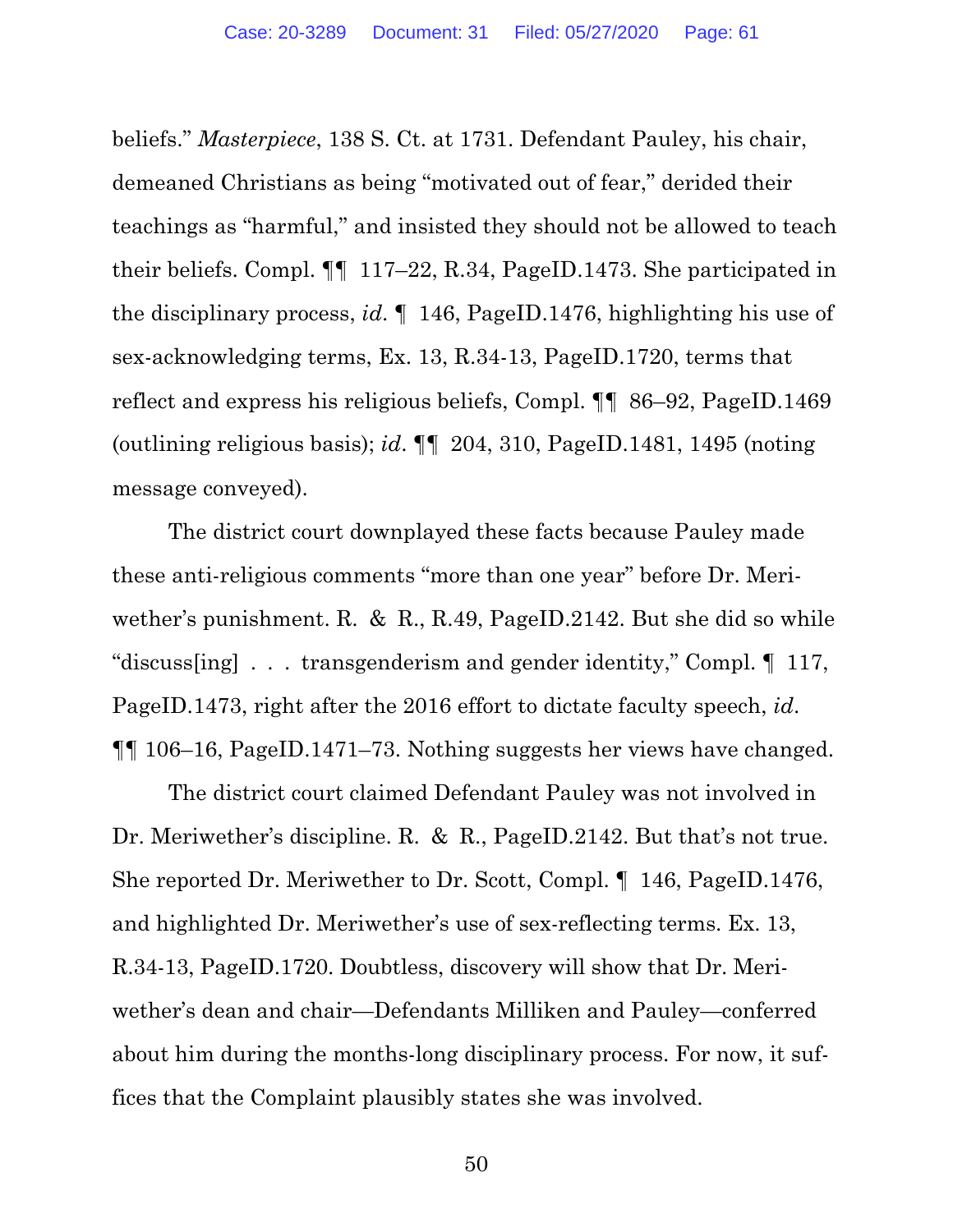The district court also saw "no connection" between Defendant Pauley's comments and Dr. Meriwether's reprimand-sparking speech. R. & R., R.49, PageID.2142. But her contempt for traditional Christian doctrines, Compl. ¶ 119, R.34, PageID.1473, extends to other Christian beliefs unpopular in academia, like those on gender identity. If Pauley has so much disdain for traditional Christians views that she's willing to say publicly that they are "primarily motivated out of fear" and that their religion "oppresses students" and is "counterproductive," *id*. ¶¶ 118, 121, that disdain impacted her decision to report Dr. Meriwether. Likewise, if Pauley feels unconstrained to say that certain traditional Christian views should not be expressed, if she finds them "harmful," *id*. ¶¶ 119–20, it is reasonable to infer she acted on her beliefs when reporting a Christian professor for expressing his disfavored Christian beliefs.

Defendant Bauer—who reviewed Dr. Meriwether's punishment three times—also "displayed open hostility towards Dr. Meriwether and his religious beliefs." *Id.*  $\llbracket 259, \text{PageID.1488}$ . Again, the district court minimized the allegations, including Bauer openly laughing when Dr. Meriwether's union representative tried to explain how officials were applying the policies to infringe Dr. Meriwether's religious convictions. R. & R., PageID.2143. But Bauer's behavior throughout the meeting from the interruptions, to the disinterest, to the laugh—mocked those views, thereby displaying hostility. If a union representative concluded Bauer's actions rendered the meeting futile, Compl. ¶ 262, R.34,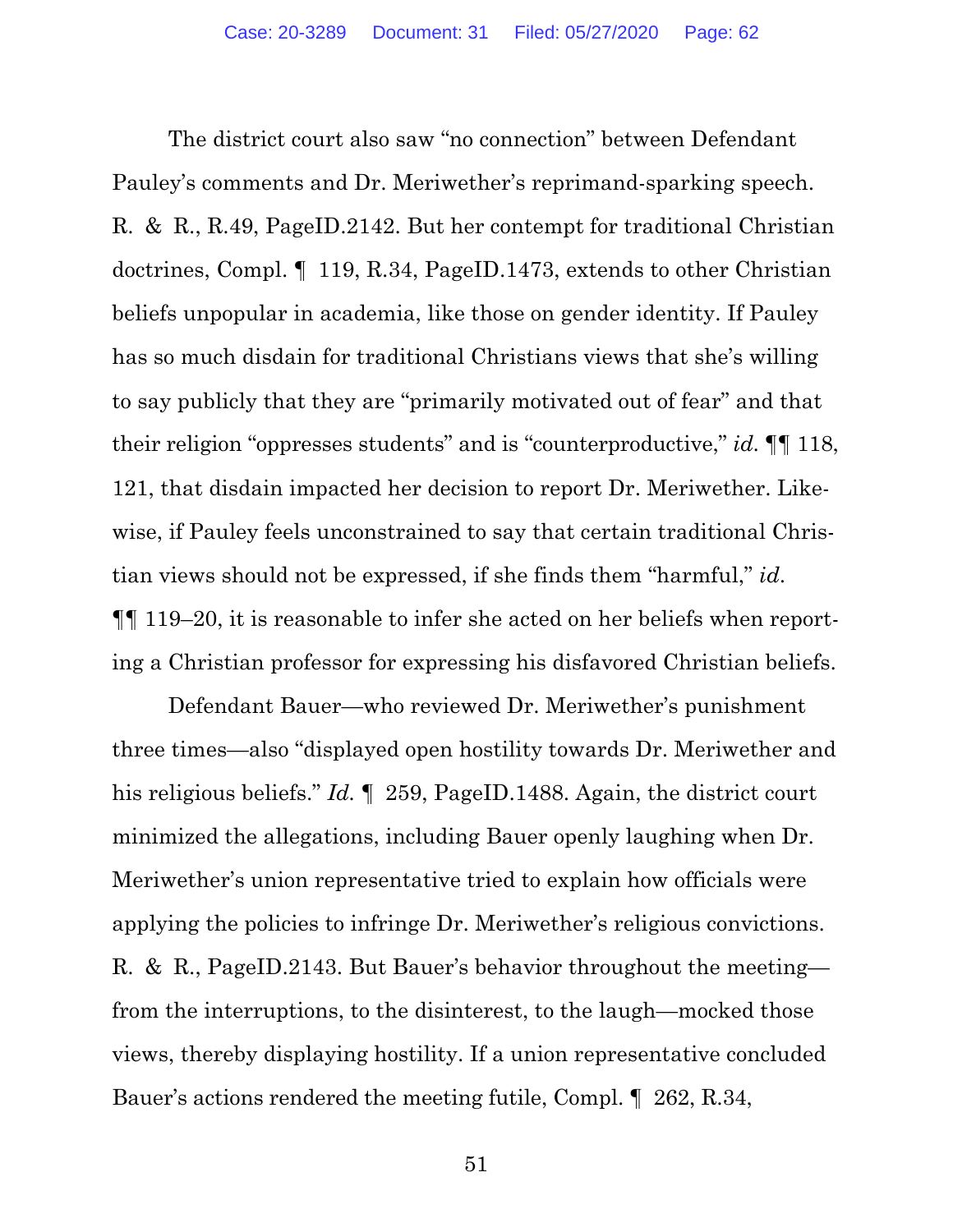PageID.1489, the hostility was palpable. At a minimum, this is evidence of at least "subtle departures from neutrality," *Masterpiece*, 138 S. Ct. at 1731, and it states a plausible claim at this early stage of litigation.

The district court suggested that this religious hostility does not matter because Defendant Milliken imposed the punishment. R. & R., R. 49, PageID.2144. Not so. The Complaint says Milliken "recommended punishing Dr. Meriwether." Compl. ¶ 240, PageID.1486; Ex. 17, R.34-17, PageID.1742. To whom did the recommendation go? "Provost Jeff Bauer." Ex. 17, PageID.1741. He then "agreed with [her]," "approved her recommended disciplinary action," and asked her "to 'provide [him] with a letter of warning.'" Compl. ¶¶ 244–45, PageID. 1487. Indeed, it was Bauer who "formally notified Dr. Meriwether" of the reprimand. *Id.* ¶ 249.

On his second round of review, Bauer refused to accommodate Dr. Meriwether, instead comparing Dr. Meriwether's religious beliefs to ethnic supremacism and saying that the University could not accommodate hypothetical "faculty members with sincerely held religious beliefs that, e.g., *one national origin is superior to another national origin*, or one sex is inferior to the other sex." *Id*. ¶ 279, PageID.1490 (emphasis added). To the district court, this looked like an "intention to apply the policies in a neutral manner." R. & R., PageID.2143. To the Supreme Court, this is patent hostility, like saying "religion has been used to justify all kinds of discrimination throughout history." *Masterpiece*, 138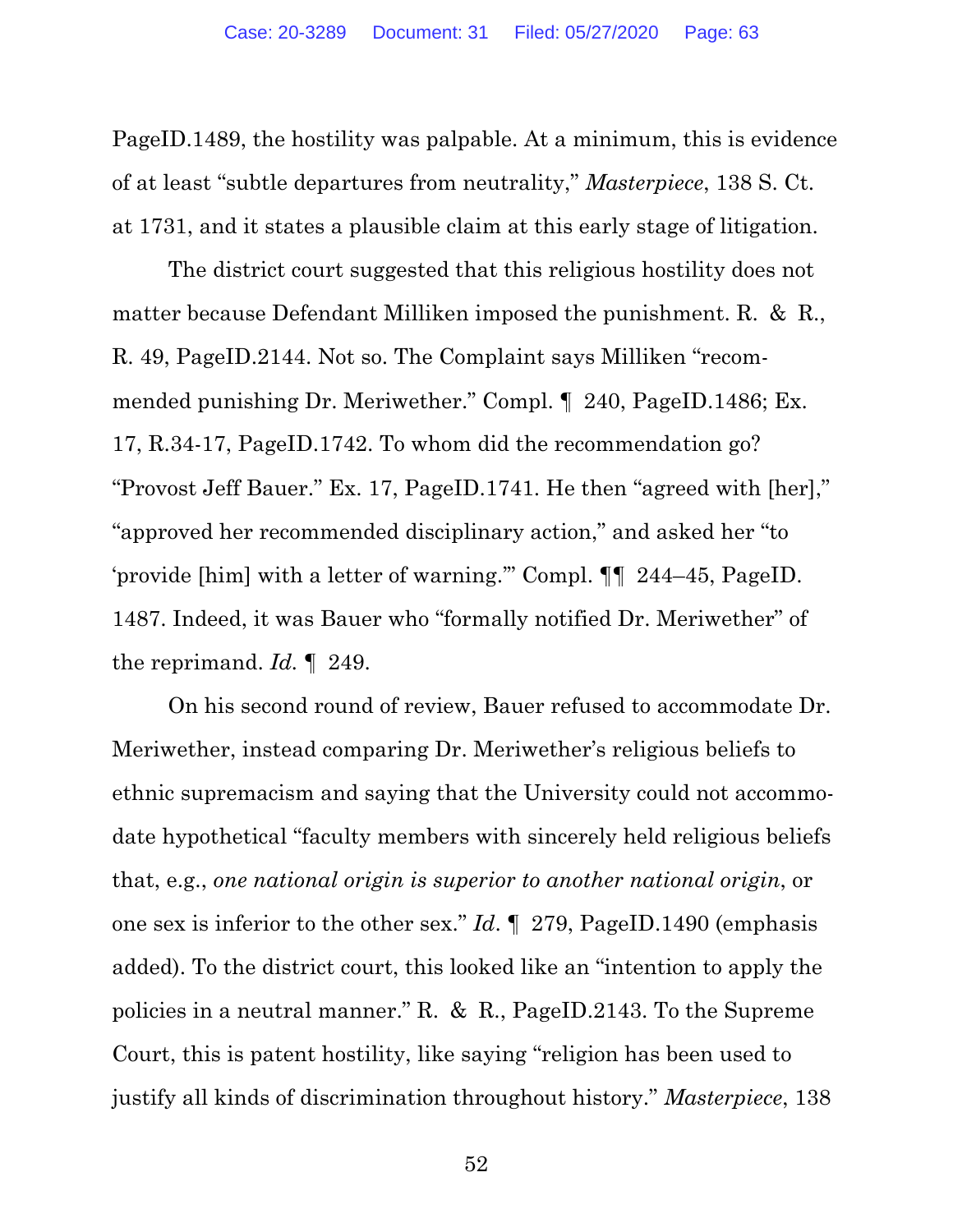S. Ct. at 1729. Again, this "raise[s] a reasonable expectation that discovery will reveal evidence of" more religious hostility. *Twombly*, 550 U.S. at 556.

3. *Individualized assessments.* The Constitution's ban on "subtle departures from neutrality" is implicated by "a system of individualized governmental assessment of the reasons for the relevant conduct," *Lukumi*, 508 U.S. at 534, 537, which is not generally applicable, *Smith*, 494 U.S. at 884. The district court demanded proof of explicit or past exemptions, R. & R., R.49, PageID.2145, yet dismissed the case before discovery could begin. And exemptions *must* exist. Otherwise, the University would force professors to refer to a student as "Your Majesty," if the student announced a "regagender" identity. *See* Rachael Revesz, *University of Michigan Student Changes Name to "His Majesty" Following New "Inclusive" Pronoun Policy*, INDEP. (Sept. 30, 2016), https://bit.ly/2X2SnxB. University officials must dismiss demands they consider mockery, proving that their rules are not generally applicable.

The district court also ignored how governments establish "a system of individualized exemptions" when they apply "a subjective test" on a "case-by-case" basis to assess if particular conduct is forbidden. *Axson-Flynn v. Johnson*, 356 F.3d 1277, 1297 (10th Cir. 2004). One such "highly subjective" and viewpoint-based test is an offensiveness standard. *Matal*, 137 S. Ct. at 1756 n.5, 1763; *Iancu*, 139 S. Ct. at 2301 ("disfavoring 'ideas that offend' discriminates based on viewpoint").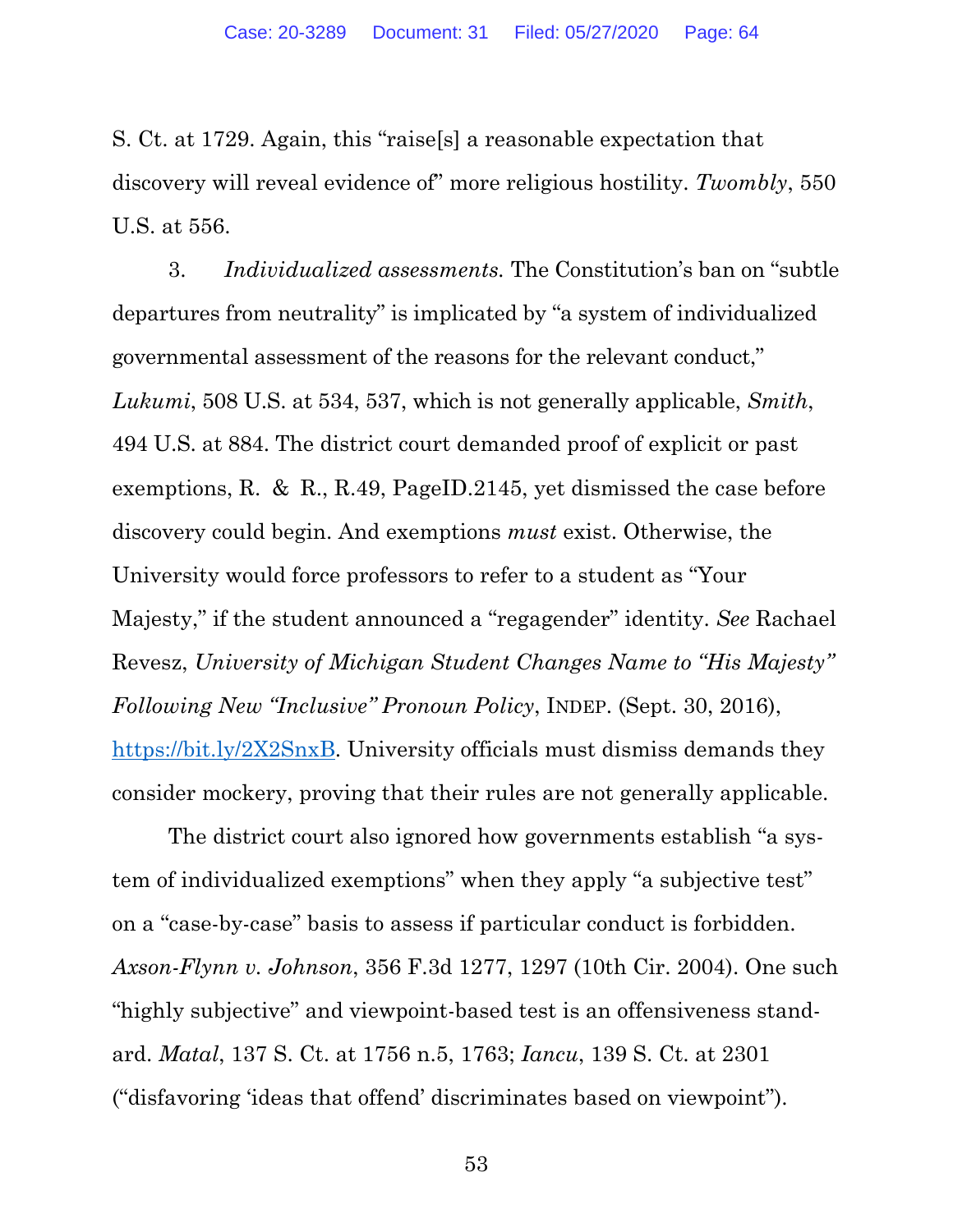The Complaint details how the University uses this standard. Dr. Meriwether offered to use Doe's name, showing courtesy to Doe while also allowing Dr. Meriwether to adhere to his conscience. Compl. ¶ 157, R.34, PageID.1477. Defendant Milliken initially approved this reasonable approach. *Id.* ¶ 158. But "Doe was not satisfied." *Id.* ¶ 161. The University allowed Doe's offense to curb Dr. Meriwether's rights, creating a system of individualized exemptions. Thus, strict scrutiny applies.

## **III. The district court erred in dismissing Dr. Meriwether's Fourteenth Amendment due-process claims.**

Restrictions are vague if they (1) fail to give fair notice of prohibited conduct; (2) lack "explicit standards for those who apply [them]," inviting arbitrary, discriminatory enforcement; or (3) chill constitutional freedoms. *Grayned v. City of Rockford*, 408 U.S. 104, 108–09 (1972); *City of Chi. v. Morales*, 527 U.S. 41, 56 (1999). "[A] more stringent vagueness test should apply" when policies "interfere[] with the right of free speech." *Vill. of Hoffman Estates v. Flipside, Hoffman Estates, Inc.*, 455 U.S. 489, 499 (1982).

This doctrine prevents the government from defining misconduct expansively and then letting enforcers decide for themselves who to punish. *Kolender v. Lawson,* 461 U.S. 352, 358 n.7 (1983). Yet the University officials' enforcement of their policies has chilled expression. Compl. ¶¶ 286–97, R.34, PageID.1491–93. And those same acts reveal the unbridled discretion their policies confer. For example, nothing in the policies require University faculty to refer to students by identity-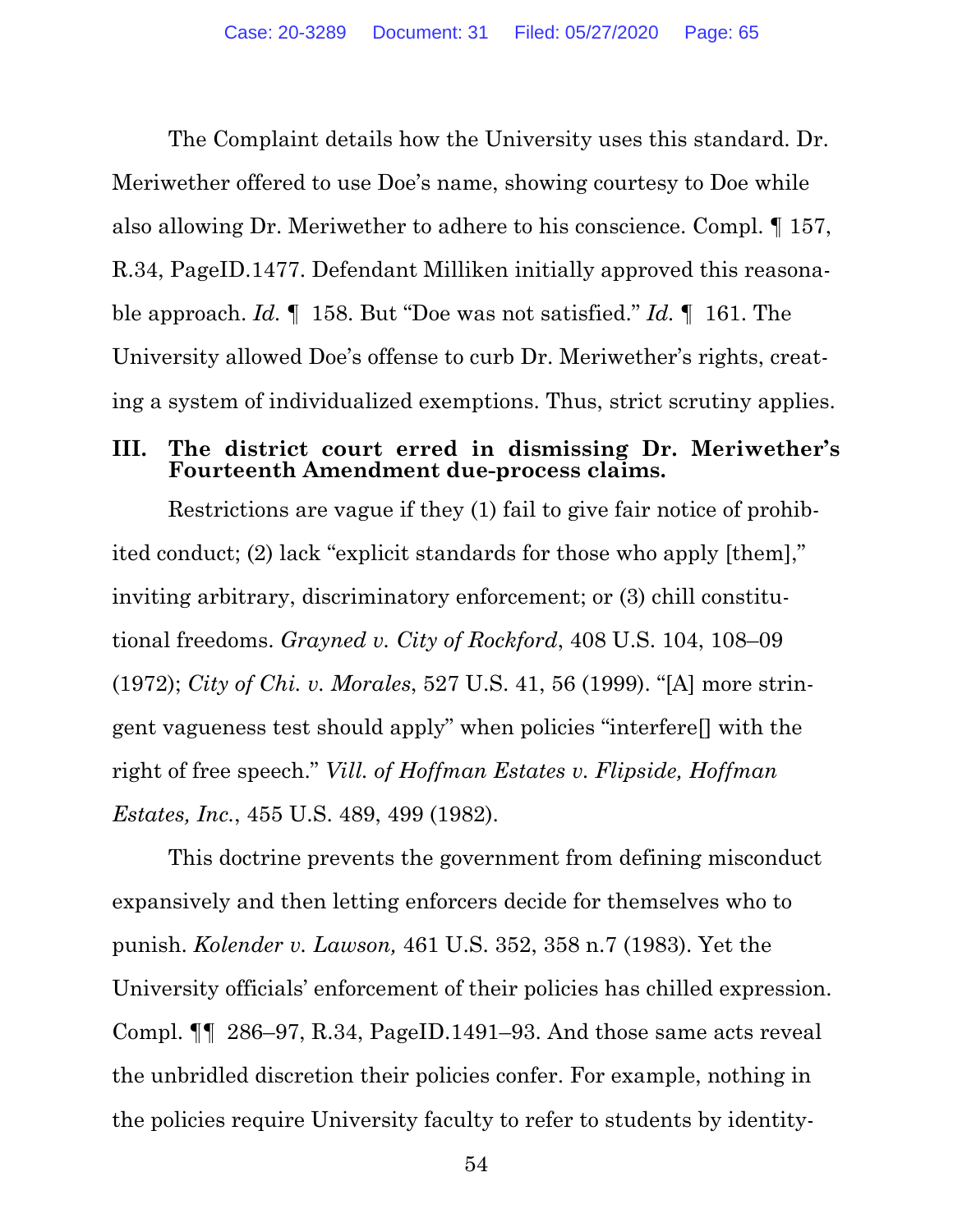based pronouns. But that is how University officials interpret and apply those policies. So those policies fail to give fair notice of what they prohibit and require. Dr. Meriwether pleaded a plausible vagueness claim.

#### **IV. The University's restrictions do not satisfy strict scrutiny.**

For all the reasons noted above, the University officials' policies, both facially and as applied, must survive strict scrutiny, "which requires the [University] to prove that [its] restriction furthers a compelling interest and is narrowly tailored to achieve that interest." *Reed*, 135 S. Ct. at 2231 (quotation omitted).

The University officials cannot satisfy that heavy burden. "[R]egulating speech because it is [allegedly] discriminatory or offensive is not a compelling state interest, however hurtful the speech may be." *Telescope Media*, 936 F.3d at 755 (citing *Johnson*, 491 U.S. at 414; *Masterpiece*, 138 S. Ct. at 1731; *Snyder*, 562 U.S. at 448–49, 460–61; *Nat'l Socialist Party of Am. v. Vill. of Skokie*, 432 U.S. 43, 43–44 (1977) (per curiam)). "It is a 'bedrock principle . . . that the government may not prohibit the expression of an idea simply because society finds the idea itself offensive or disagreeable,'" *id.* (quoting *Johnson*, 491 U.S. at 414), including on campus. *Papish v. Bd. of Curators of Univ. of Mo.*, 410 U.S. 667, 670 (1973) (per curiam) ("[D]issemination of ideas . . . on a state university campus may not be shut off in the name alone of 'conventions of decency.'").

Moreover, University officials can pursue their goal of tolerance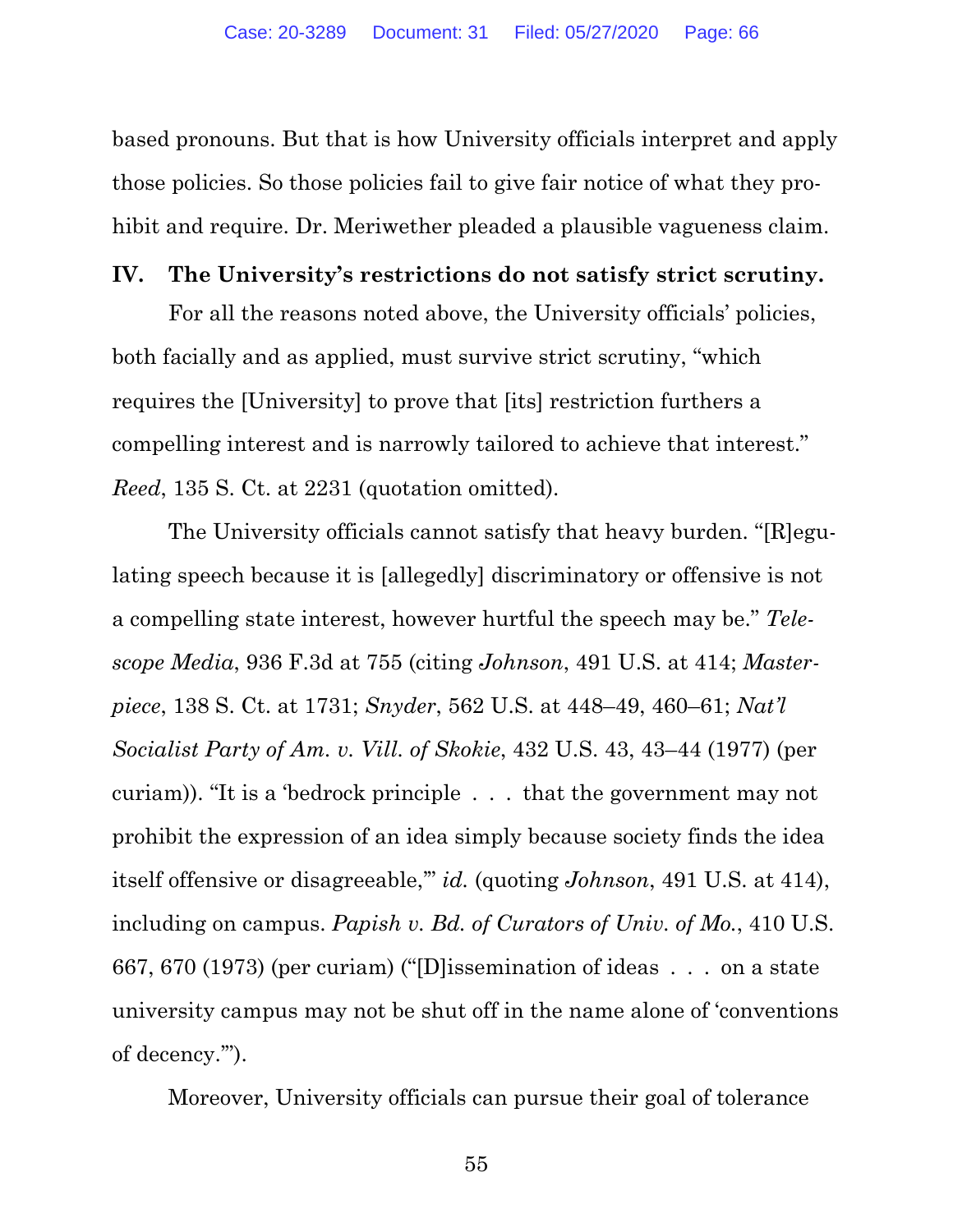without infringing First Amendment rights. *Reed*, 135 S. Ct. at 2231–32 (discussing narrow-tailoring requirement). As the Complaint alleges, Dr. Meriwether offered an accommodation that involved calling Doe by a preferred first or last name rather than any sex-acknowledging pronouns or titles. Yet when Doe objected, the University did too. Forcing Dr. Meriwether to violate his philosophical and religious convictions may have been Doe's preference. But it was not the least restrictive means of ensuring that Doe was treated respectfully, which was Dr. Meriwether's goal all along. Accordingly, the officials cannot satisfy strict scrutiny, and Dr. Meriwether's claims must be reinstated.

The University officials' extreme reaction to the use of standard English in the classroom demonstrates that the mandated use of gender-identity-driven pronouns is intended to settle an ongoing societal debate and enforce orthodoxy. That orthodoxy necessarily prohibits Dr. Meriwether from critiquing the notion of gender identity as a false social construct. If officials prohibit him from discussing his views even in a class syllabus, Compl. ¶ 171, R.34, PageID.1478, they would certainly forbid him from giving an extended lecture—or lectures explaining at length why transgender beliefs do not reflect biological and metaphysical reality, and how these ideas have the potential to harm those who hold them. They would even stop him from espousing a view—held by most Americans—that allowing males who identify as female to compete in women's sports denies women equal opportunities.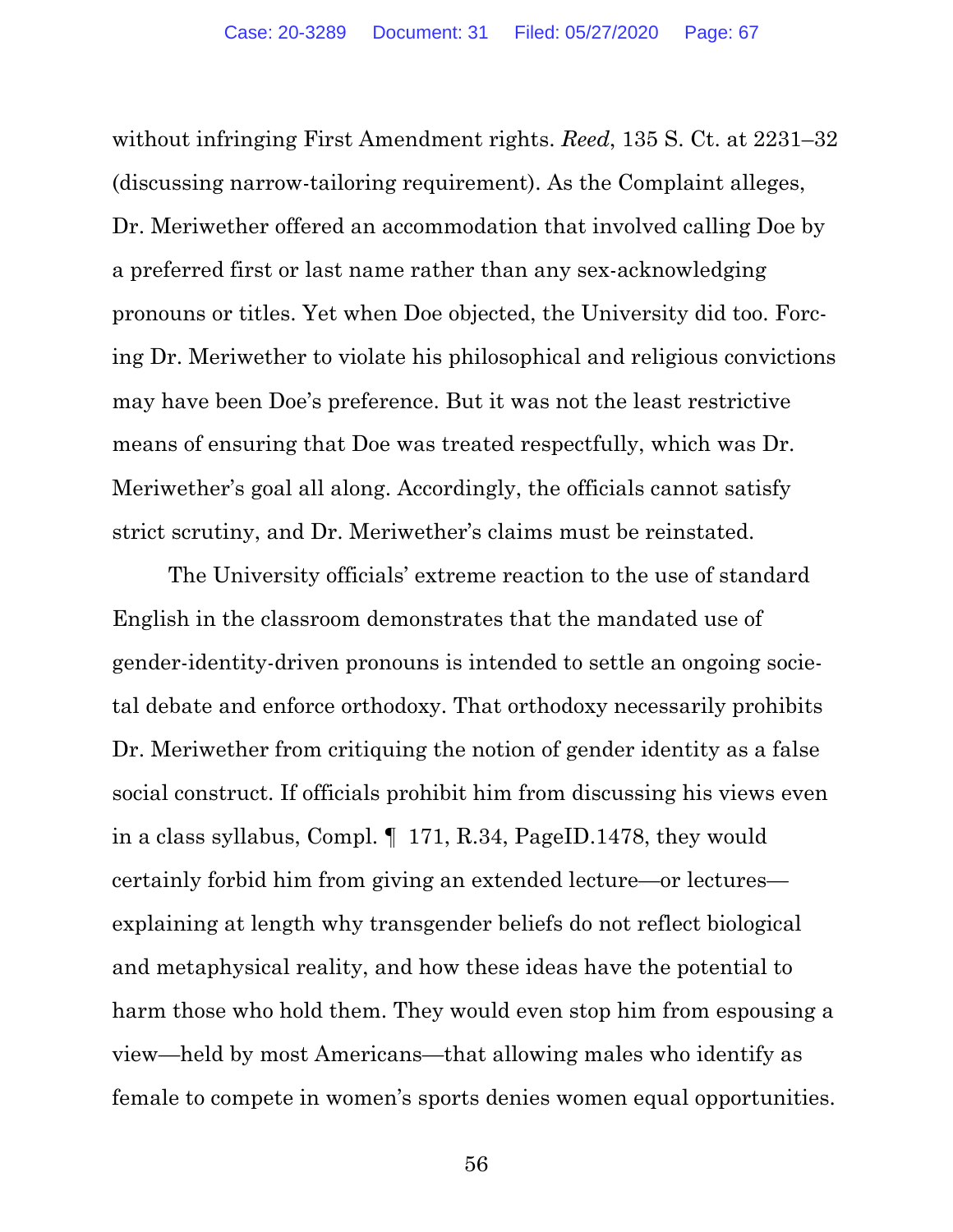In sum, this case is about University officials squashing an emotional and good-faith debate over what best promotes human flourishing, in a philosophy class, by demanding that the debate be carried on using ideological terms unique to one viewpoint—the gender orthodoxy demanded by University officials. Rarely do cases place in such perilous danger both citizens' First Amendment rights and the fundamental need of American society to speak and pursue the truth.

# **CONCLUSION AND REQUESTED RELIEF**

As the Fifth Circuit has already concluded for judicial use of pronouns when speaking to litigants, "no authority supports the proposition that [government] may require . . . anyone . . . to refer to gender dysphoric [individuals] with pronouns matching their subjective gender identity." *Varner*, 948 F.3d at 254–55. This Court should not be the first Circuit to endorse such compelled speech or to strip professors of all First Amendment protections when teaching and researching.

Accordingly, Dr. Meriwether respectfully requests that this Court reverse, reinstate all his claims—including his pendent state-law claims, *see Scoble v. Detroit Coil Co.*, 611 F.2d 661, 662 (6th Cir. 1980), but excluding his equal-protection claim—and remand for further proceedings.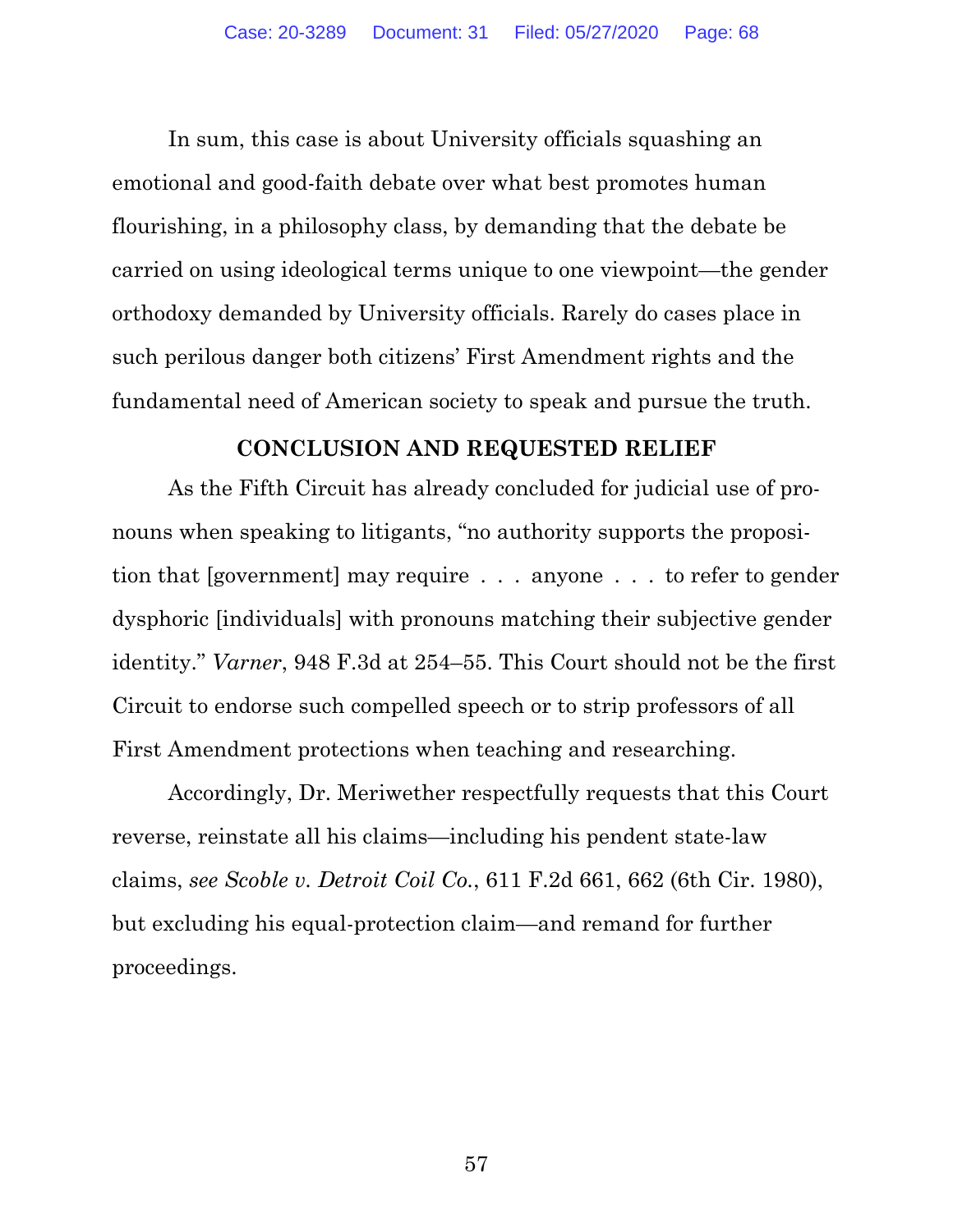May 27, 2020

David A. Cortman Travis C. Barham Alliance Defending Freedom 1000 Hurricane Shoals Road N.E., Ste. D-1100 Lawrenceville, Georgia 30043 Telephone: (770) 339–0774 Facsimile: (770) 339–6744 dcortman@ADFlegal.org tbarham@ADFlegal.org

Thomas W. Kidd, Jr. Kidd & Urling, LLC 8913 Cincinnati-Dayton Road West Chester, Ohio 45069 Telephone: (513) 733–3080 Facsimile: (513) 577–7393 tkidd@kiddurlinglaw.com

*/s/ John J. Bursch* 

Kristen K. Waggoner John J. Bursch Alliance Defending Freedom 440 1st Street, NW, Ste. 600 Washington, D.C. 20001 Telephone: (202) 393–8690 Facsimile: (202) 347–3622 kwaggoner@ADFlegal.org jbursch@ADFlegal.org

Tyson C. Langhofer Alliance Defending Freedom 20116 Ashbrook Place, Suite 250 Ashburn, Virginia 20147 Telephone: (480) 388–8205 Facsimile: (202) 347–3622 tlanghofer@ADFlegal.org

*Attorneys for Plaintiff-Appellant*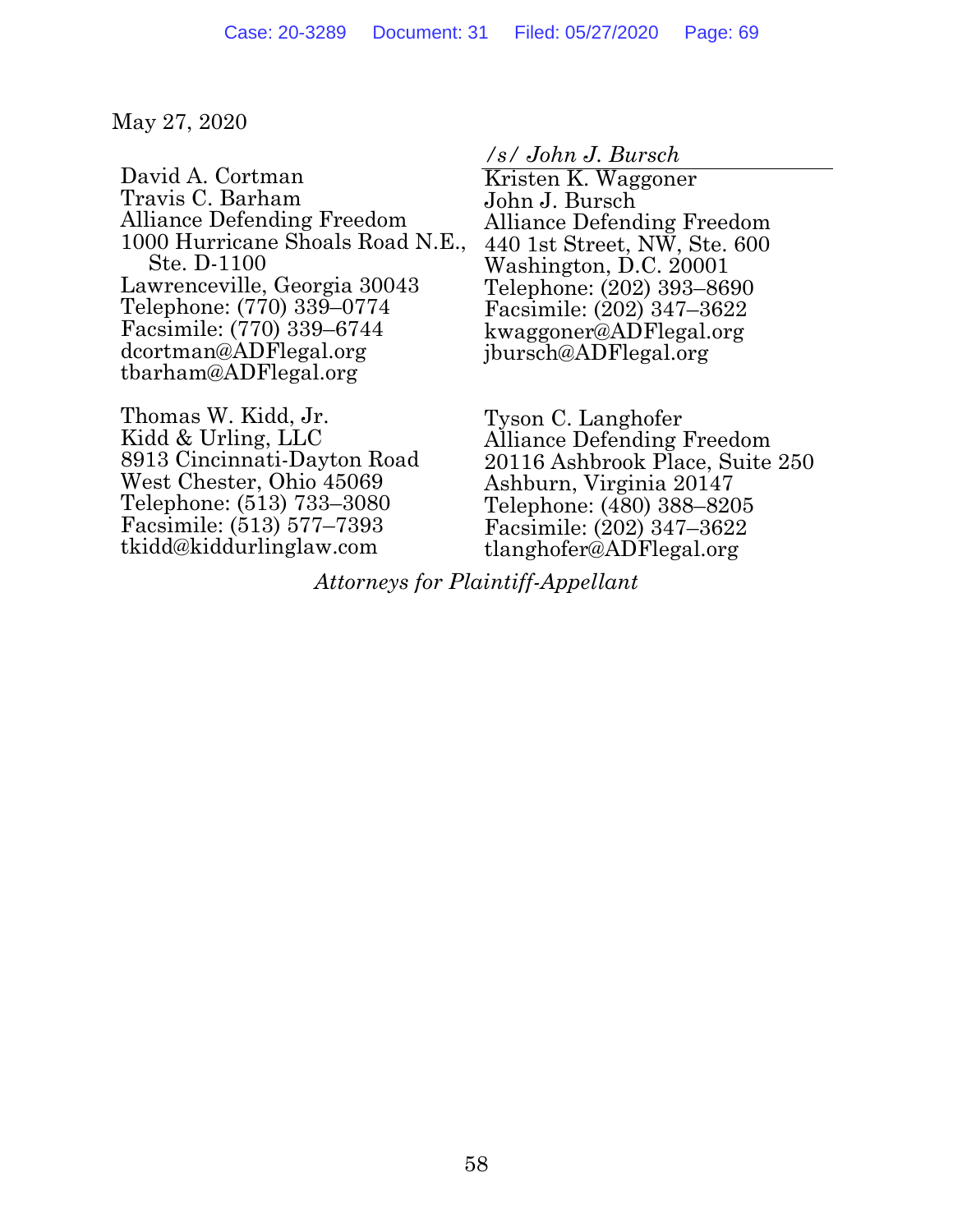### **DESIGNATION OF RELEVANT DISTRICT COURT DOCUMENTS**

| Record   | Description                                                                                                                                                   | Page.ID<br>Range |
|----------|---------------------------------------------------------------------------------------------------------------------------------------------------------------|------------------|
| 34       | First Amended Verified Complaint (Redacted).                                                                                                                  | $1457 - 1508$    |
| $34 - 1$ | Compl. Ex. 1: Shawnee State University's Non-<br>Discrimination/Sexual Harassment Policy                                                                      | $1509 - 10$      |
| 34-2     | Compl. Ex. 2: Shawnee State University's Policy<br>Entitled Reporting & Investigating Sexual<br>Assault, Sexual Misconduct & Other Forms of<br>Discrimination | $1511 - 26$      |
| $34-3$   | Compl. Ex. 3: The LGBTQIA Webpage from<br>Shawnee State University's Campus Counsel-<br>ing Services Office                                                   | $1527 - 36$      |
| 34-4     | Compl. Ex. 4: The Collective Bargaining Agree-<br>ment between Shawnee State University &<br><b>Shawnee Education Association.</b>                            | 1537-1688        |
| $34 - 5$ | Compl. Ex. 5: Correspondence between Dr.<br>Clifford Poirot and Shawnee State University<br>Faculty Members, Sept. 2016.                                      | 1689-98          |
| $34 - 6$ | Compl. Ex. 6: Correspondence between Defend-<br>ant Roberta Milliken and Dr. Meriwether, Nov.<br>2016.                                                        | 1699             |
| $34 - 7$ | Compl. Ex. 7: Correspondence from Dr. Marc<br>Scott to Defendant Douglas Shoemaker, Jan. 10,<br>2018.                                                         | 1700             |
| 34-8     | Compl. Ex. 8: Correspondence from Dr. Meri-<br>wether to Ms. Marcie Simms, Jan. 11, 2018.                                                                     | 1701             |
| 34-9     | Compl. Ex. 9: Correspondence from Defendant<br>Roberta Milliken to Dr. Meriwether, Feb. 13, 2018.                                                             | 1702             |
| 34-10    | Compl. Ex. 10: Correspondence from Defendant<br>Roberta Milliken to Dr. Meriwether, Feb. 16,<br>2018.                                                         | 1703             |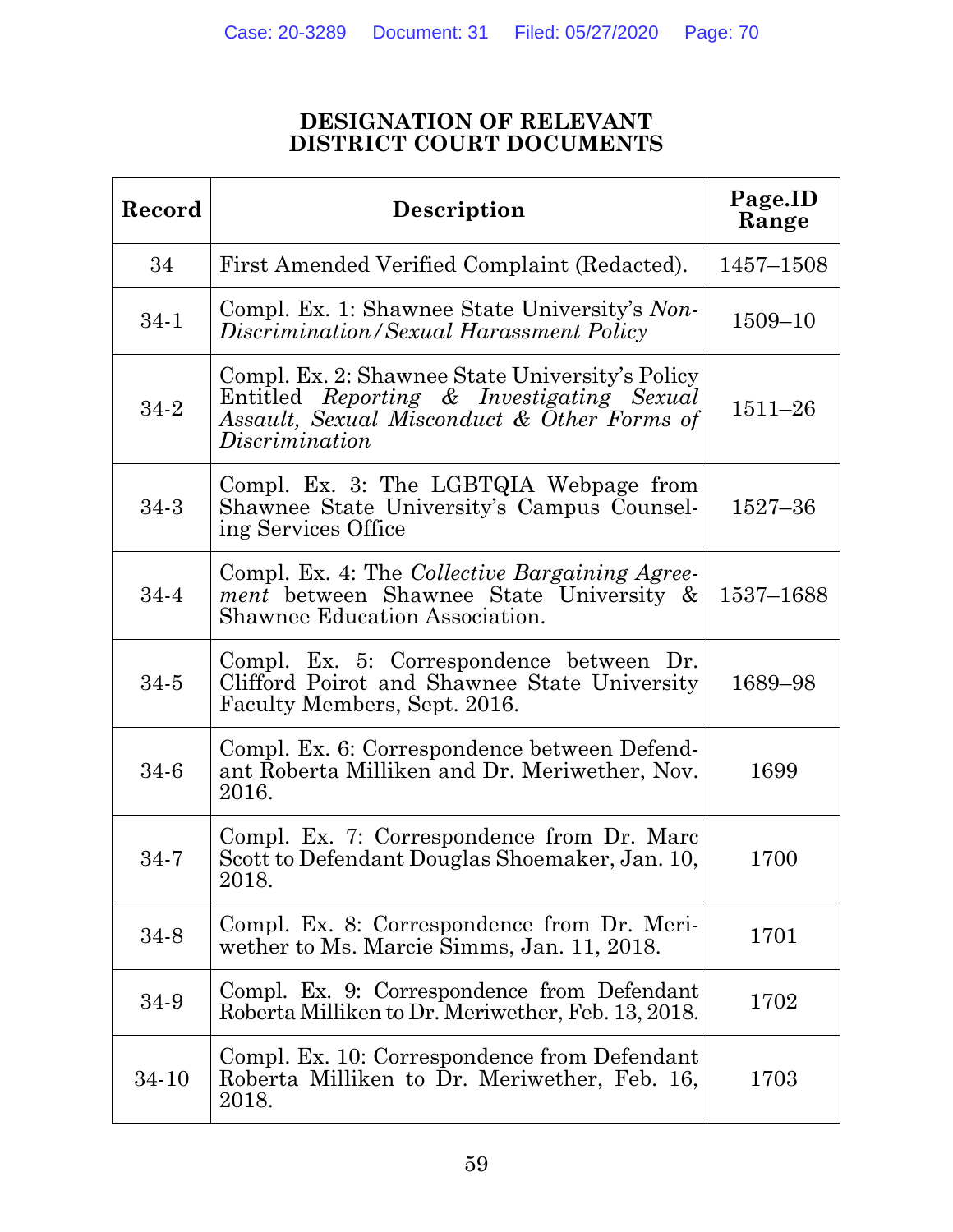| Record | Description                                                                                                                                                       | Page.ID<br>Range |
|--------|-------------------------------------------------------------------------------------------------------------------------------------------------------------------|------------------|
| 34-11  | Compl. Ex. 11: Correspondence between<br>Defendant Roberta Milliken and Dr. Meri-<br>wether, Feb. 23-Mar. 12, 2018.                                               | 1704-08          |
| 34-12  | Compl. Ex. 12: Correspondence between<br>Defendant Jeff Bauer and Dr. Meriwether, Mar.<br>12, 2018.                                                               | $1709 - 15$      |
| 34-13  | Compl. Ex. 13: Defendant Malonda Johnson's<br>Investigation Report for Defendant Roberta Mil-<br>liken, Apr. 12, 2018.                                            | 1716-30          |
| 34-14  | Compl. Ex. 14: Correspondence from Defendant<br>Roberta Milliken to Dr. Meriwether regarding<br>the Investigation Report, Apr. 18, 2018.                          | 1731             |
| 34-15  | Compl. Ex. 15: Correspondence among Defend-<br>ants Roberta Milliken, Douglas Shoemaker, and<br>Malonda Johnson and Dr. Meriwether, Apr. 17–<br>21, 2018.         | 1732-33          |
| 34-16  | Compl. Ex. 16: Correspondence from Dr. Meri-<br>wether to Defendant Roberta Milliken regard-<br>ing the Investigation Report, May 8, 2018.                        | 1734-40          |
| 34-17  | Compl. Ex. 17: Defendant Roberta Milliken's<br>Report of the Findings of the Formal Investiga-<br>tion of Dr. Meriwether, May 29, 2018.                           | $1741 - 65$      |
| 34-18  | Compl. Ex. 18: Correspondence involving<br>Defendants Jeff Bauer and Roberta Milliken, as<br>well as Dr. Meriwether and Dr. Eugene Burns,<br>May 29–Jun. 1, 2018. | 1766-68          |
| 34-19  | Compl. Ex. 19: Defendant Jeff Bauer's Decision<br>on Formal Disciplinary Action and Related<br>Correspondence, Jun. 14, 2018.                                     | 1769-70          |
| 34-20  | Compl. Ex. 20: Shawnee State University's<br>Written Warning to Dr. Meriwether, Jun. 22,<br>2018.                                                                 | 1771             |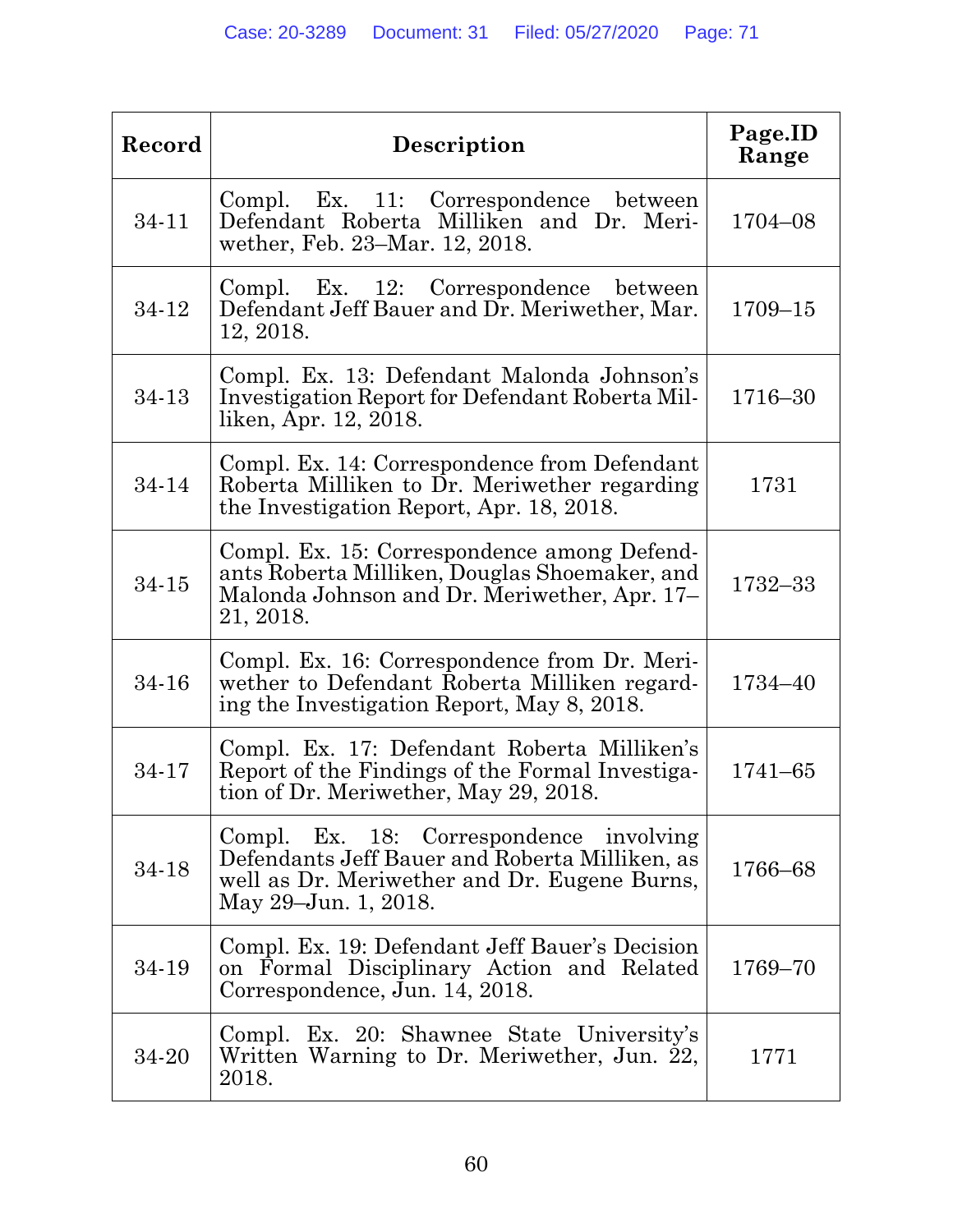| Record | Description                                                                                                                                                                 | Page.ID<br>Range |
|--------|-----------------------------------------------------------------------------------------------------------------------------------------------------------------------------|------------------|
| 34-21  | Compl. Ex. 21: Correspondence from Defendant<br>Jeff Bauer to Dr. Meriwether regarding Shaw-<br>nee State University's Written Warning, Jun.<br>25, 2018.                   | 1772             |
| 34-22  | Compl. Ex. 22: Correspondence between Dr.<br>Chip Poirot and Dr. Meriwether, Jul. 2, 2018.                                                                                  | 1773-74          |
| 34-23  | Compl. Ex. 23: Shawnee Education Associa-<br>tion's Grievance Form, as Completed by Dr.<br>Meriwether, Aug. 16, 2018.                                                       | 1776-79          |
| 34-24  | Compl. Ex. 24: Dr. Chip Poirot's account of His<br>Meeting with Defendant Jeff Bauer and Dr.<br>Meriwether, Aug. 22, 2018.                                                  | 1780-81          |
| 34-25  | Compl. Ex. 25: Defendant Jeff Bauer's Decision<br>on Dr. Meriwether's Level 2 Grievance and<br>Related Correspondence, Sept. 5, 2018.                                       | 1782-84          |
| 34-26  | Compl. Ex. 26: Correspondence between Dr.<br>Chip Poirot and Dr. Meriwether Regarding the<br>Level III Grievance Meeting, Sept. 17, 2018.                                   | 1785-86          |
| 34-27  | Compl. Ex. 27: Shawnee Education Associa-<br>tion's Grievance Form, reflecting Defendant Jeff<br>Bauer's Decision on Dr. Meriwether's Level III<br>Grievance, Oct. 4, 2018. | 1787-1830        |
| 49     | Report & Recommendation, Sept. 5, 2019.                                                                                                                                     | 2095-2157        |
| 60     | Order Adopting Report & Recommendation,<br>Feb. 12, 2020.                                                                                                                   | $2402 - 04$      |
| 61     | Judgment in a Civil Case, Feb. 12, 2020.                                                                                                                                    | 2405             |
| 62     | Notice of Appeal, Mar. 12, 2020.                                                                                                                                            | 2406-08          |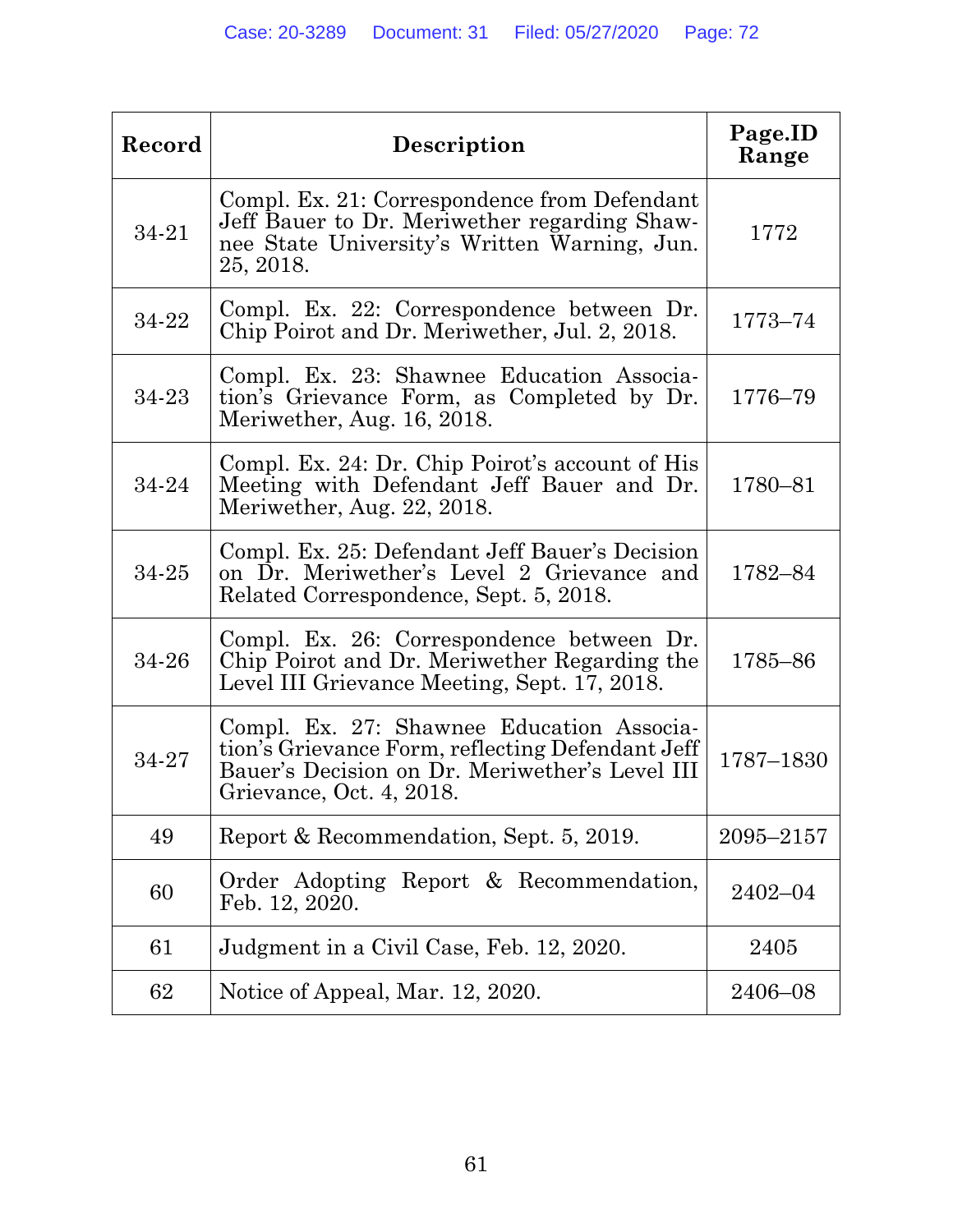## **RULE 32(G)(1) CERTIFICATE OF COMPLIANCE**

1. This document complies with the type-volume limit of FED. R. APP. P.  $32(a)(7)(B)$  because, excluding the parts of the document exempted by FED. R. APP. P. 32(f) and 6th Cir. R. 32(b), this document contains 12,955 words accord ing to the word count function of Microsoft Word 365.

2. This document complies with the typeface requirements of FED. R. APP. P. 32(a)(5) and the type-style requirements of FED. R. APP. P. 32(a)(6) because this document has been prepared in a proportionally spaced typeface using Microsoft Word 365 in 14-point Century Schoolbook font.

*/s/ John J. Bursch* 

John J. Bursch Alliance Defending Freedom 440 1st Street, NW, Ste. 600 Washington, D.C. 20001 Telephone: (202) 393–8690 Facsimile: (202) 347–3622 jbursch@ADFlegal.org

*Attorney for Plaintiff-Appellant* 

Date: May 27, 2020